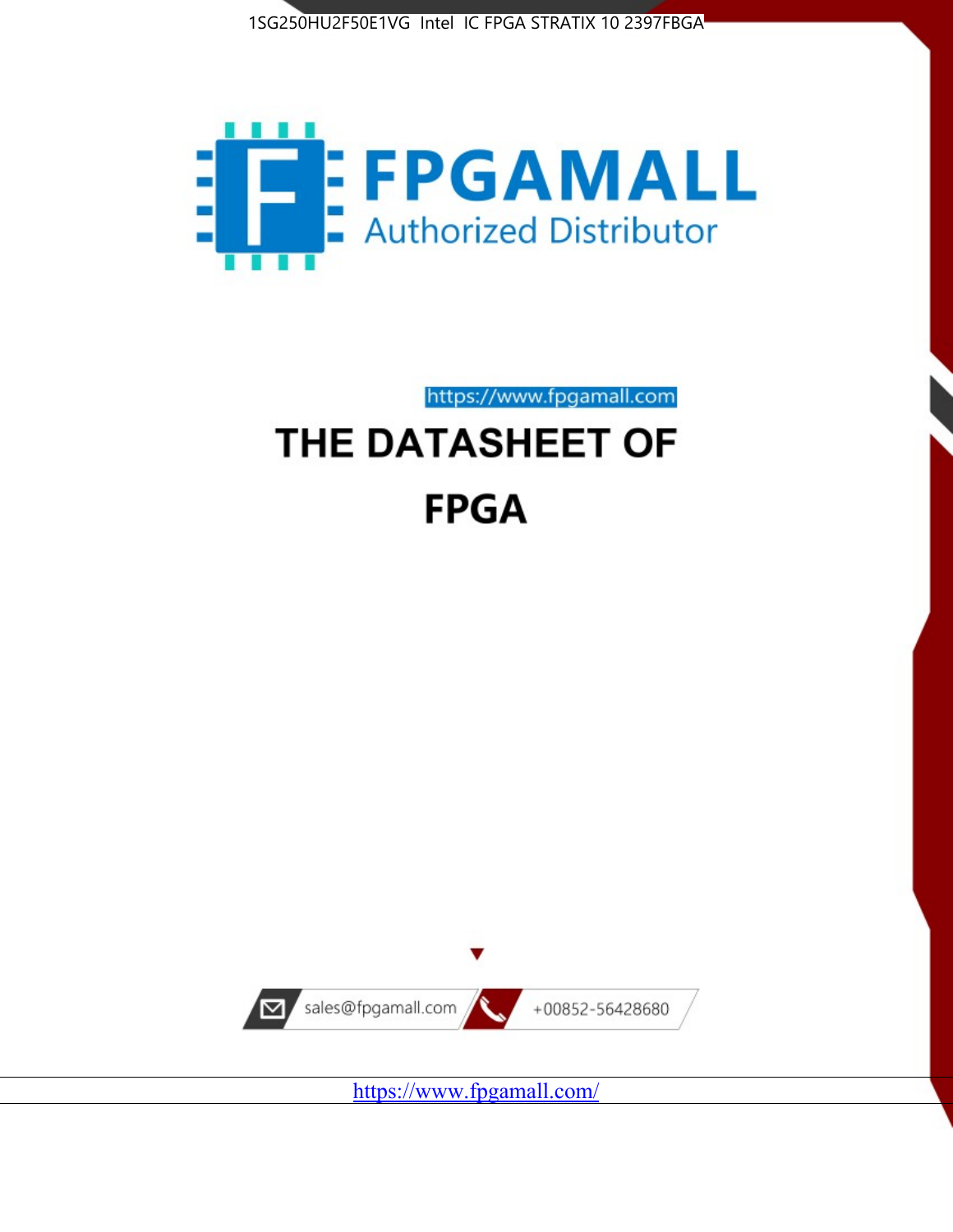1SG250HU2F50E1VG Intel IC FPGA STRATIX 10 2397FBGA



# **Intel® Stratix® 10 GX/SX Device Overview**



**S10-OVERVIEW | 2020.04.30** Latest document on the web: **[PDF](https://www.intel.com/content/dam/www/programmable/us/en/pdfs/literature/hb/stratix-10/s10-overview.pdf)** | **[HTML](https://www.intel.com/content/www/us/en/programmable/documentation/joc1442261161666.html)**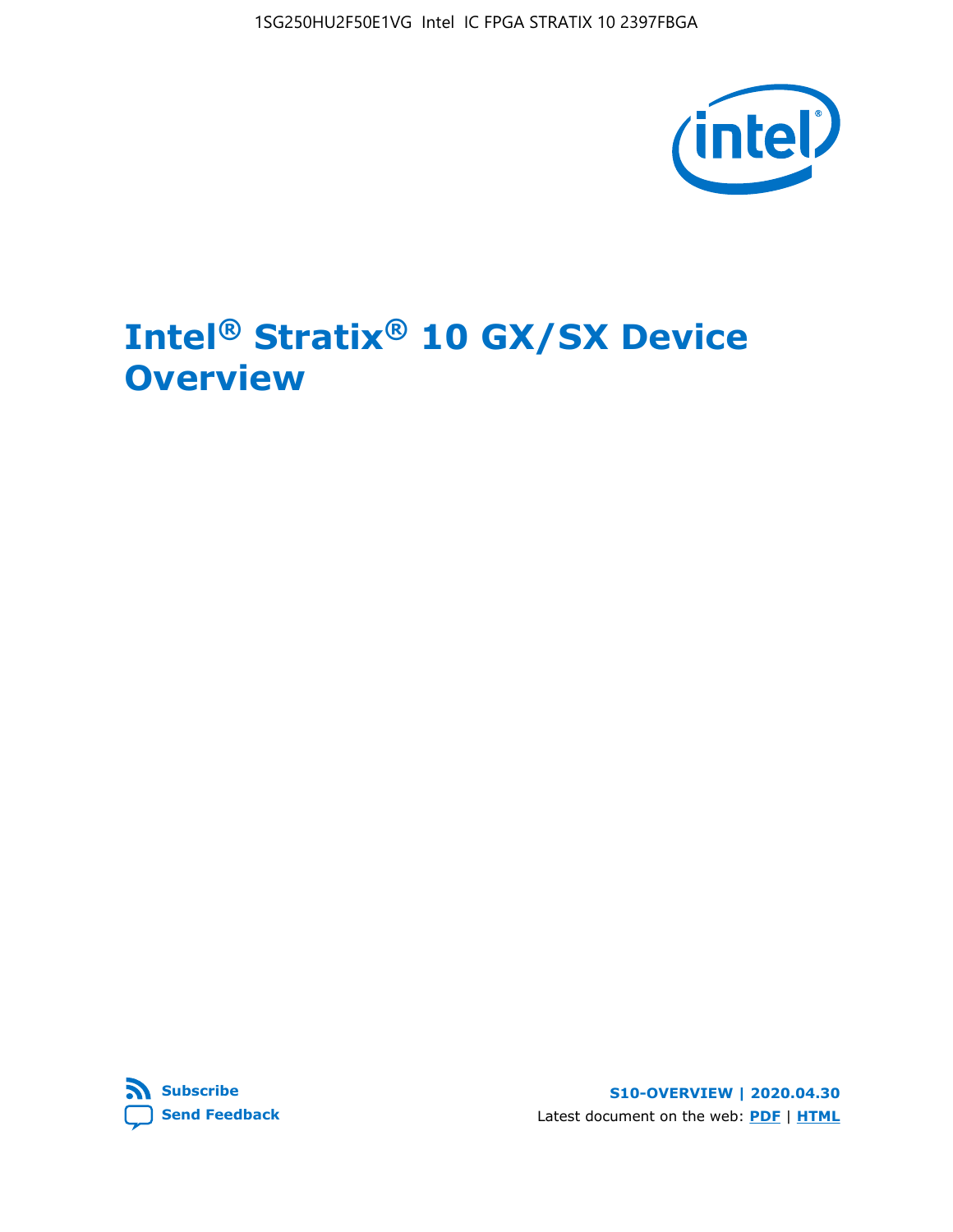

*Contents*

# **Contents**

| 1.26. Document Revision History for the Intel Stratix 10 GX/SX Device Overview36 |  |
|----------------------------------------------------------------------------------|--|

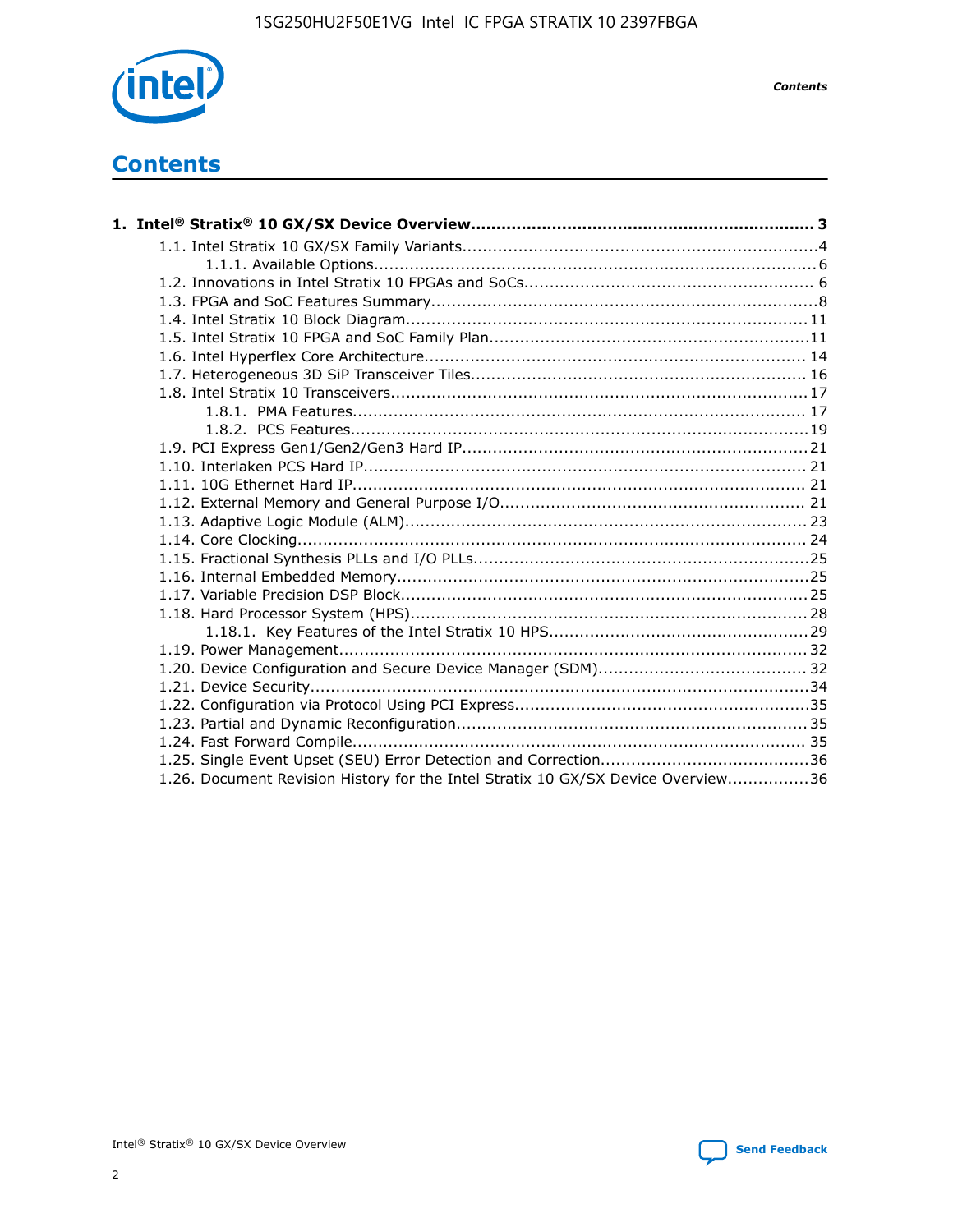**S10-OVERVIEW | 2020.04.30**

**[Send Feedback](mailto:FPGAtechdocfeedback@intel.com?subject=Feedback%20on%20Intel%20Stratix%2010%20GX/SX%20Device%20Overview%20(S10-OVERVIEW%202020.04.30)&body=We%20appreciate%20your%20feedback.%20In%20your%20comments,%20also%20specify%20the%20page%20number%20or%20paragraph.%20Thank%20you.)**



# **1. Intel® Stratix® 10 GX/SX Device Overview**

Intel's 14 nm Intel® Stratix® 10 GX FPGAs and SX SoCs deliver 2X the core performance and up to 70% lower power over previous generation high-performance FPGAs.

Featuring several groundbreaking innovations, including the all new Intel Hyperflex™ core architecture, this device family enables you to meet the demand for everincreasing bandwidth and processing performance in your most advanced applications, while meeting your power budget.

With an embedded hard processor system (HPS) based on a quad-core 64 bit Arm\* Cortex\*-A53, the Intel Stratix 10 SoC devices deliver power efficient, application-class processing and allow designers to extend hardware virtualization into the FPGA fabric. Intel Stratix 10 SoC devices demonstrate Intel's commitment to high-performance SoCs and extend Intel's leadership in programmable devices featuring an Arm-based processor system.

Important innovations in Intel Stratix 10 FPGAs and SoCs include:

- All new Intel Hyperflex core architecture delivering 2X the core performance compared to previous generation high-performance FPGAs
- Intel 14 nm tri-gate (FinFET) technology
- Heterogeneous 3D System-in-Package (SiP) technology
- Core fabric with up to 10.2 million logic elements (LEs)
- Up to 96 full duplex transceiver channels on heterogeneous 3D SiP transceiver tiles
- Transceiver data rates up to 28.3 Gbps chip-to-chip/module and backplane performance
- M20K (20 Kb) internal SRAM memory blocks
- Fractional synthesis and ultra-low jitter LC tank based transmit phase locked loops (PLLs)
- Hard PCI Express<sup>®</sup> Gen3 x16 intellectual property (IP) blocks
- Hard 10GBASE-KR/40GBASE-KR4 Forward Error Correction (FEC) in every transceiver channel
- Hard memory controllers and PHY supporting DDR4 rates up to 2666 Mbps per pin
- Hard fixed-point and IEEE 754 compliant hard floating-point variable precision digital signal processing (DSP) blocks with up to 10 TFLOP compute performance with a power efficiency of 80 GFLOP per Watt
- Quad-core 64 bit Arm Cortex-A53 embedded processor running up to 1.5 GHz in SoC family variants
- Programmable clock tree synthesis for flexible, low power, low skew clock trees

Intel Corporation. All rights reserved. Agilex, Altera, Arria, Cyclone, Enpirion, Intel, the Intel logo, MAX, Nios, Quartus and Stratix words and logos are trademarks of Intel Corporation or its subsidiaries in the U.S. and/or other countries. Intel warrants performance of its FPGA and semiconductor products to current specifications in accordance with Intel's standard warranty, but reserves the right to make changes to any products and services at any time without notice. Intel assumes no responsibility or liability arising out of the application or use of any information, product, or service described herein except as expressly agreed to in writing by Intel. Intel customers are advised to obtain the latest version of device specifications before relying on any published information and before placing orders for products or services. \*Other names and brands may be claimed as the property of others.

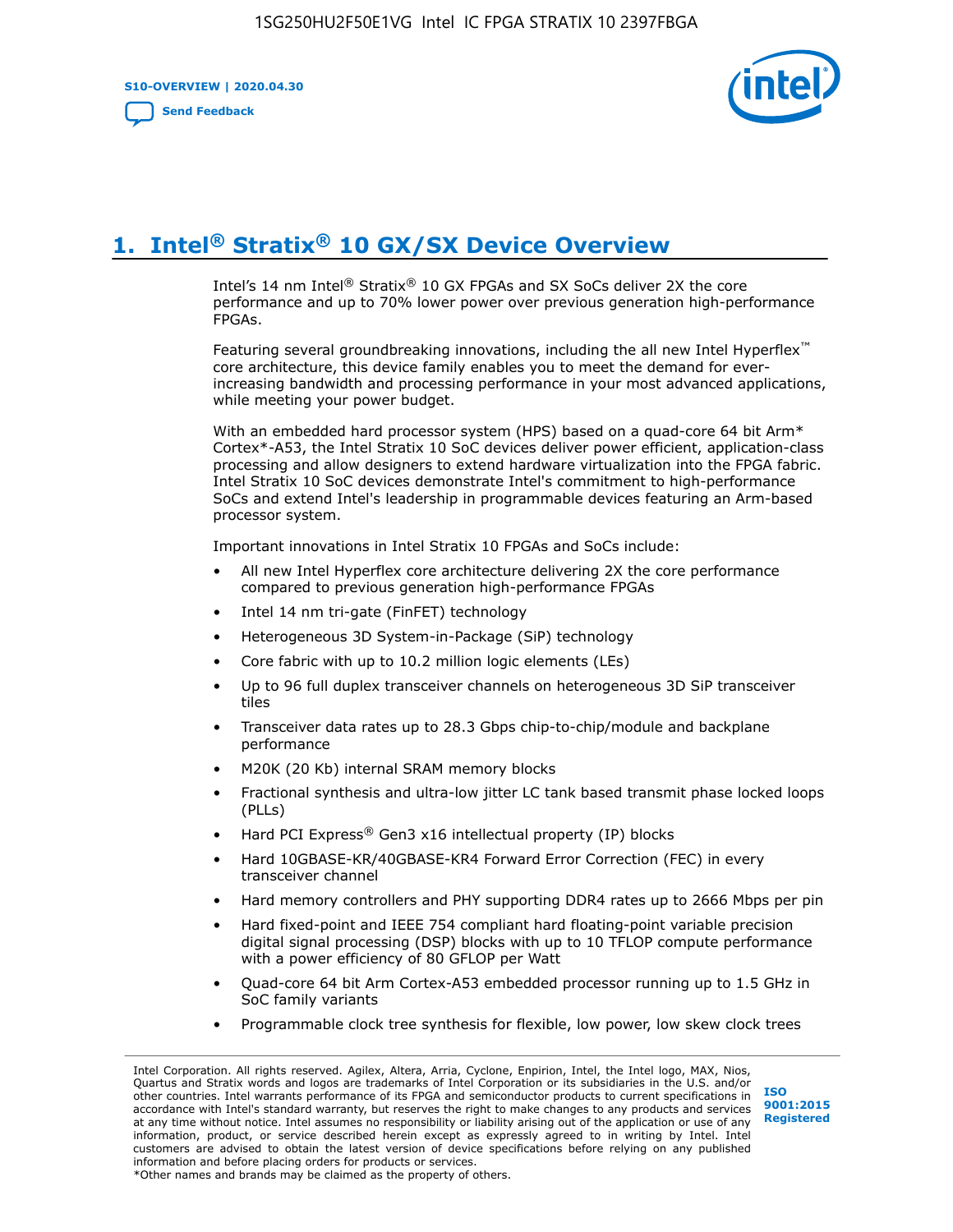

- Dedicated secure device manager (SDM) for:
	- Enhanced device configuration and security
	- AES-256, SHA-256/384 and ECDSA-256/384 encrypt/decrypt accelerators and authentication
	- Multi-factor authentication
	- Physically Unclonable Function (PUF) service and software programmable device configuration capability
- Comprehensive set of advanced power saving features delivering up to 70% lower power compared to previous generation high-performance FPGAs
- Non-destructive register state readback and writeback, to support ASIC prototyping and other applications

With these capabilities, Intel Stratix 10 FPGAs and SoCs are ideally suited for the most demanding applications in diverse markets such as:

- **Compute and Storage**—for custom servers, cloud computing and datacenter acceleration
- **Networking**—for Terabit, 400G and multi-100G bridging, aggregation, packet processing and traffic management
- **Optical Transport Networks**—for OTU4, 2xOTU4, 4xOTU4
- **Broadcast**—for high-end studio distribution, head end encoding/decoding, edge quadrature amplitude modulation (QAM)
- **Military**—for radar, electronic warfare, and secure communications
- **Medical**—for diagnostic scanners and diagnostic imaging
- **Test and Measurement**—for protocol and application testers
- **Wireless**—for next-generation 5G networks
- **ASIC Prototyping**—for designs that require the largest FPGA fabric with the highest I/O count

# **1.1. Intel Stratix 10 GX/SX Family Variants**

Intel Stratix 10 devices are available in FPGA (GX) and SoC (SX) variants.

- **Intel Stratix 10 GX** devices deliver up to 1 GHz core fabric performance and contain up to 10.2 million LEs in the fabric. They also feature up to 96 general purpose transceivers on separate transceiver tiles, and 2666 Mbps DDR4 external memory interface performance. The transceivers are capable of up to 28.3 Gbps short reach and across the backplane. These devices are optimized for FPGA applications that require the highest transceiver bandwidth and core fabric performance, with the power efficiency of Intel's 14 nm tri-gate process technology.
- **Intel Stratix 10 SX** devices have a feature set that is identical to Intel Stratix 10 GX devices, with the addition of an embedded quad-core 64 bit Arm Cortex A53 hard processor system.

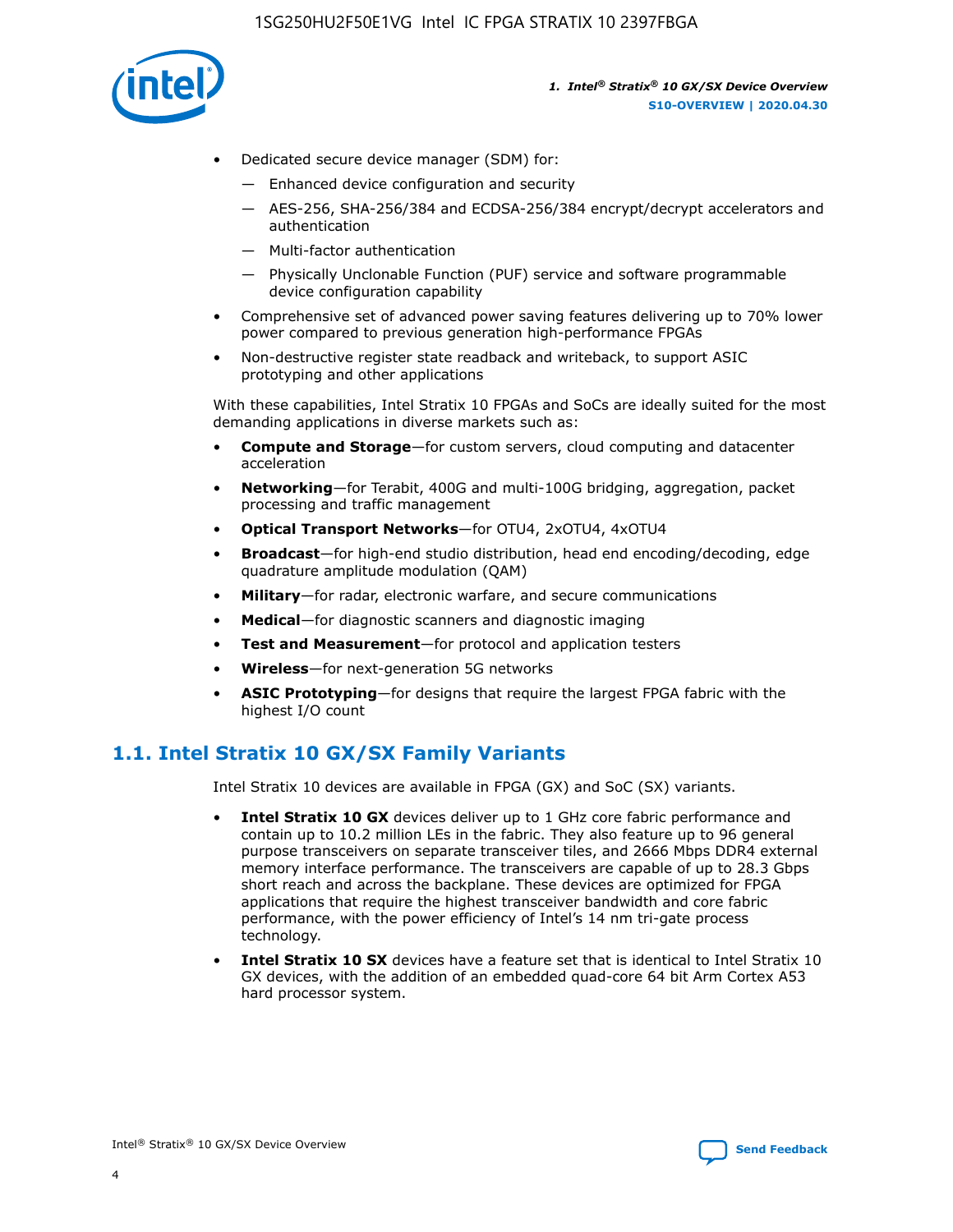

Common to all Intel Stratix 10 family variants is a high-performance fabric based on the new Intel Hyperflex core architecture that includes additional Hyper-Registers throughout the interconnect routing and at the inputs of all functional blocks. The core fabric also contains an enhanced logic array utilizing Intel's adaptive logic module (ALM) and a rich set of high performance building blocks including:

- M20K (20 Kb) embedded memory blocks
- Variable precision DSP blocks with hard IEEE 754 compliant floating-point units
- Fractional synthesis and integer PLLs
- Hard memory controllers and PHY for external memory interfaces
- General purpose IO cells

To clock these building blocks, Intel Stratix 10 devices use programmable clock tree synthesis, which uses dedicated clock tree routing to synthesize only those branches of the clock trees required for the application. All devices support in-system, finegrained partial reconfiguration of the logic array, allowing logic to be added and subtracted from the system while it is operating.

All family variants also contain high speed serial transceivers, containing both the physical medium attachment (PMA) and the physical coding sublayer (PCS), which can be used to implement a variety of industry standard and proprietary protocols. In addition to the hard PCS, Intel Stratix 10 devices contain multiple instantiations of PCI Express hard IP that supports Gen1/Gen2/Gen3 rates in x1/x2/x4/x8/x16 lane configurations, and hard 10GBASE-KR/40GBASE-KR4 FEC for every transceiver. The hard PCS, FEC, and PCI Express IP free up valuable core logic resources, save power, and increase your productivity.

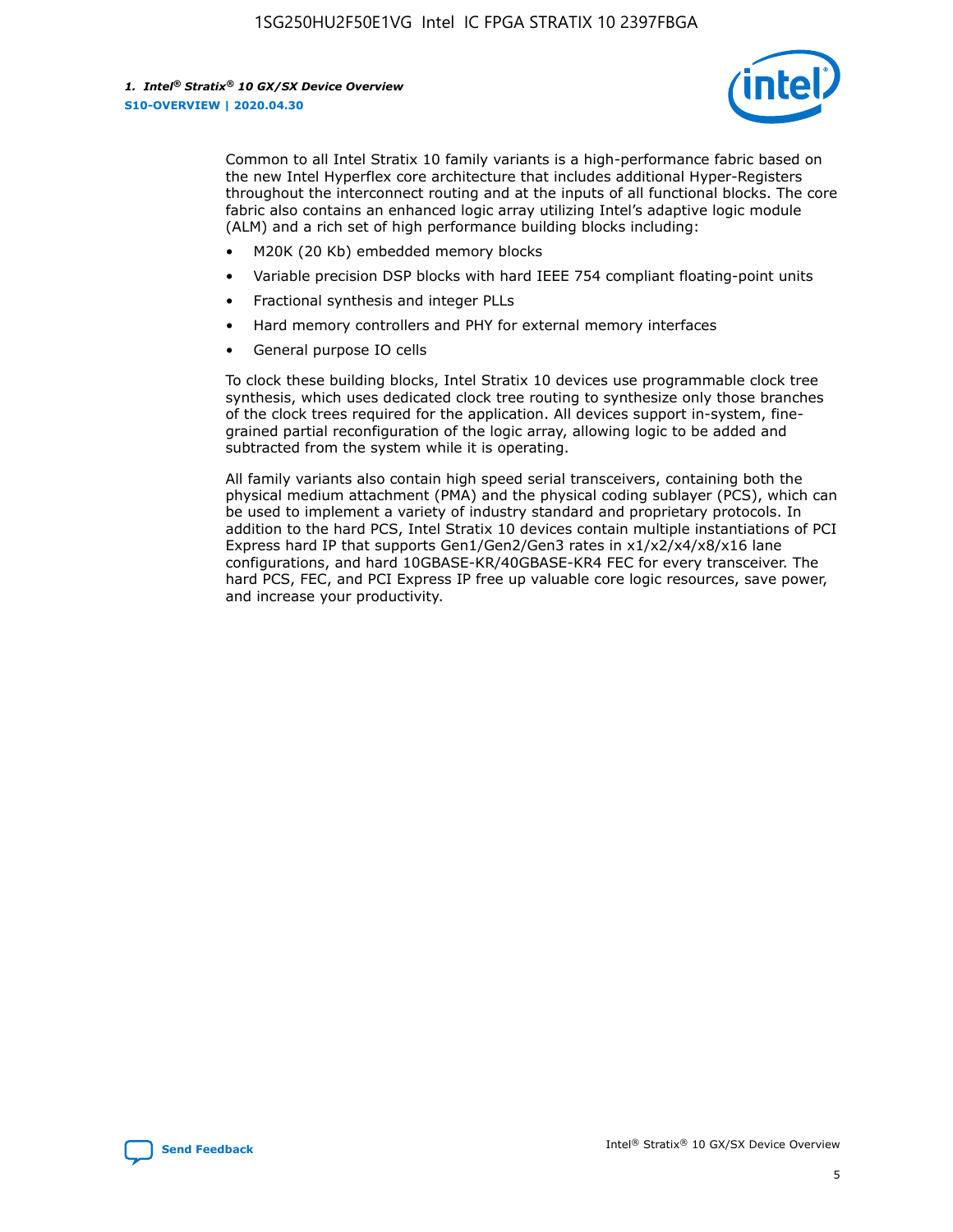

# **1.1.1. Available Options**

#### **Figure 1. Sample Ordering Code and Available Options for Intel Stratix 10 Devices**



# **Related Information**

[My Intel Support](https://www.intel.com/content/www/us/en/programmable/my-intel/mal-home.html)

# **1.2. Innovations in Intel Stratix 10 FPGAs and SoCs**

Intel Stratix 10 FPGAs and SoCs deliver many significant improvements over the previous generation high-performance Stratix V FPGAs.

#### **Table 1. Key Features of Intel Stratix 10 Devices Compared to Stratix V Devices**

| <b>Feature</b>            | <b>Stratix V FPGAs</b>                                           | <b>Intel Stratix 10 FPGAs and SoCs</b>                                        |
|---------------------------|------------------------------------------------------------------|-------------------------------------------------------------------------------|
| <b>Process technology</b> | 28 nm TSMC (planar<br>transistor)                                | 14 nm Intel tri-gate (FinFET)                                                 |
| Hard processor core       | None                                                             | Quad-core 64 bit Arm Cortex-A53<br>(SoC only)                                 |
| Core architecture         | Conventional core architecture<br>with conventional interconnect | Intel Hyperflex core architecture with<br>Hyper-Registers in the interconnect |
|                           |                                                                  | continued                                                                     |

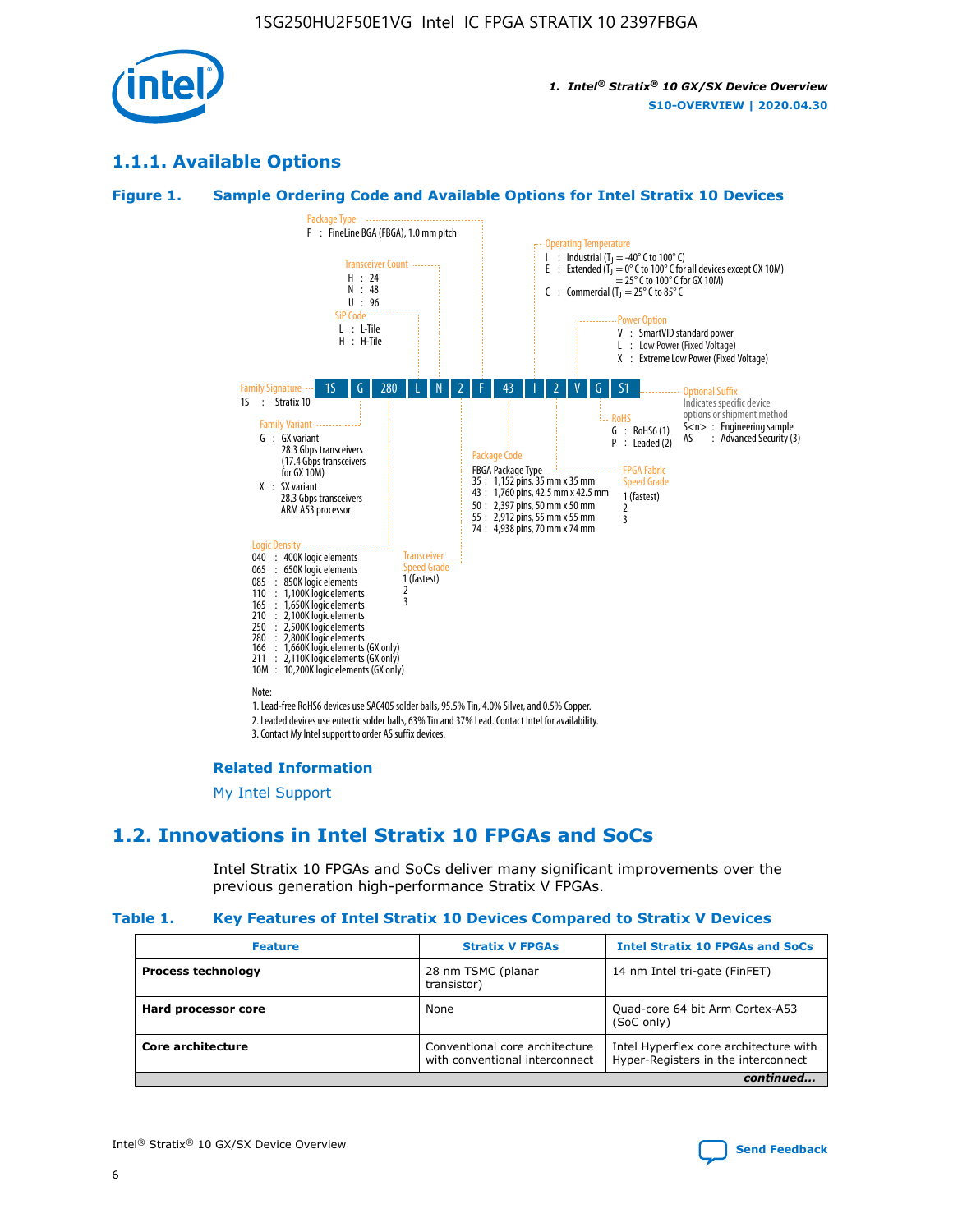

| <b>Feature</b>                                   | <b>Stratix V FPGAs</b>                                                              | <b>Intel Stratix 10 FPGAs and SoCs</b>                                                                                                       |
|--------------------------------------------------|-------------------------------------------------------------------------------------|----------------------------------------------------------------------------------------------------------------------------------------------|
| Core performance                                 | 500 MHz                                                                             | 1 GHz                                                                                                                                        |
| <b>Power dissipation</b>                         | 1x                                                                                  | As low as $0.3x$                                                                                                                             |
| Logic density                                    | <b>952 KLE</b>                                                                      | 10,200 KLE                                                                                                                                   |
| <b>Embedded memory (M20K)</b>                    | 52 Mbits                                                                            | 253 Mbits                                                                                                                                    |
| 18x19 multipliers                                | 3,926                                                                               | 11,520                                                                                                                                       |
|                                                  | Note: Multiplier is 18x18 in<br>Stratix V devices.                                  | Note: Multiplier is 18x19 in Intel<br>Stratix 10 devices.                                                                                    |
| <b>Floating point DSP capability</b>             | Up to 1 TFLOP, requires soft<br>floating point adder and<br>multiplier              | Up to 10 TFLOP, hard IEEE 754<br>compliant single precision floating<br>point adder and multiplier                                           |
| <b>Maximum transceivers</b>                      | 66                                                                                  | 96                                                                                                                                           |
| Maximum transceiver data rate (chip-to-<br>chip) | 28.05 Gbps                                                                          | 26.6 Gbps L-Tile<br>28.3 Gbps H-Tile                                                                                                         |
| Maximum transceiver data rate (backplane)        | 12.5 Gbps                                                                           | 12.5 Gbps L-Tile<br>28.3 Gbps H-Tile                                                                                                         |
| Hard memory controller                           | None                                                                                | DDR4 @ 1333 MHz/2666 Mbps<br>DDR3 @ 1067 MHz/2133 Mbps                                                                                       |
| <b>Hard protocol IP</b>                          | PCIe* Gen3 x8 (up to 4<br>instances)                                                | PCIe Gen3 x16 (up to 4 instances)<br>SR-IOV (4 physical functions / 2k<br>virtual functions) on H-Tile devices<br>10GBASE-KR/40GBASE-KR4 FEC |
| <b>Core clocking and PLLs</b>                    | Global, quadrant and regional<br>clocks supported by fractional-<br>synthesis fPLLs | Programmable clock tree synthesis<br>supported by fractional synthesis<br>fPLLs and integer IO PLLs                                          |
| Register state readback and writeback            | Not available                                                                       | Non-destructive register state<br>readback and writeback for ASIC<br>prototyping and other applications                                      |

These innovations result in the following improvements:

- **Improved Core Logic Performance**: The Intel Hyperflex core architecture combined with 14 nm Intel tri-gate technology allows Intel Stratix 10 devices to achieve 2X the core performance compared to the previous generation
- **Lower Power**: Intel Stratix 10 devices use up to 70% lower power compared to the previous generation, enabled by 14 nm Intel tri-gate technology, the Intel Hyperflex core architecture, and optional power saving features built into the architecture
- **Higher Density**: Intel Stratix 10 devices offer three times the level of integration, with up to 10.2 million logic elements (LEs), over 253 Mbits of embedded memory blocks (M20K), and 11,520 18x19 multipliers
- **Embedded Processing**: Intel Stratix 10 SoCs feature a Quad-Core 64 bit Arm Cortex-A53 processor optimized for power efficiency and software compatible with previous generation Arria® and Cyclone® SoC devices
- **Improved Transceiver Performance**: With up to 96 transceiver channels implemented in heterogeneous 3D SiP transceiver tiles, Intel Stratix 10 GX and SX devices support data rates up to 28.3 Gbps chip-to-chip and 28.3 Gbps across the backplane with signal conditioning circuits capable of equalizing over 30 dB of system loss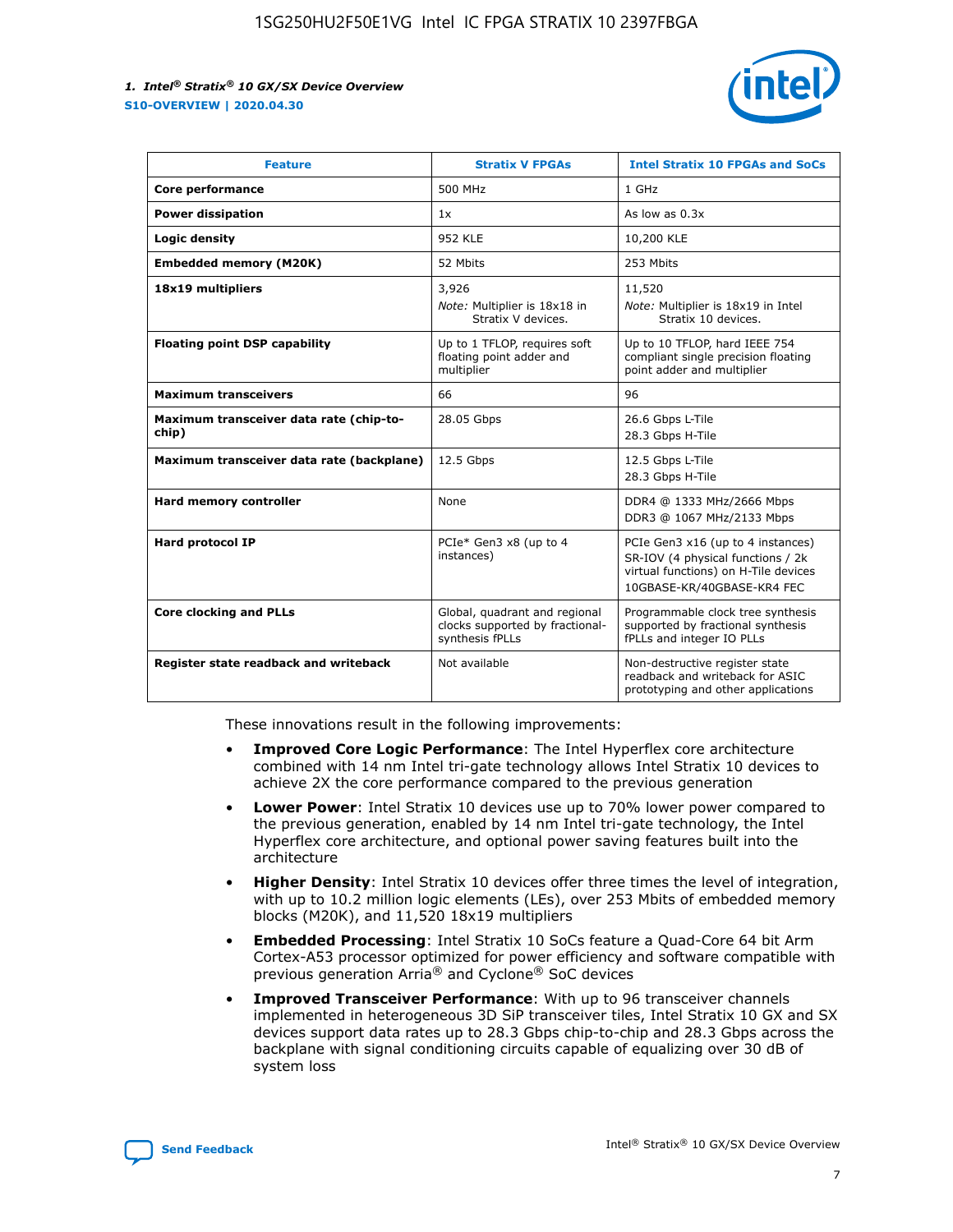

- **Improved DSP Performance**: The variable precision DSP block in Intel Stratix 10 devices features hard fixed and floating point capability, with up to 10 TFLOP IEEE754 single-precision floating point performance
- **Additional Hard IP**: Intel Stratix 10 devices include many more hard IP blocks than previous generation devices, with a hard memory controller included in each bank of 48 general purpose IOs, a hard PCIe Gen3 x16 full protocol stack in each transceiver tile, and a hard 10GBASE-KR/40GBASE-KR4 FEC in every transceiver channel
- **Enhanced Core Clocking**: Intel Stratix 10 devices feature programmable clock tree synthesis; clock trees are only synthesized where needed, increasing the flexibility and reducing the power dissipation of the clocking solution
- **Additional Core PLLs**: The core fabric in Intel Stratix 10 devices is supported by both integer IO PLLs and fractional synthesis fPLLs, resulting in a greater total number of PLLs available than the previous generation

# **1.3. FPGA and SoC Features Summary**

#### **Table 2. Intel Stratix 10 FPGA and SoC Common Device Features**

| <b>Feature</b>                   | <b>Description</b>                                                                                                                                                                                                                                                                                                                                                                                                                                                                                                                                                                                                                                                                                                                                   |
|----------------------------------|------------------------------------------------------------------------------------------------------------------------------------------------------------------------------------------------------------------------------------------------------------------------------------------------------------------------------------------------------------------------------------------------------------------------------------------------------------------------------------------------------------------------------------------------------------------------------------------------------------------------------------------------------------------------------------------------------------------------------------------------------|
| Technology                       | 14 nm Intel tri-gate (FinFET) process technology<br>٠<br>SmartVID controlled core voltage, standard power devices<br>0.85-V fixed core voltage, low static power devices available                                                                                                                                                                                                                                                                                                                                                                                                                                                                                                                                                                   |
| Low power serial<br>transceivers | Up to 96 total transceivers available<br>$\bullet$<br>Continuous operating range of 1 Gbps to 28.3 Gbps for Intel Stratix 10 GX/SX devices<br>$\bullet$<br>Backplane support up to 28.3 Gbps for Intel Stratix 10 GX/SX devices<br>$\bullet$<br>Extended range down to 125 Mbps with oversampling<br>$\bullet$<br>ATX transmit PLLs with user-configurable fractional synthesis capability<br>$\bullet$<br>• XFP, SFP+, OSFP/OSFP28, CFP/CFP2/CFP4 optical module support<br>• Adaptive linear and decision feedback equalization<br>Transmit pre-emphasis and de-emphasis<br>Dynamic partial reconfiguration of individual transceiver channels<br>$\bullet$<br>On-chip instrumentation (Eye Viewer non-intrusive data eye monitoring)<br>$\bullet$ |
| General purpose I/Os             | Up to 2,304 total GPIO available<br>$\bullet$<br>1.6 Gbps LVDS-every pair can be configured as an input or output<br>$\bullet$<br>1333 MHz/2666 Mbps DDR4 external memory interface<br>1067 MHz/2133 Mbps DDR3 external memory interface<br>1.2 V to 3.3 $V^{(1)}$ single-ended LVCMOS/LVTTL interfacing<br>$\bullet$<br>On-chip termination (OCT)<br>$\bullet$                                                                                                                                                                                                                                                                                                                                                                                      |
| Embedded hard IP                 | • PCIe Gen1/Gen2/Gen3 complete protocol stack, $x1/x2/x4/x8/x16$ end point and root<br>port<br>DDR4/DDR3 hard memory controller (RLDRAM3/QDR II+/QDR IV using soft memory<br>controller)<br>Multiple hard IP instantiations in each device<br>$\bullet$<br>• Single Root I/O Virtualization (SR-IOV)                                                                                                                                                                                                                                                                                                                                                                                                                                                 |
| Transceiver hard IP              | 10GBASE-KR/40GBASE-KR4 Forward Error Correction (FEC)<br>$\bullet$<br>10G Ethernet PCS<br>$\bullet$<br>• PCI Express PIPE interface<br>continued                                                                                                                                                                                                                                                                                                                                                                                                                                                                                                                                                                                                     |

<sup>(1)</sup> Available in some configurations only

8

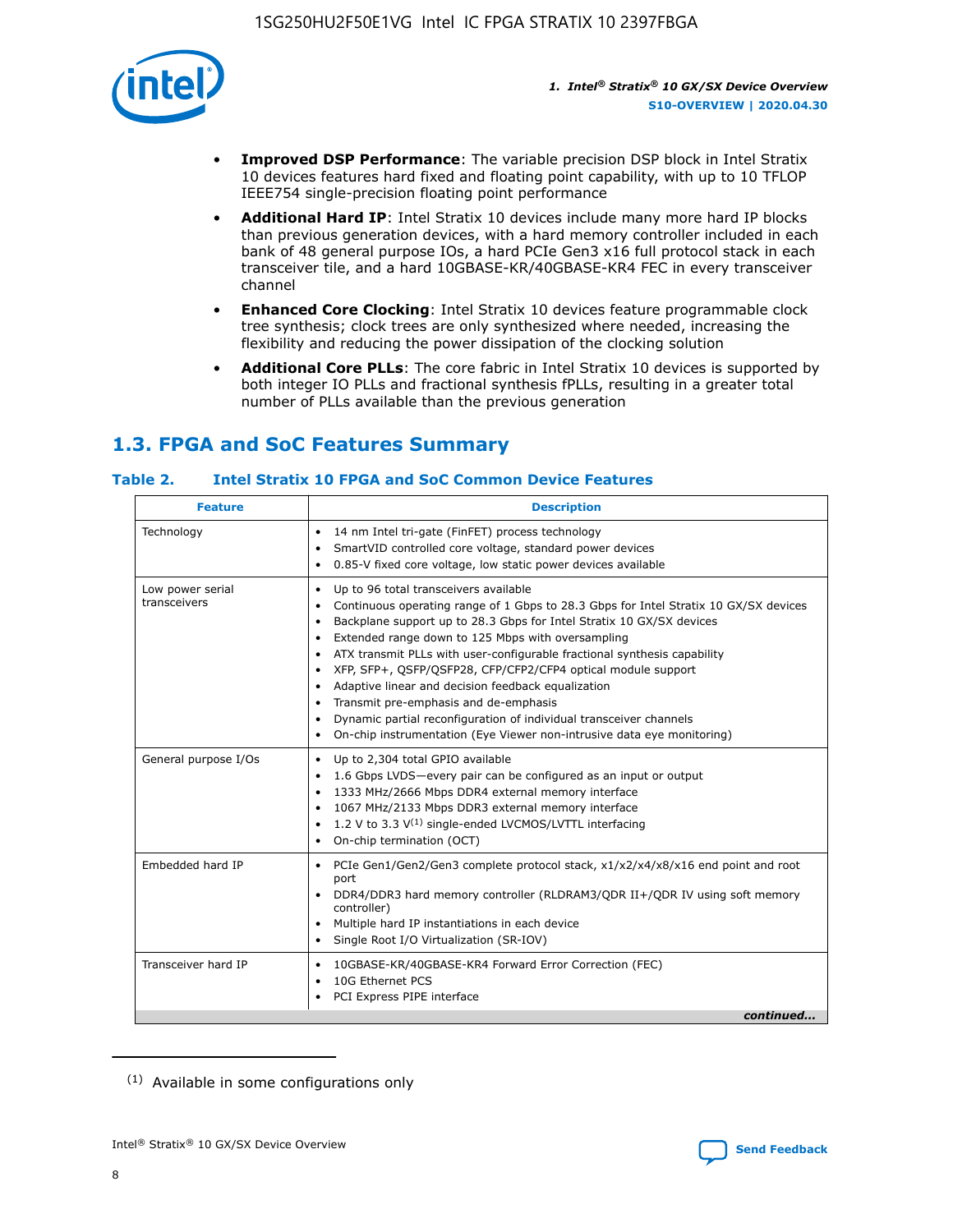

| <b>Feature</b>                   | <b>Description</b>                                                                                                                                                                                                                                                                                                                                                                                                                                                    |
|----------------------------------|-----------------------------------------------------------------------------------------------------------------------------------------------------------------------------------------------------------------------------------------------------------------------------------------------------------------------------------------------------------------------------------------------------------------------------------------------------------------------|
|                                  | Interlaken PCS<br>$\bullet$<br>Gigabit Ethernet PCS<br>$\bullet$<br>Deterministic latency support for Common Public Radio Interface (CPRI) PCS<br>$\bullet$<br>Fast lock-time support for Gigabit Passive Optical Networking (GPON) PCS<br>$\bullet$<br>8B/10B, 64B/66B, 64B/67B encoders and decoders<br>$\bullet$<br>Custom mode support for proprietary protocols<br>$\bullet$                                                                                     |
| Power management                 | SmartVID controlled core voltage, standard power devices<br>$\bullet$<br>0.85-V fixed core voltage, low static power devices available<br>$\bullet$<br>Intel Quartus <sup>®</sup> Prime Pro Edition integrated power analysis<br>$\bullet$                                                                                                                                                                                                                            |
| High performance core fabric     | Intel Hyperflex core architecture with Hyper-Registers throughout the interconnect<br>$\bullet$<br>routing and at the inputs of all functional blocks<br>Enhanced adaptive logic module (ALM)<br>$\bullet$<br>Improved multi-track routing architecture reduces congestion and improves compile<br>times<br>Hierarchical core clocking architecture with programmable clock tree synthesis<br>Fine-grained partial reconfiguration                                    |
| Internal memory blocks           | M20K-20 Kb with hard ECC support<br>٠<br>MLAB-640 bit distributed LUTRAM<br>$\bullet$                                                                                                                                                                                                                                                                                                                                                                                 |
| Variable precision DSP<br>blocks | IEEE 754-compliant hard single-precision floating point capability<br>$\bullet$<br>Supports signal processing with precision ranging from 18x19 up to 54x54<br>$\bullet$<br>Native 27x27 and 18x19 multiply modes<br>$\bullet$<br>64 bit accumulator and cascade for systolic FIRs<br>Internal coefficient memory banks<br>Pre-adder/subtractor improves efficiency<br>$\bullet$<br>Additional pipeline register increases performance and reduces power<br>$\bullet$ |
| Phase locked loops (PLL)         | Fractional synthesis PLLs (fPLL) support both fractional and integer modes<br>$\bullet$<br>Fractional mode with third-order delta-sigma modulation<br>Precision frequency synthesis<br>$\bullet$<br>Integer PLLs adjacent to general purpose I/Os, support external memory, and LVDS<br>$\bullet$<br>interfaces, clock delay compensation, zero delay buffering                                                                                                       |
| Core clock networks              | 1 GHz fabric clocking<br>$\bullet$<br>667 MHz external memory interface clocking, supports 2666 Mbps DDR4 interface<br>$\bullet$<br>800 MHz LVDS interface clocking, supports 1600 Mbps LVDS interface<br>$\bullet$<br>Programmable clock tree synthesis, backwards compatible with global, regional and<br>$\bullet$<br>peripheral clock networks<br>Clocks only synthesized where needed, to minimize dynamic power<br>continued                                    |

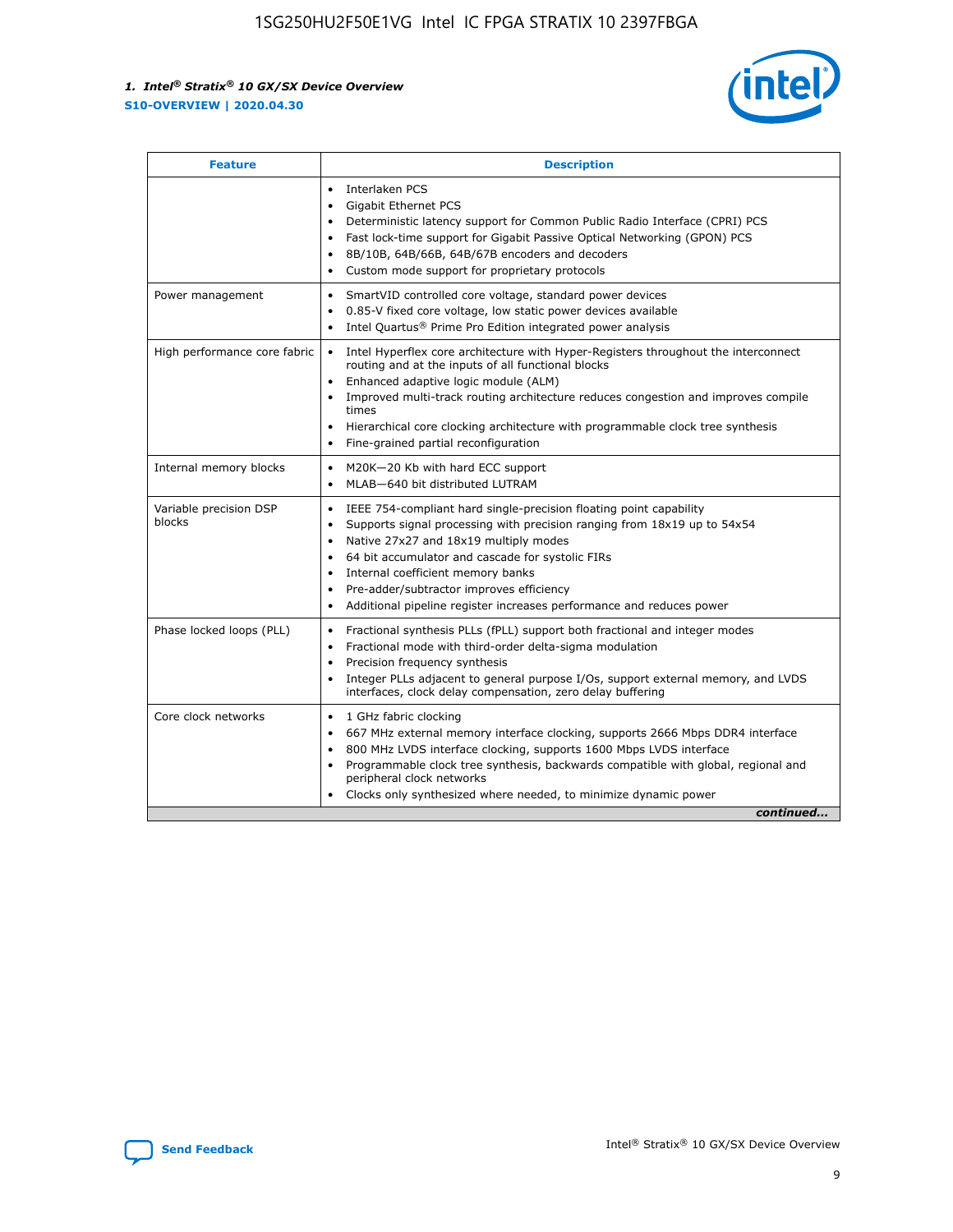

| <b>Feature</b>     | <b>Description</b>                                                                                                                                                                                                                                                                                                                                                                                                                                                                                                                                                   |
|--------------------|----------------------------------------------------------------------------------------------------------------------------------------------------------------------------------------------------------------------------------------------------------------------------------------------------------------------------------------------------------------------------------------------------------------------------------------------------------------------------------------------------------------------------------------------------------------------|
| Configuration      | Dedicated Secure Device Manager<br>$\bullet$<br>Software programmable device configuration<br>٠<br>Serial and parallel flash interface<br>٠<br>Configuration via protocol (CvP) using PCI Express Gen1/Gen2/Gen3<br>٠<br>Fine-grained partial reconfiguration of core fabric<br>$\bullet$<br>Dynamic reconfiguration of transceivers and PLLs<br>$\bullet$<br>Comprehensive set of security features including AES-256, SHA-256/384, and<br>ECDSA-256/384 accelerators, and multi-factor authentication<br>Physically Unclonable Function (PUF) service<br>$\bullet$ |
| Packaging          | Intel Embedded Multi-die Interconnect Bridge (EMIB) packaging technology<br>٠<br>Multiple devices with identical package footprints allows seamless migration across<br>$\bullet$<br>different device densities<br>1.0 mm ball-pitch FBGA packaging<br>$\bullet$<br>Lead and lead-free package options                                                                                                                                                                                                                                                               |
| Software and tools | Intel Quartus Prime Pro Edition design suite with new compiler and Hyper-Aware design<br>flow<br>Fast Forward compiler to allow Intel Hyperflex architecture performance exploration<br>$\bullet$<br>Transceiver toolkit<br>$\bullet$<br>Platform designer integration tool<br>DSP Builder advanced blockset<br>OpenCL <sup>™</sup> support<br>SoC Embedded Design Suite (EDS)                                                                                                                                                                                       |

#### **Table 3. Intel Stratix 10 SoC Specific Device Features**

| <b>SoC Subsystem</b>            | <b>Feature</b>                                  | <b>Description</b>                                                                                                                                                                                                                                         |
|---------------------------------|-------------------------------------------------|------------------------------------------------------------------------------------------------------------------------------------------------------------------------------------------------------------------------------------------------------------|
| <b>Hard Processor</b><br>System | Multi-processor unit (MPU) core                 | Quad-core Arm Cortex-A53 MPCore processor with Arm<br>$\bullet$<br>CoreSight* debug and trace technology<br>Scalar floating-point unit supporting single and double<br>٠<br>precision<br>Arm Neon* media processing engine for each processor<br>$\bullet$ |
|                                 | <b>System Controllers</b>                       | System Memory Management Unit (SMMU)<br>٠<br>Cache Coherency Unit (CCU)<br>٠                                                                                                                                                                               |
|                                 | Layer 1 Cache                                   | 32 KB L1 instruction cache with parity<br>$\bullet$<br>32 KB L1 data cache with ECC<br>$\bullet$                                                                                                                                                           |
|                                 | Layer 2 Cache                                   | 1 MB Shared L2 Cache with ECC<br>$\bullet$                                                                                                                                                                                                                 |
|                                 | On-Chip Memory                                  | 256 KB On-Chip RAM<br>$\bullet$                                                                                                                                                                                                                            |
|                                 | Direct memory access (DMA) controller           | • 8-Channel DMA                                                                                                                                                                                                                                            |
|                                 | Ethernet media access controller<br>(EMAC)      | Three 10/100/1000 EMAC with integrated DMA<br>$\bullet$                                                                                                                                                                                                    |
|                                 | USB On-The-Go controller (OTG)                  | 2 USB OTG with integrated DMA<br>$\bullet$                                                                                                                                                                                                                 |
|                                 | <b>UART</b> controller                          | 2 UART 16550 compatible<br>$\bullet$                                                                                                                                                                                                                       |
|                                 | Serial Peripheral Interface (SPI)<br>controller | $\bullet$ 4 SPI                                                                                                                                                                                                                                            |
|                                 | $I2C$ controller                                | 5 <sup>2</sup> C controllers                                                                                                                                                                                                                               |
|                                 | SD/SDIO/MMC controller                          | 1 eMMC version 4.5 with DMA and CE-ATA support<br>$\bullet$<br>SD, including eSD, version 3.0<br>٠<br>SDIO, including eSDIO, version 3.0<br>$\bullet$<br>CE-ATA - version 1.1<br>continued                                                                 |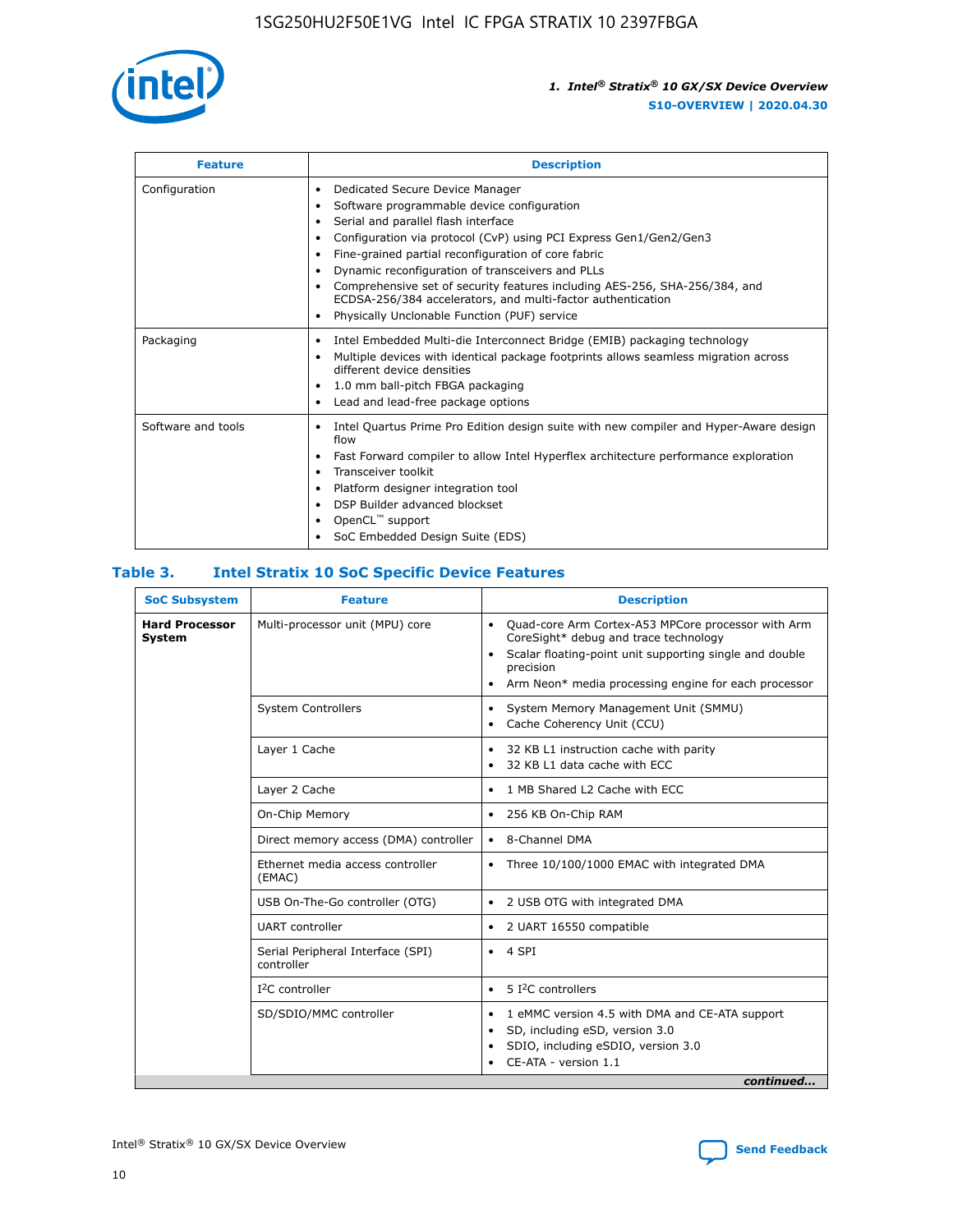

| <b>SoC Subsystem</b>                   | <b>Feature</b>             | <b>Description</b>                                                                                    |  |  |
|----------------------------------------|----------------------------|-------------------------------------------------------------------------------------------------------|--|--|
|                                        | NAND flash controller      | 1 ONFI 1.0, 8- and 16-bit support<br>$\bullet$                                                        |  |  |
|                                        | General-purpose I/O (GPIO) | Maximum of 48 software programmable GPIO<br>$\bullet$                                                 |  |  |
|                                        | Timers                     | 4 general-purpose timers<br>4 watchdog timers<br>٠                                                    |  |  |
| <b>Secure Device</b><br>Manager        | Security                   | Secure boot<br>$\bullet$<br>Advanced Encryption Standard (AES) and authentication<br>٠<br>(SHA/ECDSA) |  |  |
| External<br>Memory<br><b>Interface</b> | External Memory Interface  | Hard Memory Controller with DDR4 and DDR3<br>$\bullet$                                                |  |  |

# **1.4. Intel Stratix 10 Block Diagram**

#### **Figure 2. Intel Stratix 10 FPGA and SoC Architecture Block Diagram**



HPS: Quad ARM Cortex-A53 Hard Processor System SDM: Secure Device Manager

# **1.5. Intel Stratix 10 FPGA and SoC Family Plan**

<sup>(2)</sup> The number of 27x27 multipliers is one-half the number of 18x19 multipliers.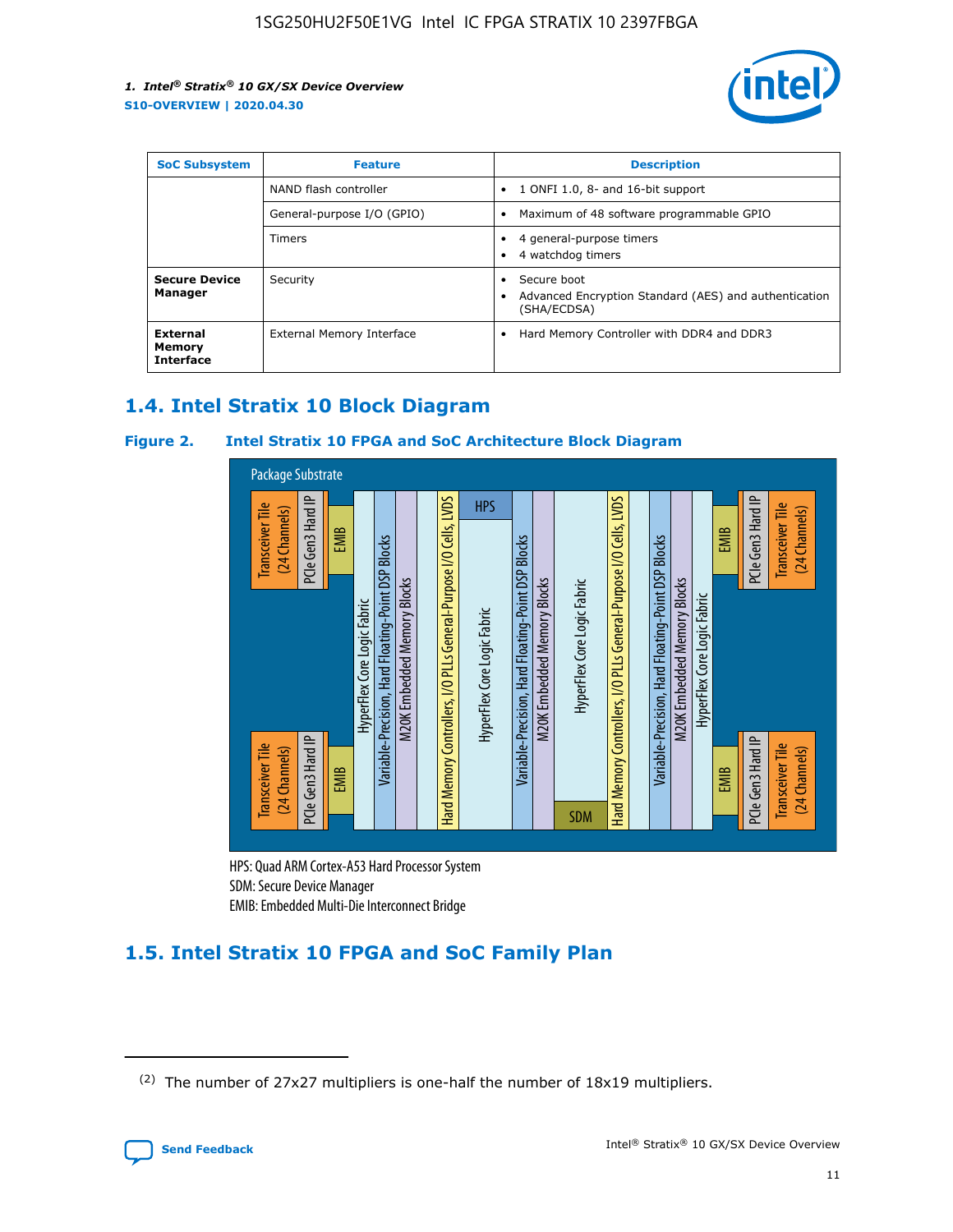

#### **Table 4. Intel Stratix 10 GX/SX FPGA and SoC Family Plan—FPGA Core (part 1)**

| <b>Intel Stratix 10</b><br><b>GX/SX Device</b><br><b>Name</b> | <b>Logic Elements</b><br>(KLE) | <b>M20K Blocks</b> | <b>M20K Mbits</b> | <b>MLAB Counts</b> | <b>MLAB Mbits</b> | <b>18x19 Multi-</b><br>pliers <sup>(2)</sup> |
|---------------------------------------------------------------|--------------------------------|--------------------|-------------------|--------------------|-------------------|----------------------------------------------|
| GX 400/<br>SX 400                                             | 378                            | 1,537              | 30                | 3,276              | 2                 | 1,296                                        |
| GX 650/<br>SX 650                                             | 612                            | 2,489              | 49                | 5,364              | 3                 | 2,304                                        |
| GX 850/<br>SX 850                                             | 841                            | 3,477              | 68                | 7,124              | $\overline{4}$    | 4,032                                        |
| GX 1100/<br>SX 1100                                           | 1,325                          | 5,461              | 107               | 11,556             | $\overline{7}$    | 5,184                                        |
| GX 1650/<br>SX 1650                                           | 1,624                          | 5,851              | 114               | 13,764             | 8                 | 6,290                                        |
| GX 2100/<br>SX 2100                                           | 2,005                          | 6,501              | 127               | 17,316             | 11                | 7,488                                        |
| GX 2500/<br>SX 2500                                           | 2,422                          | 9,963              | 195               | 20,529             | 13                | 10,022                                       |
| GX 2800/<br>SX 2800                                           | 2,753                          | 11,721             | 229               | 23,796             | 15                | 11,520                                       |
| GX 1660                                                       | 1,679                          | 6,162              | 120               | 14,230             | 9                 | 6,652                                        |
| GX 2110                                                       | 2,073                          | 6,847              | 134               | 17,856             | 11                | 7,920                                        |
| <b>GX 10M</b>                                                 | 10,200                         | 12,950             | 253               | 87,984             | 55                | 6,912                                        |

#### **Table 5. Intel Stratix 10 GX/SX FPGA and SoC Family Plan—Interconnects, PLLs and Hard IP (part 2)**

| <b>Intel Stratix 10</b>            |                      | <b>Interconnects</b> |              | <b>PLLs</b> | <b>Hard IP</b>                       |  |
|------------------------------------|----------------------|----------------------|--------------|-------------|--------------------------------------|--|
| <b>GX/SX Device</b><br><b>Name</b> | <b>Maximum GPIOs</b> | <b>Maximum XCVR</b>  | <b>fPLLs</b> | I/O PLLs    | <b>PCIe Hard IP</b><br><b>Blocks</b> |  |
| GX 400/<br>SX 400                  | 374                  | 24                   | 8            | 8           | $\mathbf{1}$                         |  |
| GX 650/<br>SX 650                  | 392                  | 24                   | 8            | 8           | $\mathbf{1}$                         |  |
| GX 850/<br>SX 850                  | 688                  | 48                   | 16           | 16          | 2                                    |  |
| GX 1100/<br>SX 1100                | 688                  | 48                   | 16           | 16          | 2                                    |  |
| GX 1650/<br>SX 1650                | 704                  | 96                   | 32           | 24          | $\overline{4}$                       |  |
| GX 2100/<br>SX 2100                | 704                  | 96                   | 32           | 24          | $\overline{4}$                       |  |
| GX 2500/<br>SX 2500                | 1,160                | 96                   | 32           | 24          | $\overline{4}$                       |  |
| GX 2800/<br>SX 2800                | 1,160                | 96                   | 32           | 24          | $\overline{4}$                       |  |
| continued                          |                      |                      |              |             |                                      |  |

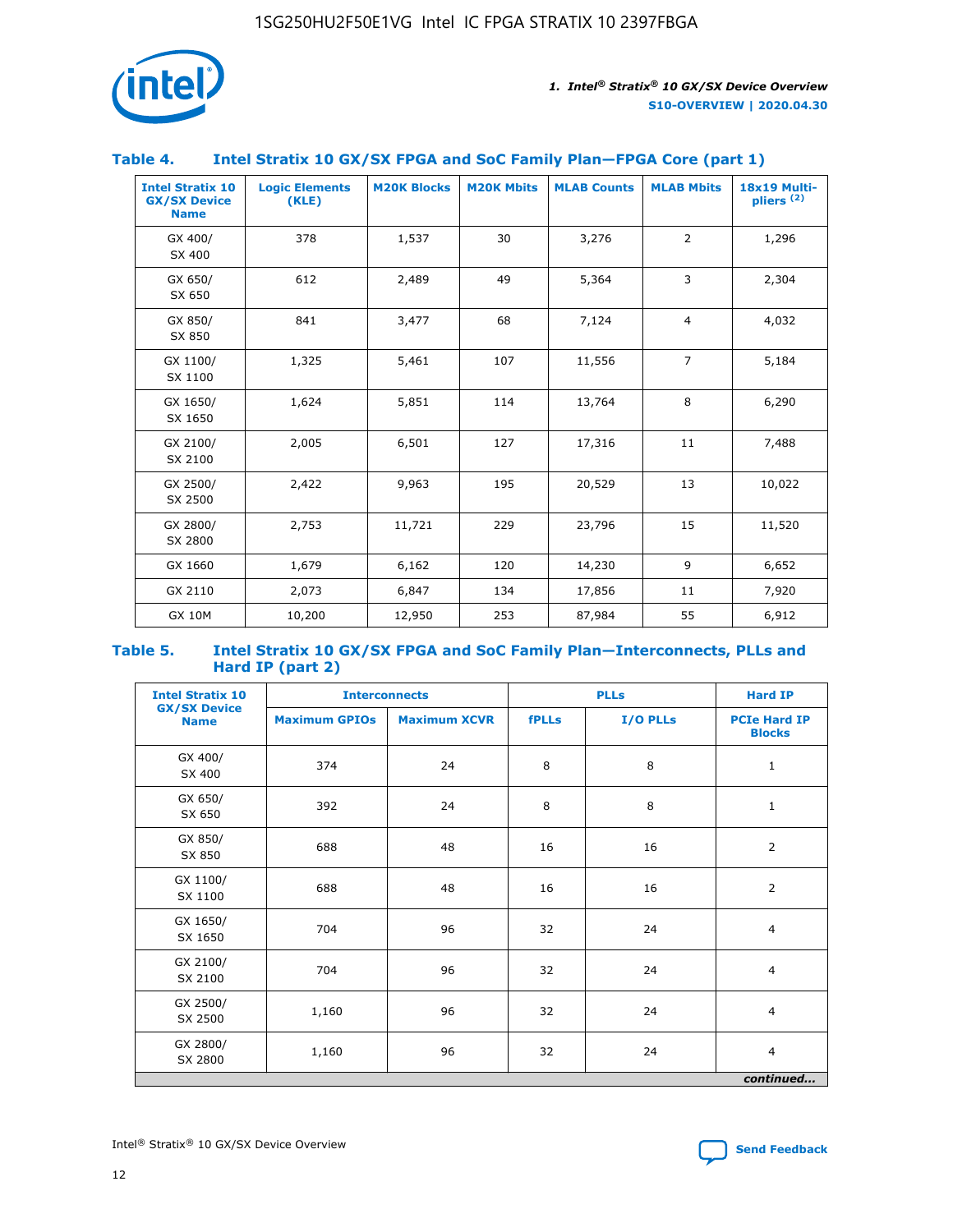

| <b>Intel Stratix 10</b>            | <b>Interconnects</b> |                     | <b>PLLs</b>  |                 | <b>Hard IP</b>                       |
|------------------------------------|----------------------|---------------------|--------------|-----------------|--------------------------------------|
| <b>GX/SX Device</b><br><b>Name</b> | <b>Maximum GPIOs</b> | <b>Maximum XCVR</b> | <b>fPLLs</b> | <b>I/O PLLs</b> | <b>PCIe Hard IP</b><br><b>Blocks</b> |
| GX 1660                            | 688                  | 48                  | 16           | 16              |                                      |
| GX 2110                            | 688                  | 48                  | 16           | 16              |                                      |
| <b>GX 10M</b>                      | 2,304                | 48                  | 24           | 48              | 4                                    |

#### **Table 6. Intel Stratix 10 GX/SX FPGA and SoC Family Package Plan**

Cell legend: General Purpose I/Os, High-Voltage I/Os, LVDS Pairs, Transceivers (3) (4) (5) (6) (7) (8)

| <b>Intel Stratix 10</b><br><b>GX/SX Device</b><br><b>Name</b> | F1152<br><b>HF35</b><br>$(35x35 \text{ mm}^2)$ | F1760<br><b>NF43</b><br>(42.5x42.5<br>$mm2$ ) | F2397<br><b>UF50</b><br>$(50x50 \text{ mm}^2)$ | F2912<br><b>HF55</b><br>$(55x55$ mm <sup>2</sup> ) | F4938<br><b>NF74</b><br>$(70x74)$ mm <sup>2</sup> |
|---------------------------------------------------------------|------------------------------------------------|-----------------------------------------------|------------------------------------------------|----------------------------------------------------|---------------------------------------------------|
| GX 400/<br>SX 400                                             | 374, 56, 120, 24 <sup>(9)</sup>                | $\overline{\phantom{a}}$                      | $\overline{\phantom{a}}$                       | ۰                                                  |                                                   |
| GX 650/<br>SX 650                                             | 392, 8, 192, 24<br>$\overline{\phantom{a}}$    |                                               | $\overline{\phantom{a}}$                       |                                                    |                                                   |
| GX 850/<br>SX 850                                             | ۰.                                             | 688, 16, 336, 48                              |                                                |                                                    |                                                   |
| GX 1100/<br>SX 1100                                           |                                                | 688, 16, 336, 48                              |                                                |                                                    |                                                   |
| GX 1650/<br>SX 1650                                           |                                                | 688, 16, 336, 48                              | 704, 32, 336, 96                               |                                                    |                                                   |
| GX 2100/<br>SX 2100                                           | -                                              | 688, 16, 336, 48                              | 704, 32, 336, 96                               | $\overline{\phantom{a}}$                           |                                                   |
| GX 2500/<br>SX 2500                                           |                                                | 688, 16, 336, 48                              | 704, 32, 336, 96                               | 1160, 8, 576, 24                                   |                                                   |
| GX 2800/                                                      | -                                              | 688, 16, 336, 48                              | 704, 32, 336, 96                               | 1160, 8, 576, 24                                   | $\overline{\phantom{a}}$<br>continued             |

- (3) All packages are ball grid arrays with 1.0 mm pitch.
- (4) High-Voltage I/O pins are used for 3 V and 2.5 V interfacing.
- $(5)$  Each LVDS pair can be configured as either a differential input or a differential output.
- (6) High-Voltage I/O pins and LVDS pairs are included in the General Purpose I/O count. Transceivers are counted separately.
- $(7)$  Each package column offers pin migration (common circuit board footprint) for all devices in the column.
- $(8)$  Intel Stratix 10 GX devices are pin migratable with Intel Stratix 10 SX devices in the same package.
- $(9)$  The Intel Stratix 10 SX/GX 400 device has a level shifter, and this imposes some restrictions on the number of LVDS pairs and I/O banks available (see "Intel Stratix 10 SX/GX 400 Device Level Shifter Details").

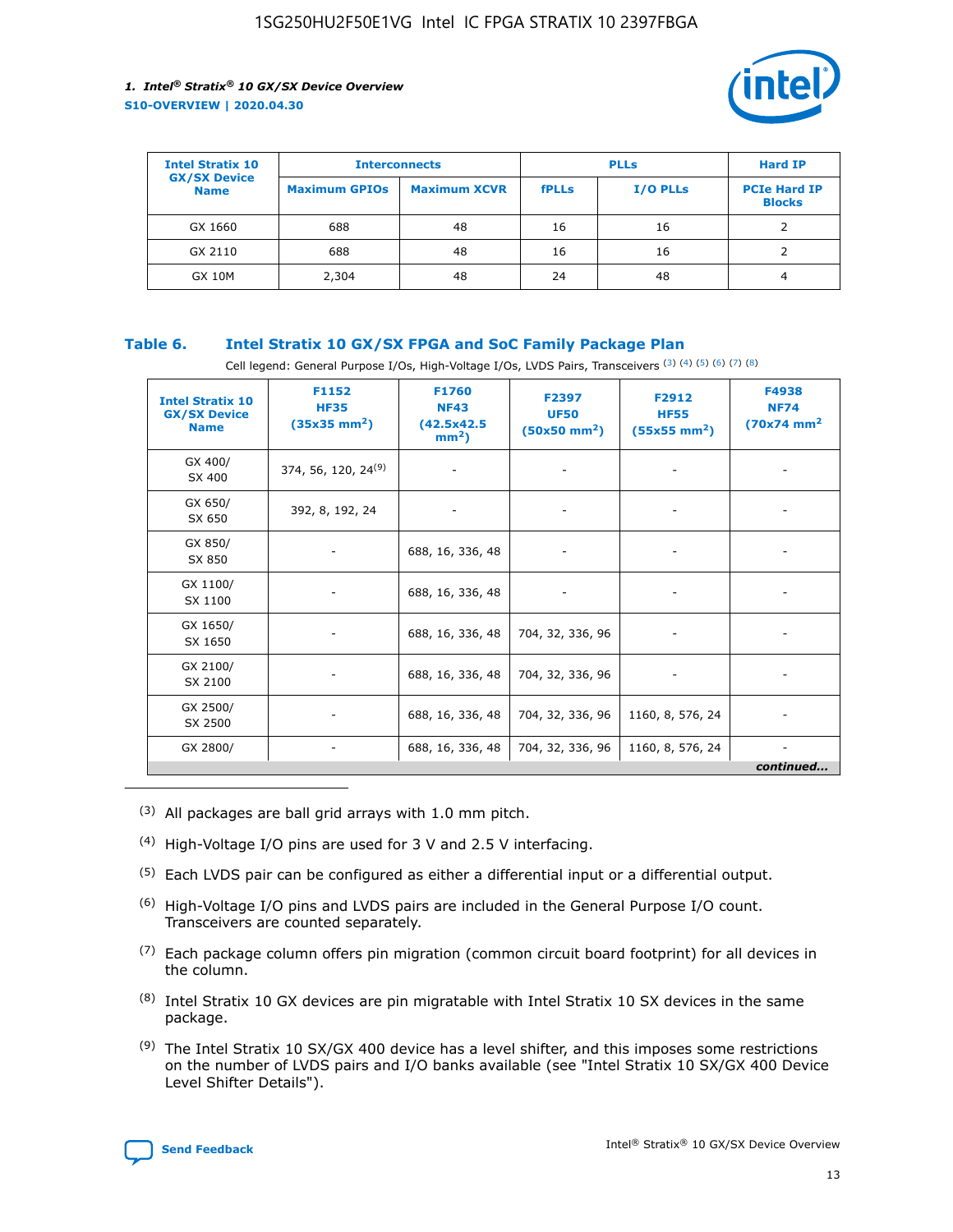

| <b>Intel Stratix 10</b><br><b>GX/SX Device</b><br><b>Name</b> | F1152<br><b>HF35</b><br>$(35x35)$ mm <sup>2</sup> ) | F1760<br><b>NF43</b><br>(42.5x42.5<br>$mm2$ ) | F2397<br><b>UF50</b><br>$(50x50 \text{ mm}^2)$ | F2912<br><b>HF55</b><br>$(55x55$ mm <sup>2</sup> ) | F4938<br><b>NF74</b><br>$(70x74)$ mm <sup>2</sup> |
|---------------------------------------------------------------|-----------------------------------------------------|-----------------------------------------------|------------------------------------------------|----------------------------------------------------|---------------------------------------------------|
| SX 2800                                                       |                                                     |                                               |                                                |                                                    |                                                   |
| GX 1660                                                       | -                                                   | 688, 16, 336, 48                              | $\overline{\phantom{a}}$                       |                                                    |                                                   |
| GX 2110                                                       |                                                     | 688, 16, 336, 48                              | $\overline{\phantom{a}}$                       |                                                    |                                                   |
| <b>GX 10M</b>                                                 | ۰                                                   |                                               |                                                |                                                    | 2304, 32, 1152,<br>48                             |





# **1.6. Intel Hyperflex Core Architecture**

Intel Stratix 10 FPGAs and SoCs are based on a core fabric featuring the new Intel Hyperflex core architecture. The Intel Hyperflex core architecture delivers 2X the clock frequency performance and up to 70% lower power compared to previous generation high-end FPGAs. Along with this performance breakthrough, the Intel Hyperflex core architecture delivers a number of advantages including:

- **Higher Throughput**—Capitalizes on 2X core clock frequency performance to obtain throughput breakthroughs
- **Improved Power Efficiency**—Uses reduced IP size, enabled by Intel Hyperflex, to consolidate designs which previously spanned multiple devices into a single device, thereby reducing power by up to 70% versus previous generation devices
- **Greater Design Functionality**—Uses faster clock frequency to reduce bus widths and reduce IP size, freeing up additional FPGA resources to add greater functionality
- **Increased Designer Productivity**—Boosts performance with less routing congestion and fewer design iterations using Hyper-Aware design tools, obtaining greater timing margin for more rapid timing closure

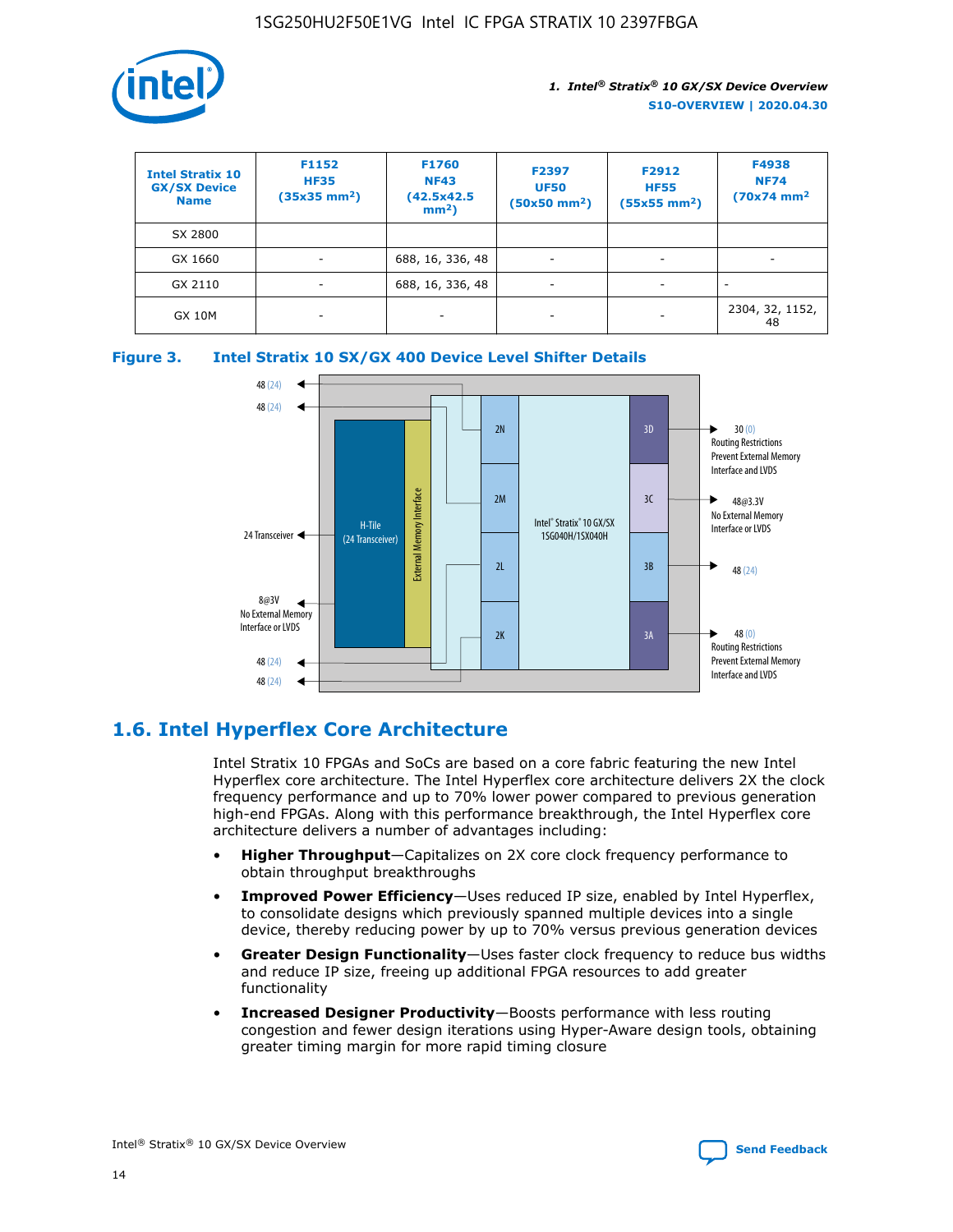

In addition to the traditional user registers found in the Adaptive Logic Modules (ALM), the Intel Hyperflex core architecture introduces additional bypassable registers everywhere throughout the fabric of the FPGA. These additional registers, called Hyper-Registers are available on every interconnect routing segment and at the inputs of all functional blocks.

#### **Figure 4. Bypassable Hyper-Register**



The Hyper-Registers enable the following key design techniques to achieve the 2X core performance increases:

- Fine grain Hyper-Retiming to eliminate critical paths
- Zero latency Hyper-Pipelining to eliminate routing delays
- Flexible Hyper-Optimization for best-in-class performance

By implementing these techniques in your design, the Hyper-Aware design tools automatically make use of the Hyper-Registers to achieve maximum core clock frequency.



#### **Figure 5. Intel Hyperflex Core Architecture**

New Hyper-Registers throughout the core fabric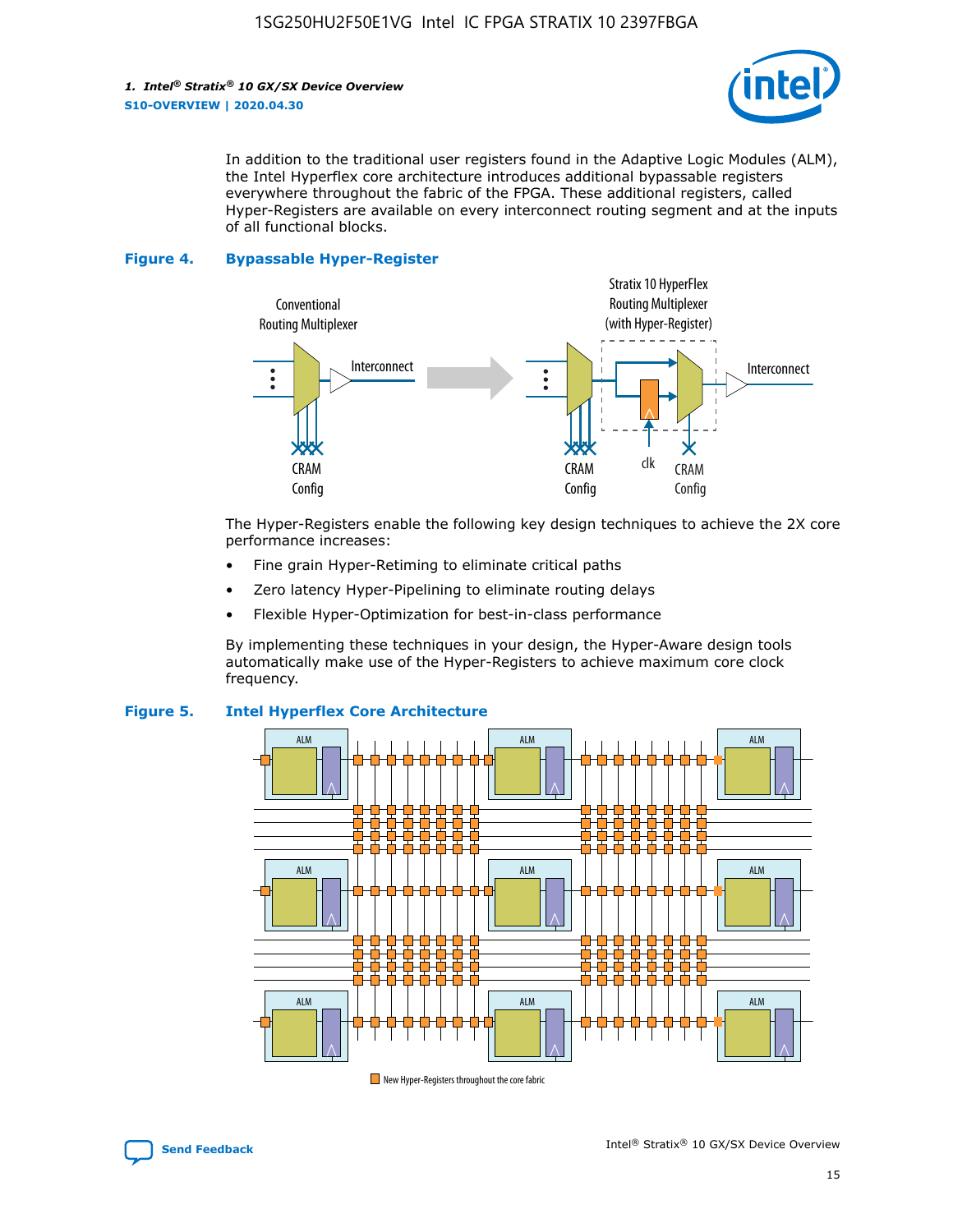

# **1.7. Heterogeneous 3D SiP Transceiver Tiles**

Intel Stratix 10 FPGAs and SoCs feature power efficient, high bandwidth, low latency transceivers. The transceivers are implemented on heterogeneous 3D System-in-Package (SiP) transceiver tiles, each containing 24 full-duplex transceiver channels. In addition to providing a high-performance transceiver solution to meet current connectivity needs, this allows for future flexibility and scalability as data rates, modulation schemes, and protocol IPs evolve.

#### **Figure 6. Monolithic Core Fabric and Heterogeneous 3D SiP Transceiver Tiles**



#### **Figure 7. Dual Core Fabric and Heterogeneous 3D SiP Transceiver Tiles (for the Intel Stratix 10 GX 10M Variant Only)**



Each transceiver tile contains:

- 24 full-duplex transceiver channels (PMA and PCS) $(10)$
- Reference clock distribution network
- Transmit PLLs
- High-speed clocking and bonding networks
- One instance of PCI Express hard IP

 $(10)$  12 full-duplex transceiver channels for the Intel Stratix 10 GX 10M variant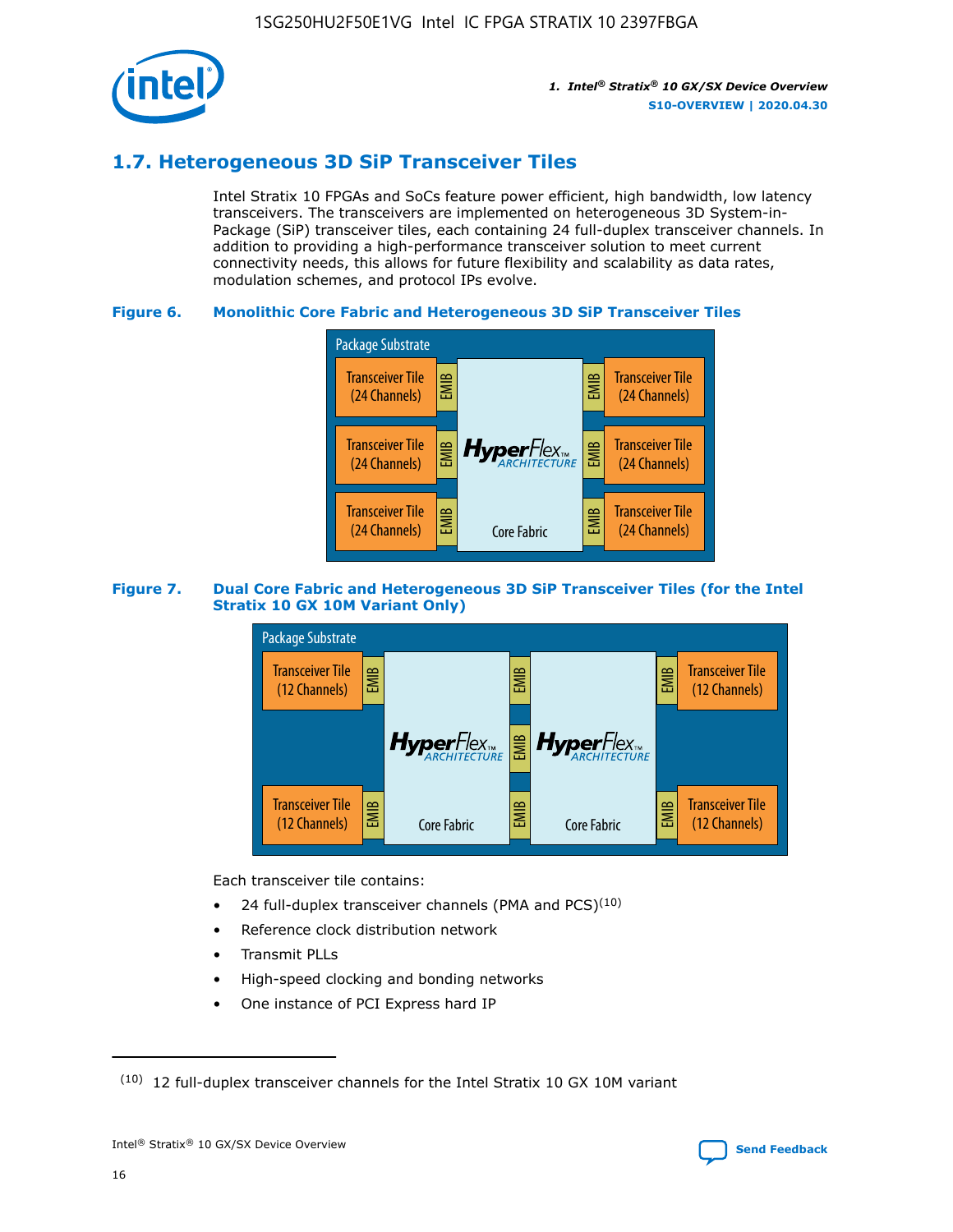



#### **Figure 8. Heterogeneous 3D SiP Transceiver Tile Architecture**

# **1.8. Intel Stratix 10 Transceivers**

Intel Stratix 10 devices offer up to 96 total full-duplex transceiver channels. These channels provide continuous data rates from 1 Gbps to 28.3 Gbps for chip-to-chip, chip-to-module, and backplane applications. In each device,two thirds of the transceivers can be configured up to the maximum data rate of 28.3 Gbps to drive 100G interfaces and C form-factor pluggable CFP2/CFP4 optical modules. For longerreach backplane driving applications, advanced adaptive equalization circuits are used to equalize over 30 dB of system loss.

All transceiver channels feature a dedicated Physical Medium Attachment (PMA) and a hardened Physical Coding Sublayer (PCS).

- The PMA provides primary interfacing capabilities to physical channels.
- The PCS typically handles encoding/decoding, word alignment, and other preprocessing functions before transferring data to the FPGA core fabric.

Within each transceiver tile, the transceivers are arranged in four banks of six PMA-PCS groups. A wide variety of bonded and non-bonded data rate configurations are possible within each bank, and within each tile, using a highly configurable clock distribution network.

#### **1.8.1. PMA Features**

PMA channels are comprised of transmitter (TX), receiver (RX), and high speed clocking resources.

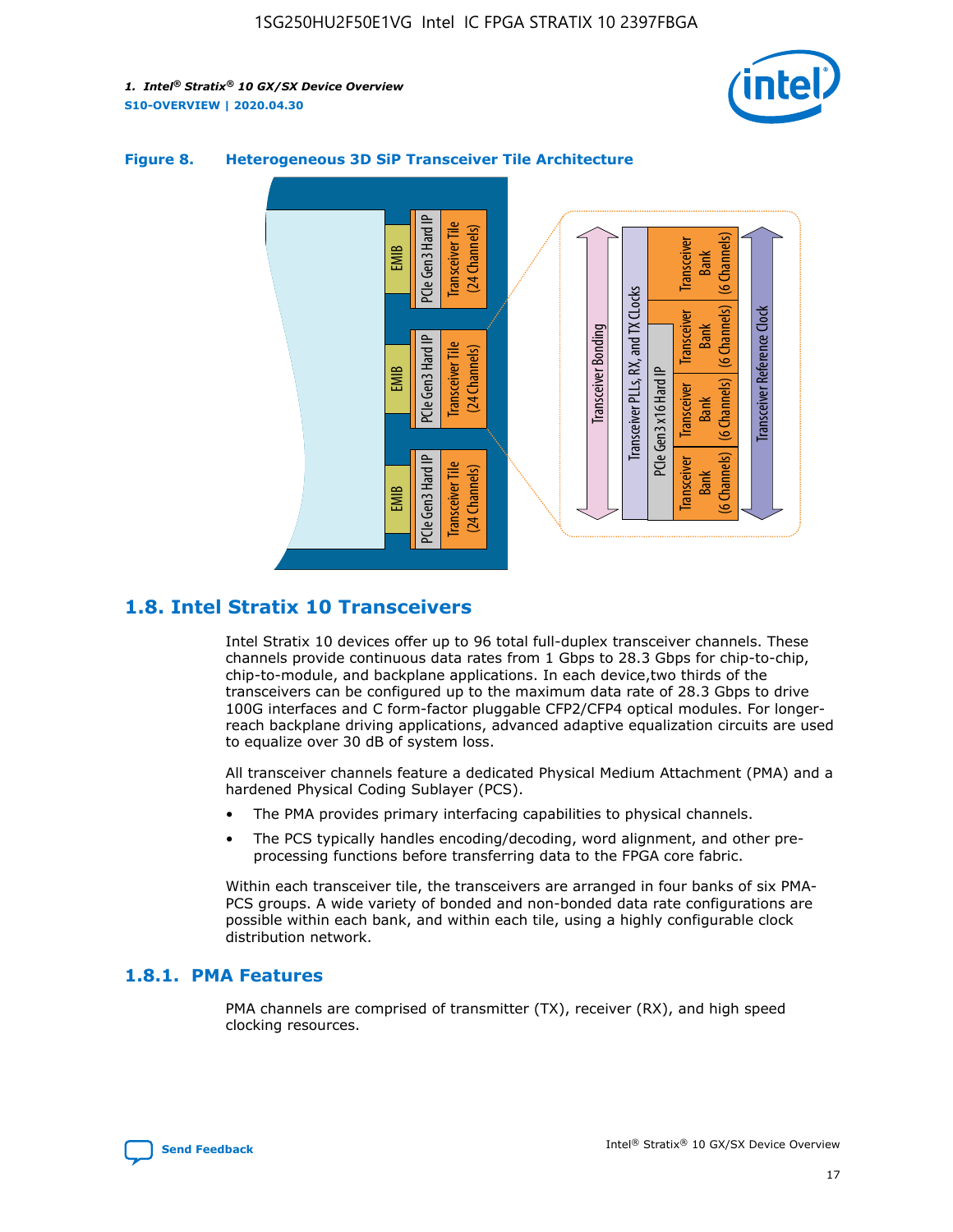

Intel Stratix 10 device features provide exceptional signal integrity at data rates up to 28.3 Gbps. Clocking options include ultra-low jitter LC tank-based (ATX) PLLs with optional fractional synthesis capability, channel PLLs operating as clock multiplier units (CMUs), and fractional synthesis PLLs (fPLLs).

- **ATX PLL**—can be configured in integer mode, or optionally, in a new fractional synthesis mode. Each ATX PLL spans the full frequency range of the supported data rate range providing a stable, flexible clock source with the lowest jitter.
- **CMU PLL**—when not being used as a transceiver, select PMA channels can be configured as channel PLLs operating as CMUs to provide an additional master clock source within the transceiver bank.
- **fPLL**—In addition, dedicated fPLLs are available with precision frequency synthesis capabilities. fPLLs can be used to synthesize multiple clock frequencies from a single reference clock source and replace multiple reference oscillators for multiprotocol and multi-rate applications.

On the receiver side, each PMA has an independent channel PLL that allows analog tracking for clock-data recovery. Each PMA also has advanced equalization circuits that compensate for transmission losses across a wide frequency spectrum.

- **Variable Gain Amplifier (VGA)**—to optimize the receiver's dynamic range
- **Continuous Time Linear Equalizer (CTLE)**—to compensate for channel losses with lowest power dissipation
- **Decision Feedback Equalizer (DFE)**—to provide additional equalization capability on backplanes even in the presence of crosstalk and reflections
- **On-Die Instrumentation (ODI)**—to provide on-chip eye monitoring capabilities (Eye Viewer). This capability helps to optimize link equalization parameters during board bring-up and supports in-system link diagnostics and equalization margin testing

#### **Figure 9. Intel Stratix 10 Receiver Block Features**



All link equalization parameters feature automatic adaptation using the new Advanced Digital Adaptive Parametric Tuning (ADAPT) circuit. This circuit is used to dynamically set DFE tap weights, adjust CTLE parameters, and optimize VGA gain and threshold voltage. Finally, optimal and consistent signal integrity is ensured by using the new

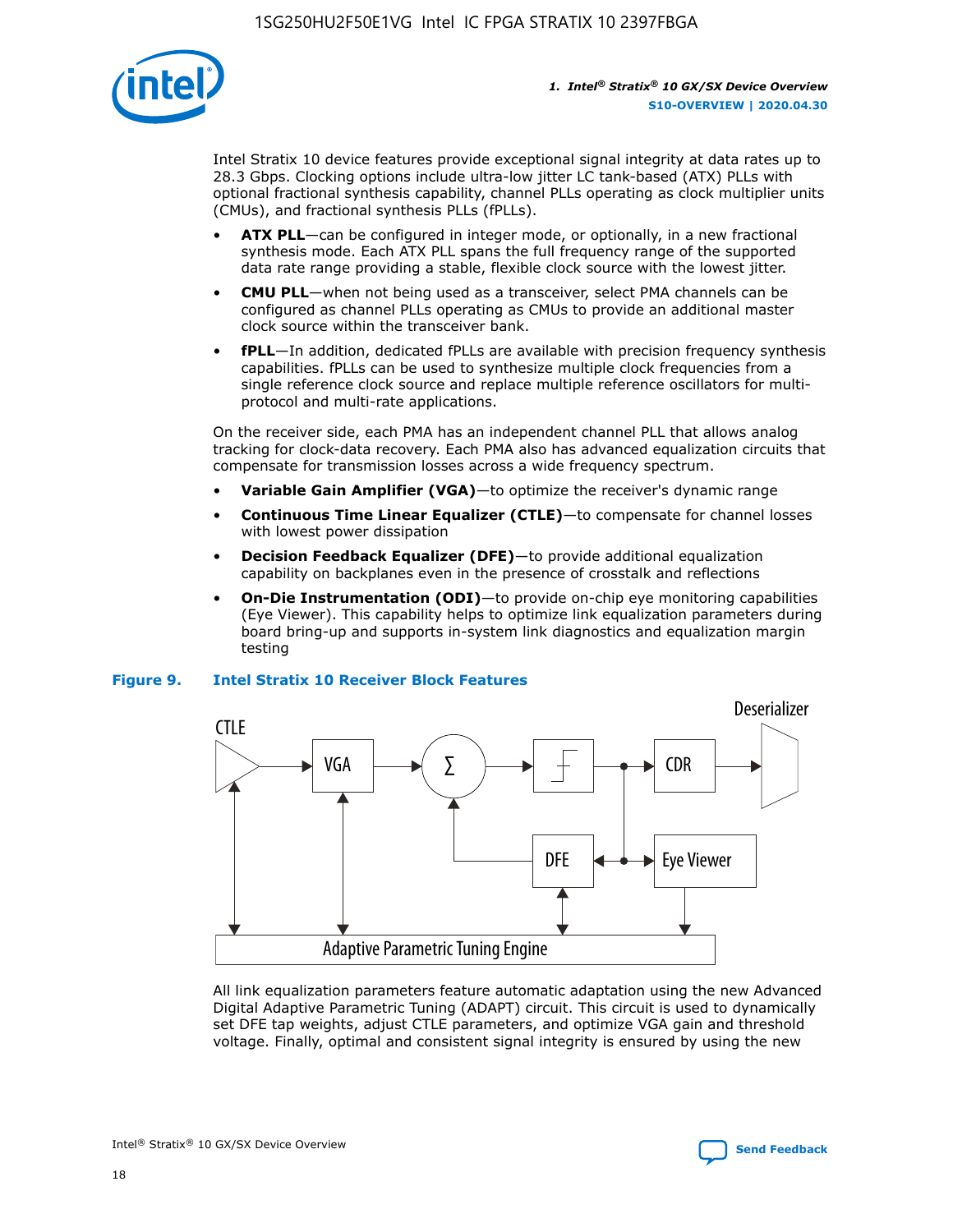

hardened Precision Signal Integrity Calibration Engine (PreSICE) to automatically calibrate all transceiver circuit blocks on power-up. This gives the most link margin and ensures robust, reliable, and error-free operation.

#### **Table 7. Transceiver PMA Features**

| <b>Feature</b>                                                       | <b>Capability</b>                                                                                                                                                                                         |
|----------------------------------------------------------------------|-----------------------------------------------------------------------------------------------------------------------------------------------------------------------------------------------------------|
| Chip-to-Chip Data Rates                                              | 1 Gbps (11) to 28.3 Gbps (Intel Stratix 10 GX/SX devices)                                                                                                                                                 |
| <b>Backplane Support</b>                                             | Drive backplanes at data rates up to 28.3 Gbps, including 10GBASE-KR compliance                                                                                                                           |
| Optical Module Support                                               | SFP+/SFP, XFP, CXP, QSFP/QSFP28, QSFPDD, CFP/CFP2/CFP4                                                                                                                                                    |
| Cable Driving Support                                                | SFP+ Direct Attach, PCI Express over cable, eSATA                                                                                                                                                         |
| <b>Transmit Pre-Emphasis</b>                                         | 5-tap transmit pre-emphasis and de-emphasis to compensate for system channel loss                                                                                                                         |
| Continuous Time Linear<br>Equalizer (CTLE)                           | Dual mode, high-gain, and high-data rate, linear receive equalization to compensate for<br>system channel loss                                                                                            |
| Decision Feedback Equalizer<br>(DFE)                                 | 15 fixed tap DFE to equalize backplane channel loss in the presence of crosstalk and noisy<br>environments                                                                                                |
| Advanced Digital Adaptive<br>Parametric Tuning (ADAPT)               | Fully digital adaptation engine to automatically adjust all link equalization parameters-<br>including CTLE, DFE, and VGA blocks-that provide optimal link margin without intervention<br>from user logic |
| Precision Signal Integrity<br>Calibration Engine (PreSICE)           | Hardened calibration controller to quickly calibrate all transceiver control parameters on<br>power-up, which provides the optimal signal integrity and jitter performance                                |
| <b>ATX Transmit PLLs</b>                                             | Low jitter ATX (inductor-capacitor) transmit PLLs with continuous tuning range to cover a<br>wide range of standard and proprietary protocols, with optional fractional frequency<br>synthesis capability |
| <b>Fractional PLLs</b>                                               | On-chip fractional frequency synthesizers to replace on-board crystal oscillators and reduce<br>system cost                                                                                               |
| Digitally Assisted Analog<br>CDR.                                    | Superior jitter tolerance with fast lock time                                                                                                                                                             |
| On-Die Instrumentation-<br>Eye Viewer and Jitter Margin<br>Tool      | Simplify board bring-up, debug, and diagnostics with non-intrusive, high-resolution eye<br>monitoring (Eye Viewer). Also inject jitter from transmitter to test link margin in system.                    |
| Dynamic Reconfiguration                                              | Allows for independent control of each transceiver channel Avalon memory-mapped<br>interface for the most transceiver flexibility.                                                                        |
| Multiple PCS-PMA and PCS-<br>Core to FPGA fabric interface<br>widths | 8, 10, 16, 20, 32, 40, or 64 bit interface widths for flexibility of deserialization width,<br>encoding, and reduced latency                                                                              |

### **1.8.2. PCS Features**

Intel Stratix 10 PMA channels interface with core logic through configurable and bypassable PCS interface layers.

The PCS contains multiple gearbox implementations to decouple the PMA and PCS interface widths. This feature provides the flexibility to implement a wide range of applications with 8, 10, 16, 20, 32, 40, or 64 bit interface width between each transceiver and the core logic.

<sup>(11)</sup> Stratix 10 transceivers can support data rates below 1 Gbps with over sampling.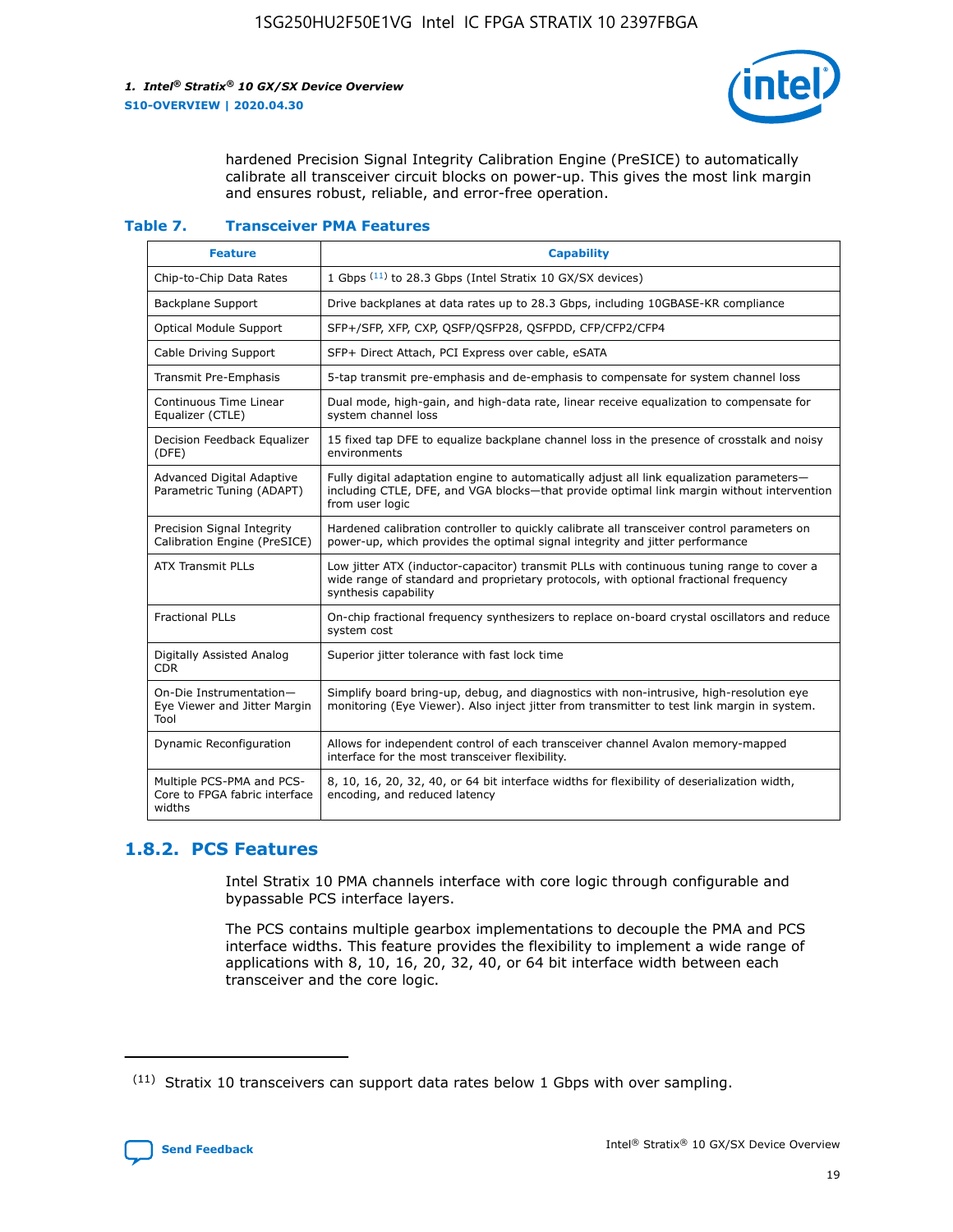

The PCS also contains hard IP to support a variety of standard and proprietary protocols across a wide range of data rates and encoding schemes. The Standard PCS mode provides support for 8B/10B encoded applications up to 12.5 Gbps. The Enhanced PCS mode supports 64B/66B and 64B/67B encoded applications up to 17.4 Gbps. The enhanced PCS mode also includes an integrated 10GBASE-KR/40GBASE-KR4 Forward Error Correction (FEC) circuit. For highly customized implementations, a PCS Direct mode provides an interface up to 64 bits wide to allow for custom encoding and support for data rates up to 28.3 Gbps.

For more information about the PCS-Core interface or the double rate transfer mode, refer to the *Intel Stratix 10 L- and H-Tile Transceiver PHY User Guide*, and the *Intel Stratix 10 E-Tile Transceiver PHY User Guide*.

| <b>PCS Protocol</b><br><b>Support</b>           | <b>Data Rate (Gbps)</b> | <b>Transmitter Data Path</b>                                                                                                                                              | <b>Receiver Data Path</b>                                                                                                                                                                                      |
|-------------------------------------------------|-------------------------|---------------------------------------------------------------------------------------------------------------------------------------------------------------------------|----------------------------------------------------------------------------------------------------------------------------------------------------------------------------------------------------------------|
| Standard PCS                                    | 1 to 12.5               | Phase compensation FIFO, byte<br>serializer, 8B/10B encoder, bit-slipper,<br>channel bonding                                                                              | Rate match FIFO, word-aligner, 8B/10B<br>decoder, byte deserializer, byte<br>ordering                                                                                                                          |
| PCI Express<br>Gen1/Gen2 x1,<br>x2, x4, x8, x16 | $2.5$ and $5.0$         | Same as Standard PCS plus PIPE 2.0<br>interface to core                                                                                                                   | Same as Standard PCS plus PIPE 2.0<br>interface to core                                                                                                                                                        |
| PCI Express Gen3<br>x1, x2, x4, x8,<br>x16      | 8.0                     | Phase compensation FIFO, byte<br>serializer, encoder, scrambler, bit-<br>slipper, gear box, channel bonding, and<br>PIPE 3.0 interface to core, auto speed<br>negotiation | Rate match FIFO (0-600 ppm mode),<br>word-aligner, decoder, descrambler,<br>phase compensation FIFO, block sync,<br>byte deserializer, byte ordering, PIPE<br>3.0 interface to core, auto speed<br>negotiation |
| CPRI                                            | 0.6144 to 9.8           | Same as Standard PCS plus<br>deterministic latency serialization                                                                                                          | Same as Standard PCS plus<br>deterministic latency deserialization                                                                                                                                             |
| <b>Enhanced PCS</b>                             | 2.5 to 17.4             | FIFO, channel bonding, bit-slipper, and<br>gear box                                                                                                                       | FIFO, block sync, bit-slipper, and gear<br>box                                                                                                                                                                 |
| 10GBASE-R                                       | 10.3125                 | FIFO, 64B/66B encoder, scrambler,<br>FEC, and gear box                                                                                                                    | FIFO, 64B/66B decoder, descrambler,<br>block sync, FEC, and gear box                                                                                                                                           |
| Interlaken                                      | 4.9 to 17.4             | FIFO, channel bonding, frame<br>generator, CRC-32 generator,<br>scrambler, disparity generator, bit-<br>slipper, and gear box                                             | FIFO, CRC-32 checker, frame sync,<br>descrambler, disparity checker, block<br>sync, and gear box                                                                                                               |
| SFI-S/SFI-5.2                                   | 11.3                    | FIFO, channel bonding, bit-slipper, and<br>gear box                                                                                                                       | FIFO, bit-slipper, and gear box                                                                                                                                                                                |
| <b>IEEE 1588</b>                                | 1.25 to 10.3125         | FIFO (fixed latency), 64B/66B encoder,<br>scrambler, and gear box                                                                                                         | FIFO (fixed latency), 64B/66B decoder,<br>descrambler, block sync, and gear box                                                                                                                                |
| SDI                                             | up to 12.5              | FIFO and gear box                                                                                                                                                         | FIFO, bit-slipper, and gear box                                                                                                                                                                                |
| GigE                                            | 1.25                    | Same as Standard PCS plus GigE state<br>machine                                                                                                                           | Same as Standard PCS plus GigE state<br>machine                                                                                                                                                                |
| <b>PCS Direct</b>                               | up to 28.3              | Custom                                                                                                                                                                    | Custom                                                                                                                                                                                                         |

#### **Table 8. Transceiver PCS Features**

#### **Related Information**

[Intel Stratix 10 L- and H-Tile Transceiver PHY User Guide](https://www.altera.com/documentation/wry1479165198810.html)

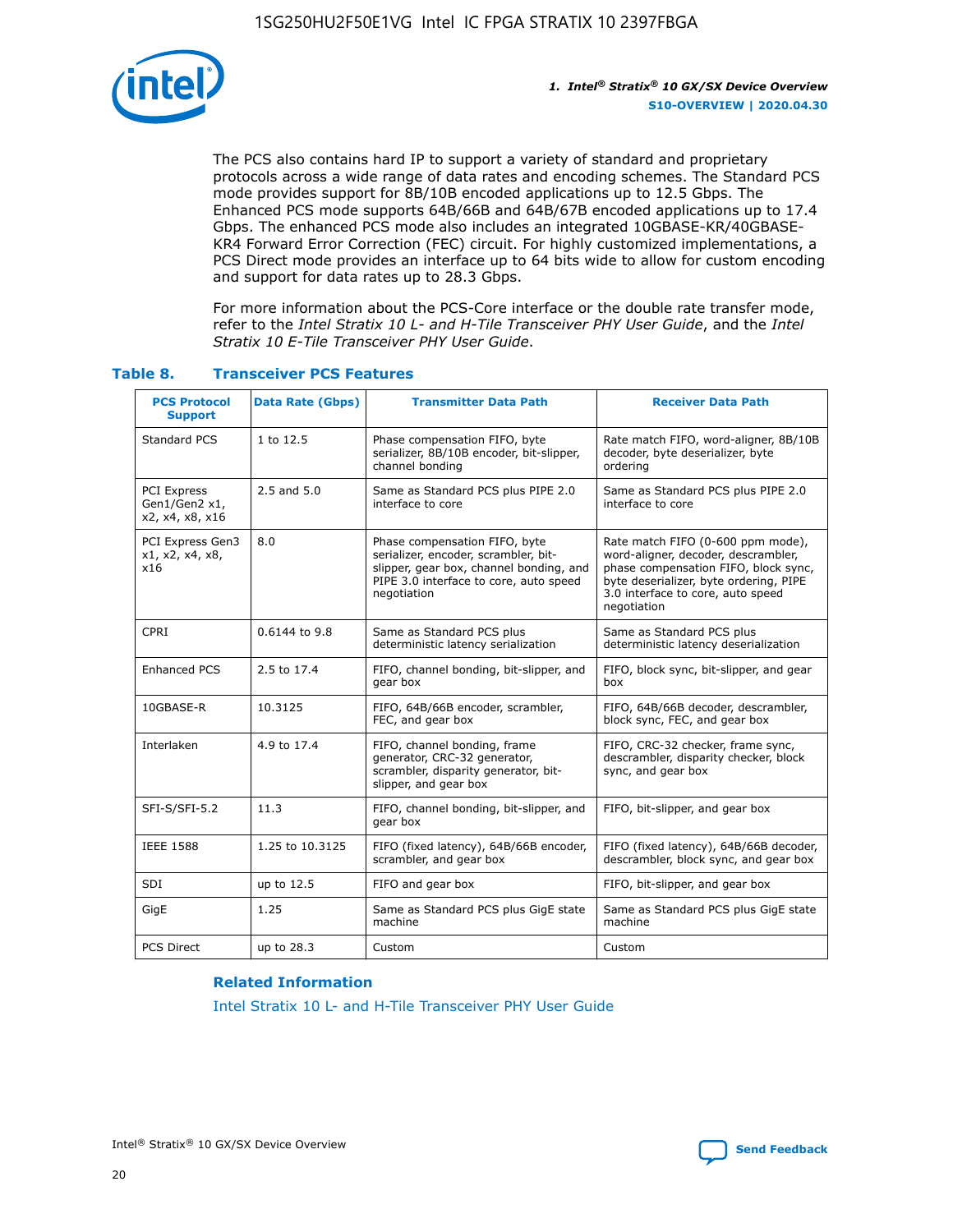

# **1.9. PCI Express Gen1/Gen2/Gen3 Hard IP**

Intel Stratix 10 devices contain embedded PCI Express hard IP designed for performance, ease-of-use, increased functionality, and designer productivity.

The PCI Express hard IP consists of the PHY, Data Link, and Transaction layers. It also supports PCI Express Gen1/Gen2/Gen3 end point and root port, in x1/x2/x4/x8/x16 lane configurations. The PCI Express hard IP is capable of operating independently from the core logic (autonomous mode). This feature allows the PCI Express link to power up and complete link training in less than 100 ms, while the rest of the device is still in the process of being configured. The hard IP also provides added functionality, which makes it easier to support emerging features such as Single Root I/O Virtualization (SR-IOV) and optional protocol extensions.

The PCI Express hard IP has improved end-to-end data path protection using Error Checking and Correction (ECC). In addition, the hard IP supports configuration of the device via protocol (CvP) across the PCI Express bus at Gen1/Gen2/Gen3 rates.

# **1.10. Interlaken PCS Hard IP**

Intel Stratix 10 devices have integrated Interlaken PCS hard IP supporting rates up to 17.4 Gbps per lane.

The Interlaken PCS hard IP is based on the proven functionality of the PCS developed for Intel's previous generation FPGAs, which has demonstrated interoperability with Interlaken ASSP vendors and third-party IP suppliers. The Interlaken PCS hard IP is present in every transceiver channel in Intel Stratix 10 devices.

# **1.11. 10G Ethernet Hard IP**

Intel Stratix 10 devices include IEEE 802.3 10-Gbps Ethernet (10GbE) compliant 10GBASE-R PCS and PMA hard IP. The scalable 10GbE hard IP supports multiple independent 10GbE ports while using a single PLL for all the 10GBASE-R PCS instantiations, which saves on core logic resources and clock networks.

The integrated serial transceivers simplify multi-port 10GbE systems compared to 10 GbE Attachment Unit Interface (XAUI) interfaces that require an external XAUI-to-10G PHY. Furthermore, the integrated transceivers incorporate signal conditioning circuits, which enable direct connection to standard 10G XFP and SFP+ pluggable optical modules. The transceivers also support backplane Ethernet applications and include a hard 10GBASE-KR/40GBASE-KR4 Forward Error Correction (FEC) circuit that can be used for both 10G and 40G applications. The integrated 10G Ethernet hard IP and 10G transceivers save external PHY cost, board space and system power. The 10G Ethernet PCS hard IP and 10GBASE-KR FEC are present in every transceiver channel.

# **1.12. External Memory and General Purpose I/O**

Intel Stratix 10 devices offer substantial external memory bandwidth, with up to ten 72 bit wide DDR4 memory interfaces running at up to 2666 Mbps. For external memory interface and LVDS restrictions, see [AN 906: Intel Stratix 10 GX 400, SX 400,](https://www.intel.com/content/www/us/en/programmable/documentation/sjf1574667190623.html#bft1574667627484) [and TX 400 Routing and Designing Floorplan Guidelines.](https://www.intel.com/content/www/us/en/programmable/documentation/sjf1574667190623.html#bft1574667627484)

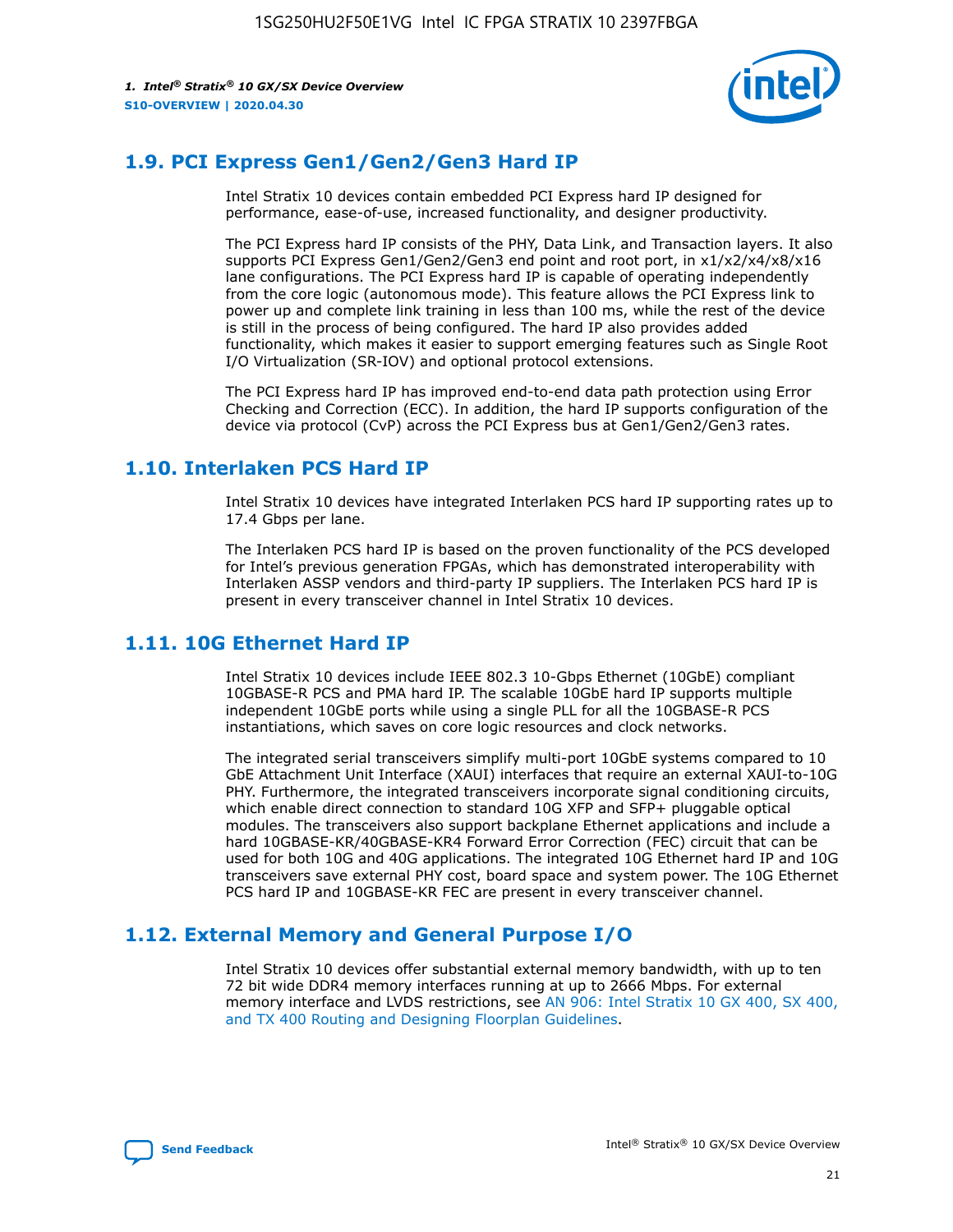

This bandwidth is provided along with the ease of design, lower power, and resource efficiencies of hardened high-performance memory controllers. The external memory interfaces can be configured up to a maximum width of 144 bits when using either hard or soft memory controllers.

#### **Figure 10. Hard Memory Controller**



Each I/O bank contains 48 general purpose I/Os and a high-efficiency hard memory controller capable of supporting many different memory types, each with different performance capabilities. The hard memory controller is also capable of being bypassed and replaced by a soft controller implemented in user logic. The I/Os each have a hardened double data rate (DDR) read/write path (PHY) capable of performing key memory interface functionality such as:

- Read/write leveling
- FIFO buffering to lower latency and improve margin
- Timing calibration
- On-chip termination

The timing calibration is aided by the inclusion of hard microcontrollers based on Intel's Nios® II technology, specifically tailored to control the calibration of multiple memory interfaces. This calibration allows the Intel Stratix 10 device to compensate for any changes in process, voltage, or temperature either within the Intel Stratix 10 device itself, or within the external memory device. The advanced calibration algorithms ensure maximum bandwidth and robust timing margin across all operating conditions.

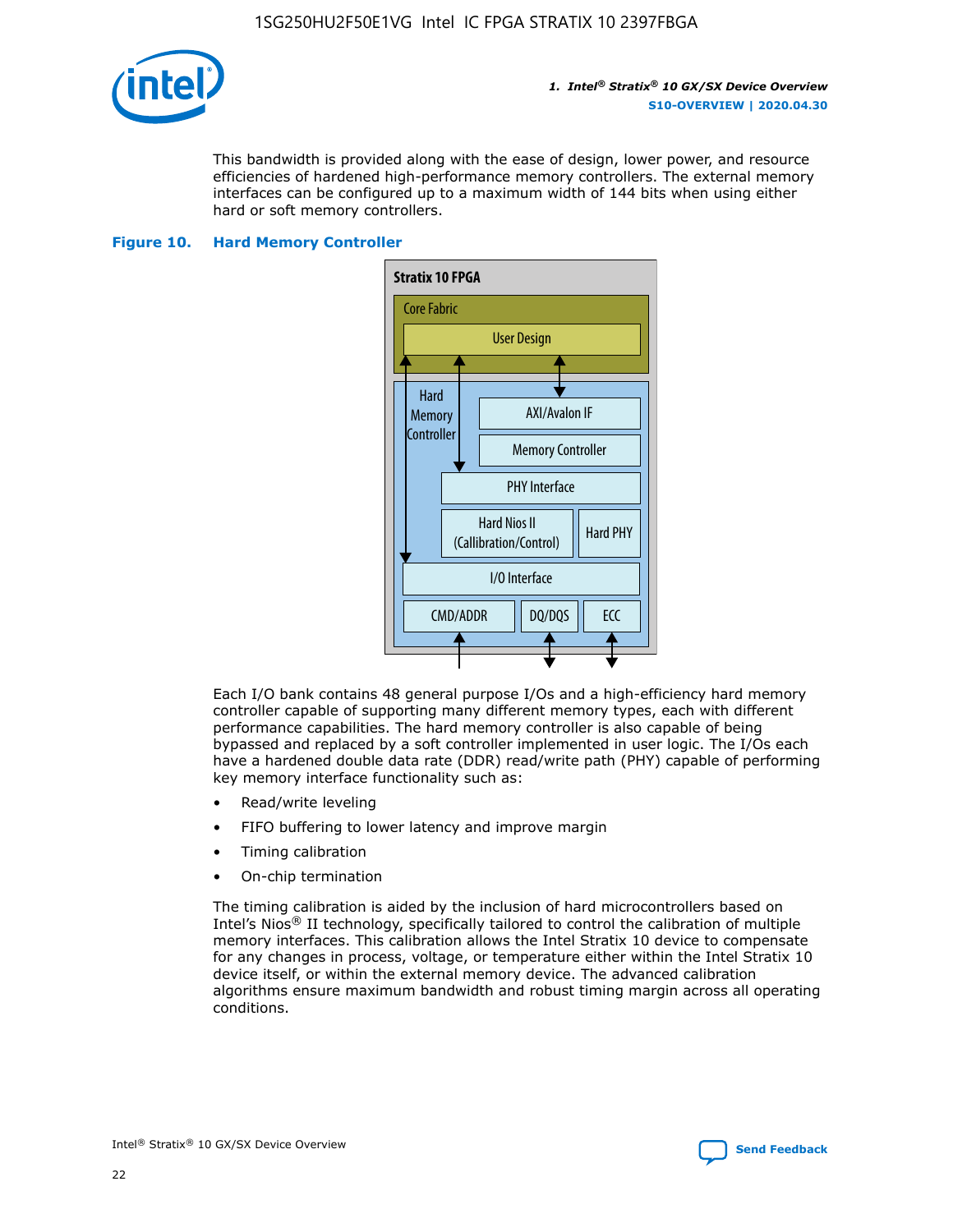

#### **Table 9. External Memory Interface Performance**

The listed speeds are for the 1-rank case.

| <b>Interface</b>     | <b>Controller Type</b> | <b>Performance</b><br>(maximum rate possible) |
|----------------------|------------------------|-----------------------------------------------|
| DDR4                 | Hard                   | 2666 Mbps                                     |
| DDR <sub>3</sub>     | Hard                   | 2133 Mbps                                     |
| QDRII+               | Soft                   | 1,100 Mtps                                    |
| <b>ODRII+ Xtreme</b> | Soft                   | 1,266 Mtps                                    |
| <b>ODRIV</b>         | Soft                   | 2,133 Mtps                                    |
| RLDRAM III           | Soft                   | 2400 Mbps                                     |
| <b>RLDRAM II</b>     | Soft                   | 533 Mbps                                      |

In addition to parallel memory interfaces, Intel Stratix 10 devices support serial memory technologies such as the Hybrid Memory Cube (HMC). The HMC is supported by the Intel Stratix 10 high-speed serial transceivers, which connect up to four HMC links, with each link running at data rates of 15 Gbps (HMC short reach specification).

Intel Stratix 10 devices also feature general purpose I/Os capable of supporting a wide range of single-ended and differential I/O interfaces. LVDS rates up to 1.6 Gbps are supported, with each pair of pins having both a differential driver and a differential input buffer. This enables configurable direction for each LVDS pair.

### **1.13. Adaptive Logic Module (ALM)**

Intel Stratix 10 devices use a similar adaptive logic module (ALM) as the previous generation Intel Arria 10 and Stratix V FPGAs, allowing for efficient implementation of logic functions and easy conversion of IP between the devices.

The ALM block diagram shown in the following figure has eight inputs with a fracturable look-up table (LUT), two dedicated embedded adders, and four dedicated registers.

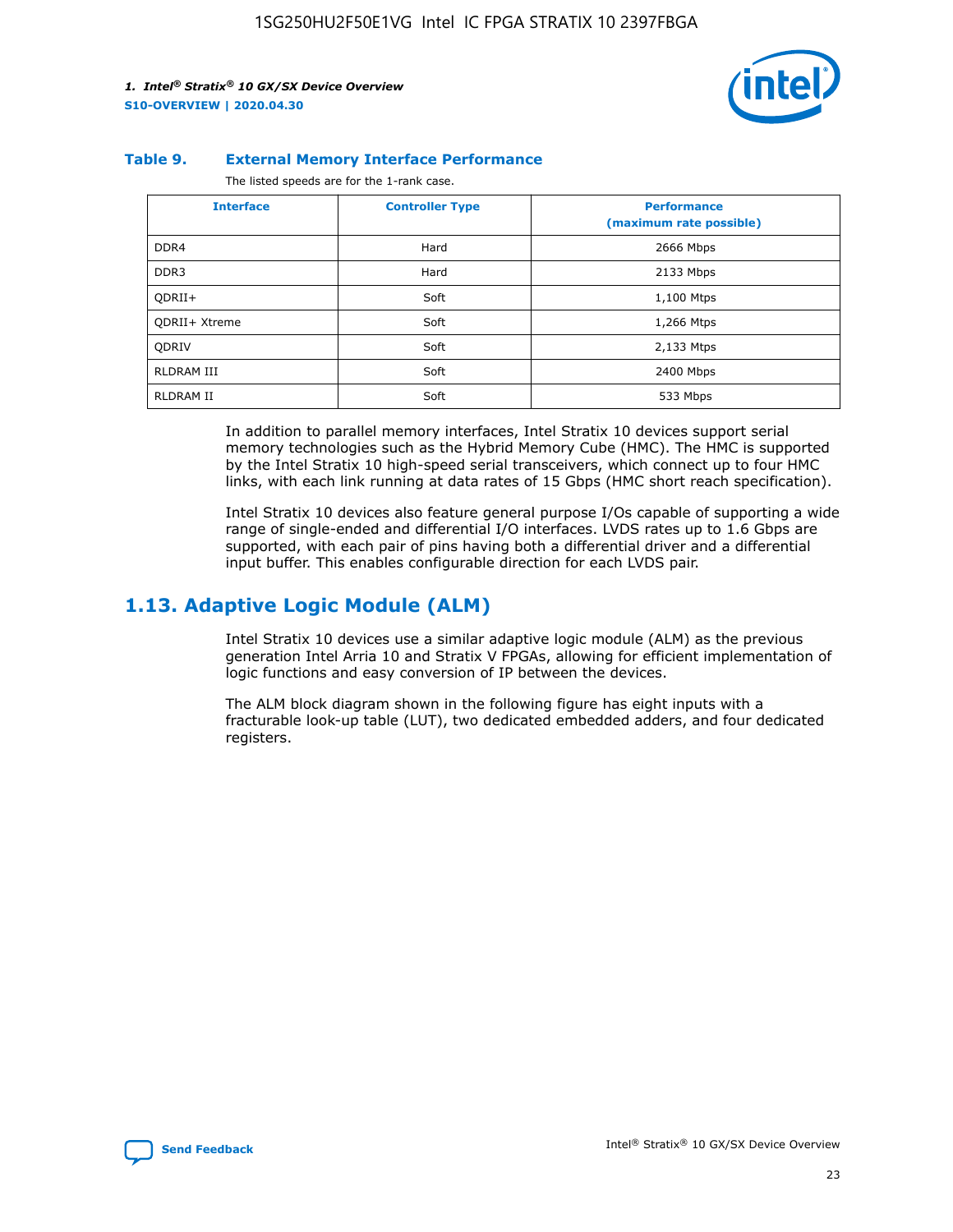

# Reg Reg 1 2 3 4 5 6 7 8 Reg Reg 4 Registers per ALM Full Adder Full Adder Adaptive LUT

#### **Figure 11. Intel Stratix 10 FPGA and SoC ALM Block Diagram**

Key features and capabilities of the ALM include:

- High register count with 4 registers per 8-input fracturable LUT, operating in conjunction with the new Intel Hyperflex architecture, enables Intel Stratix 10 devices to maximize core performance at very high core logic utilization
- Implements select 7-input logic functions, all 6-input logic functions, and two independent functions consisting of smaller LUT sizes (such as two independent 4 input LUTs) to optimize core logic utilization

The Intel Quartus Prime software takes advantage of the ALM logic structure to deliver the highest performance, optimal logic utilization, and lowest compile times. The Intel Quartus Prime software simplifies design reuse as it automatically maps legacy designs into the Intel Stratix 10 ALM architecture.

# **1.14. Core Clocking**

Core clocking in Intel Stratix 10 devices makes use of programmable clock tree synthesis.

This technique uses dedicated clock tree routing and switching circuits, and allows the Intel Quartus Prime software to create the exact clock trees required for your design. Clock tree synthesis minimizes clock tree insertion delay, reduces dynamic power dissipation in the clock tree and allows greater clocking flexibility in the core while still maintaining backwards compatibility with legacy global and regional clocking schemes.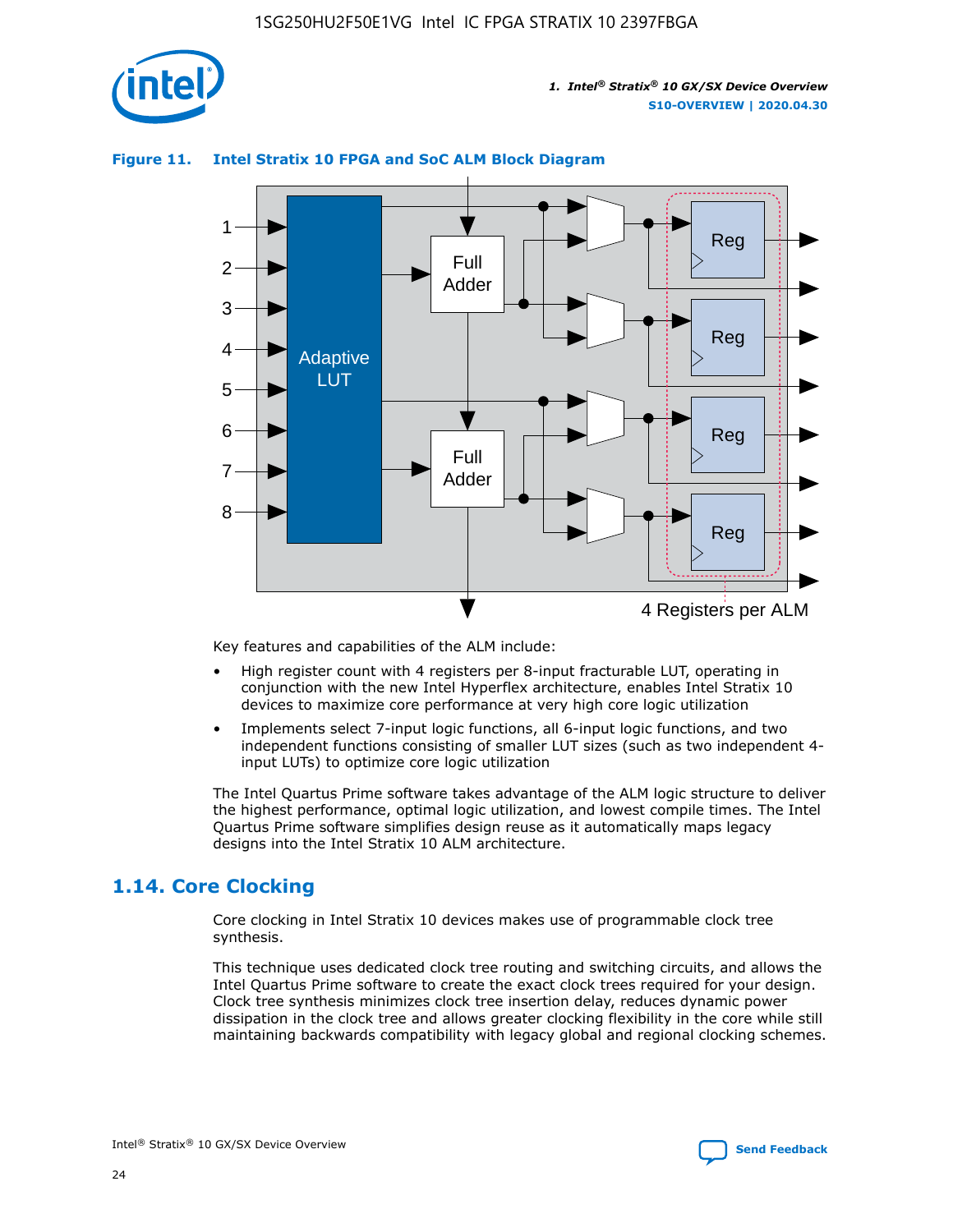

The core clock network in Intel Stratix 10 devices supports the new Intel Hyperflex core architecture at clock rates up to 1 GHz. It also supports the hard memory controllers up to 2666 Mbps with a quarter rate transfer to the core. The core clock network is supported by dedicated clock input pins, fractional clock synthesis PLLs, and integer I/O PLLs.

# **1.15. Fractional Synthesis PLLs and I/O PLLs**

Intel Stratix 10 devices have up to 32 fractional synthesis PLLs (fPLL) available for use with transceivers or in the core fabric.

The fPLLs are located in the 3D SiP transceiver L-tiles and H-tiles, eight per tile, adjacent to the transceiver channels. The fPLLs can be used to reduce both the number of oscillators required on the board and the number of clock pins required, by synthesizing multiple clock frequencies from a single reference clock source. In addition to synthesizing reference clock frequencies for the transceiver transmit PLLs, the fPLLs can also be used directly for transmit clocking. Each fPLL can be independently configured for conventional integer mode, or enhanced fractional synthesis mode with third-order delta-sigma modulation.

In addition to the fPLLs, Intel Stratix 10 devices contain up to 24 integer I/O PLLs (IOPLLs) available for general purpose use in the core fabric and for simplifying the design of external memory interfaces and high-speed LVDS interfaces. The IOPLLs are located in each bank of 48 general purpose I/O, 1 per I/O bank, adjacent to the hard memory controllers and LVDS SerDes in each I/O bank. This makes it easier to close timing because the IOPLLs are tightly coupled with the I/Os that need to use them. The IOPLLs can be used for general purpose applications in the core such as clock network delay compensation and zero-delay clock buffering.

# **1.16. Internal Embedded Memory**

Intel Stratix 10 devices contain two types of embedded memory blocks: M20K (20 Kb) and MLAB (640 bit).

The M20K and MLAB blocks are familiar block sizes carried over from previous Intel device families. The MLAB blocks are ideal for wide and shallow memories, while the M20K blocks are intended to support larger memory configurations and include hard ECC. Both M20K and MLAB embedded memory blocks can be configured as a singleport or dual-port RAM, FIFO, ROM, or shift register. These memory blocks are highly flexible and support a number of memory configurations as shown in Table 10 on page 25.

#### **Table 10. Internal Embedded Memory Block Configurations**

| MLAB (640 bits)                                                | <b>M20K (20 Kb)</b>                                                                    |
|----------------------------------------------------------------|----------------------------------------------------------------------------------------|
| $64 \times 10$ (supported through emulation)<br>$32 \times 20$ | $2K \times 10$ (or $x8$ )<br>$1K \times 20$ (or $x16$ )<br>$512 \times 40$ (or $x32$ ) |

# **1.17. Variable Precision DSP Block**

The Intel Stratix 10 DSP blocks are based upon the Variable Precision DSP Architecture used in Intel's previous generation devices. They feature hard fixed point and IEEE 754 compliant floating point capability.

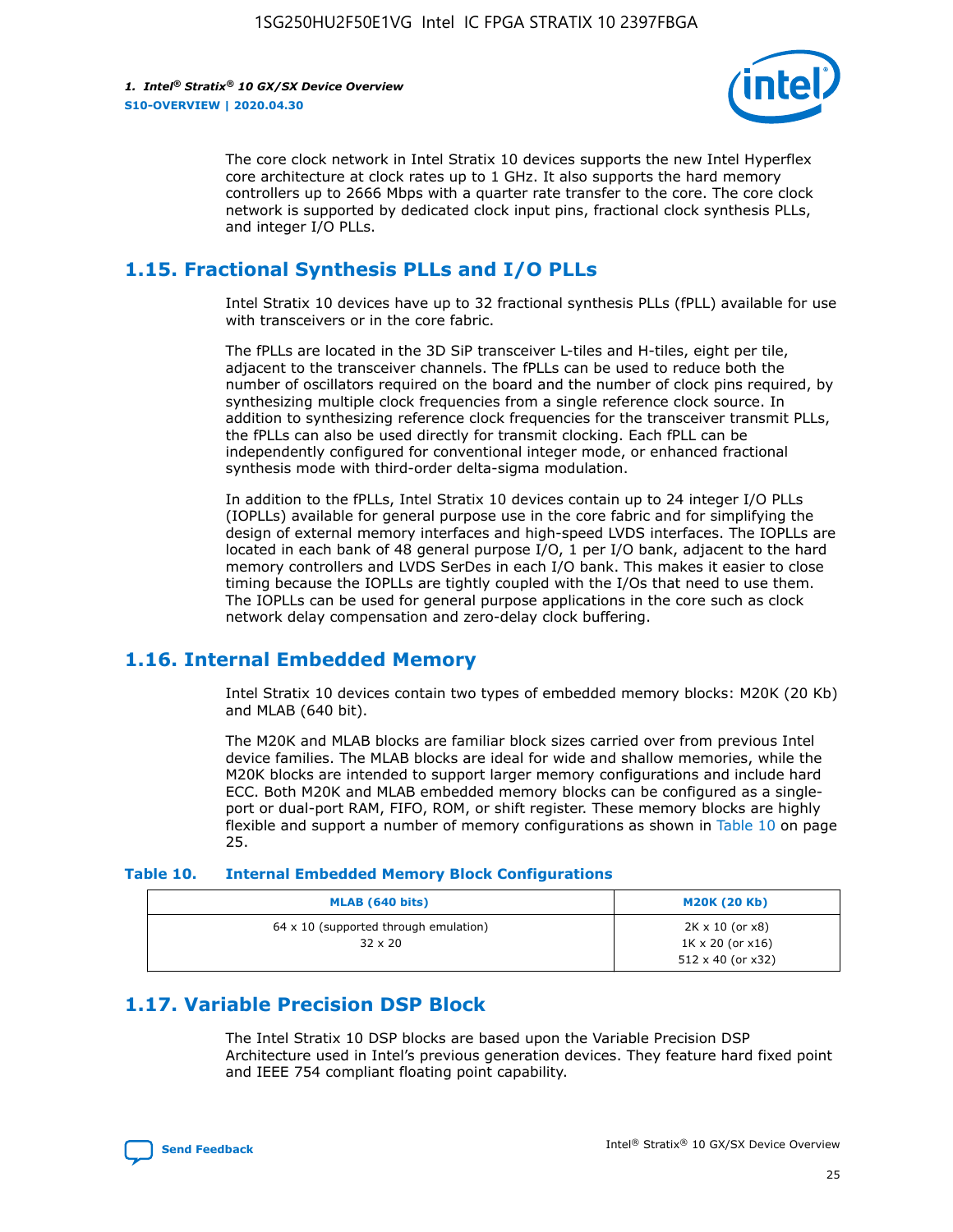

The DSP blocks can be configured to support signal processing with precision ranging from 18x19 up to 54x54. A pipeline register has been added to increase the maximum operating frequency of the DSP block and reduce power consumption.





#### **Figure 13. DSP Block: High Precision Fixed Point Mode**

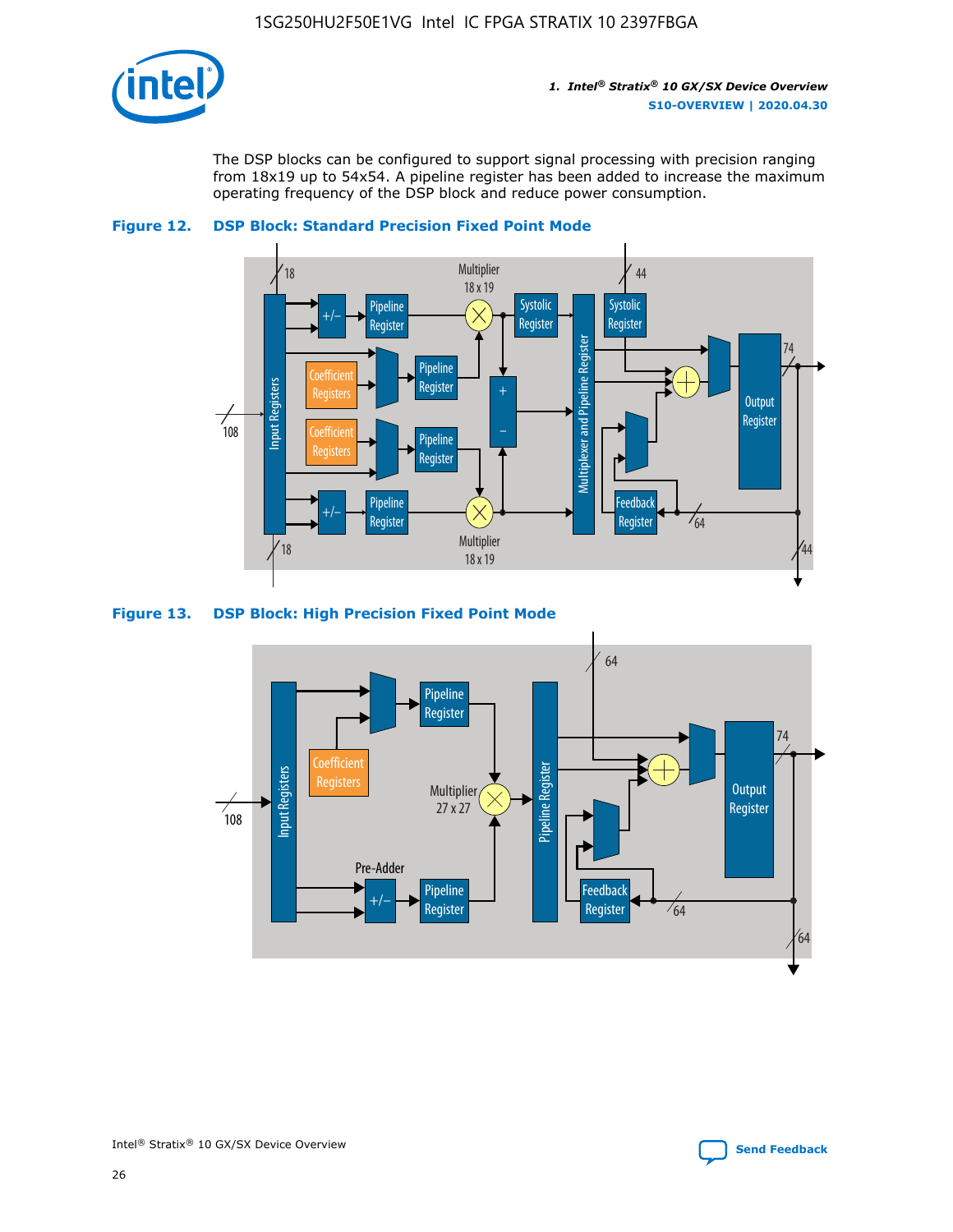



#### **Figure 14. DSP Block: Single Precision Floating Point Mode**

Each DSP block can be independently configured at compile time as either dual 18x19 or a single 27x27 multiply accumulate. With a dedicated 64 bit cascade bus, multiple variable precision DSP blocks can be cascaded to implement even higher precision DSP functions efficiently.

In floating point mode, each DSP block provides one single precision floating point multiplier and adder. Floating point additions, multiplications, mult-adds and multaccumulates are supported.

The following table shows how different precisions are accommodated within a DSP block, or by utilizing multiple blocks.

| <b>Multiplier Size</b>             | <b>DSP Block Resources</b>                                                               | <b>Expected Usage</b>           |
|------------------------------------|------------------------------------------------------------------------------------------|---------------------------------|
| $18x19$ bits                       | 1/2 of Variable Precision DSP Block                                                      | Medium precision fixed point    |
| 27x27 bits                         | 1 Variable Precision DSP Block                                                           | High precision fixed point      |
| $19x36$ bits                       | 1 Variable Precision DSP Block with external<br>adder                                    | Fixed point FFTs                |
| 36x36 bits                         | 2 Variable Precision DSP Blocks with external<br>adder                                   | Very high precision fixed point |
| 54x54 bits                         | 4 Variable Precision DSP Blocks with external<br>adder                                   | Double Precision floating point |
| Single Precision<br>floating point | 1 Single Precision floating point adder, 1 Single<br>Precision floating point multiplier | Floating point                  |

#### **Table 11. Variable Precision DSP Block Configurations**

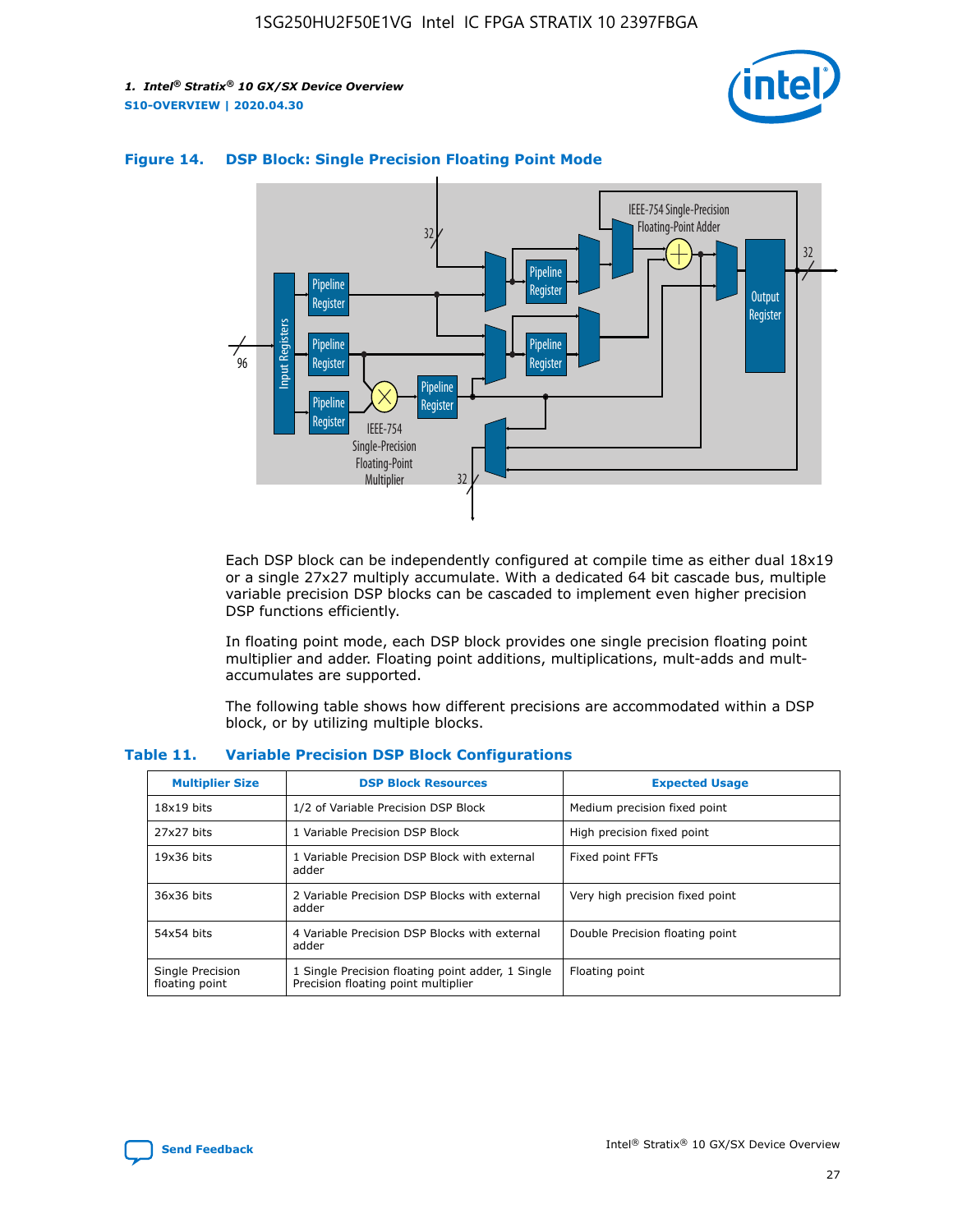

Complex multiplication is very common in DSP algorithms. One of the most popular applications of complex multipliers is the FFT algorithm. This algorithm has the characteristic of increasing precision requirements on only one side of the multiplier. The Variable Precision DSP block supports the FFT algorithm with proportional increase in DSP resources as the precision grows.

#### **Table 12. Complex Multiplication With Variable Precision DSP Block**

| <b>Complex Multiplier</b><br><b>Size</b> | <b>DSP Block Resources</b>      | <b>FFT Usage</b>       |
|------------------------------------------|---------------------------------|------------------------|
| $18x19$ bits                             | 2 Variable Precision DSP Blocks | Resource optimized FFT |
| 27x27 bits                               | 4 Variable Precision DSP Blocks | Highest precision FFT  |

For FFT applications with high dynamic range requirements, the Intel FFT IP Core offers an option of single precision floating point implementation with resource usage and performance similar to high precision fixed point implementations.

Other features of the DSP block include:

- Hard 18 bit and 25 bit pre-adders
- Hard floating point multipliers and adders
- 64 bit dual accumulator (for separate I, Q product accumulations)
- Cascaded output adder chains for 18 and 27 bit FIR filters
- Embedded coefficient registers for 18 and 27 bit coefficients
- Fully independent multiplier outputs
- Inferability using HDL templates supplied by the Intel Quartus Prime software for most modes

The Variable Precision DSP block is ideal to support the growing trend towards higher bit precision in high performance DSP applications. At the same time, it can efficiently support the many existing 18 bit DSP applications, such as high definition video processing and remote radio heads. With the Variable Precision DSP block architecture and hard floating point multipliers and adders, Intel Stratix 10 devices can efficiently support many different precision levels up to and including floating point implementations. This flexibility can result in increased system performance, reduced power consumption, and reduce architecture constraints on system algorithm designers.

# **1.18. Hard Processor System (HPS)**

The Intel Stratix 10 SoC Hard Processor System (HPS) is Intel's third generation HPS. Leveraging the performance of Intel 14 nm tri-gate technology, Intel Stratix 10 SoC devices more than double the performance of previous generation SoCs with an integrated quad-core 64-bit Arm Cortex-A53. The HPS also enables system-wide hardware virtualization capabilities by adding a system memory management unit. These architecture improvements ensure that Intel Stratix 10 SoCs meet the requirements of current and future embedded markets, including wireless and wireline communications, datacenter acceleration, and numerous military applications.

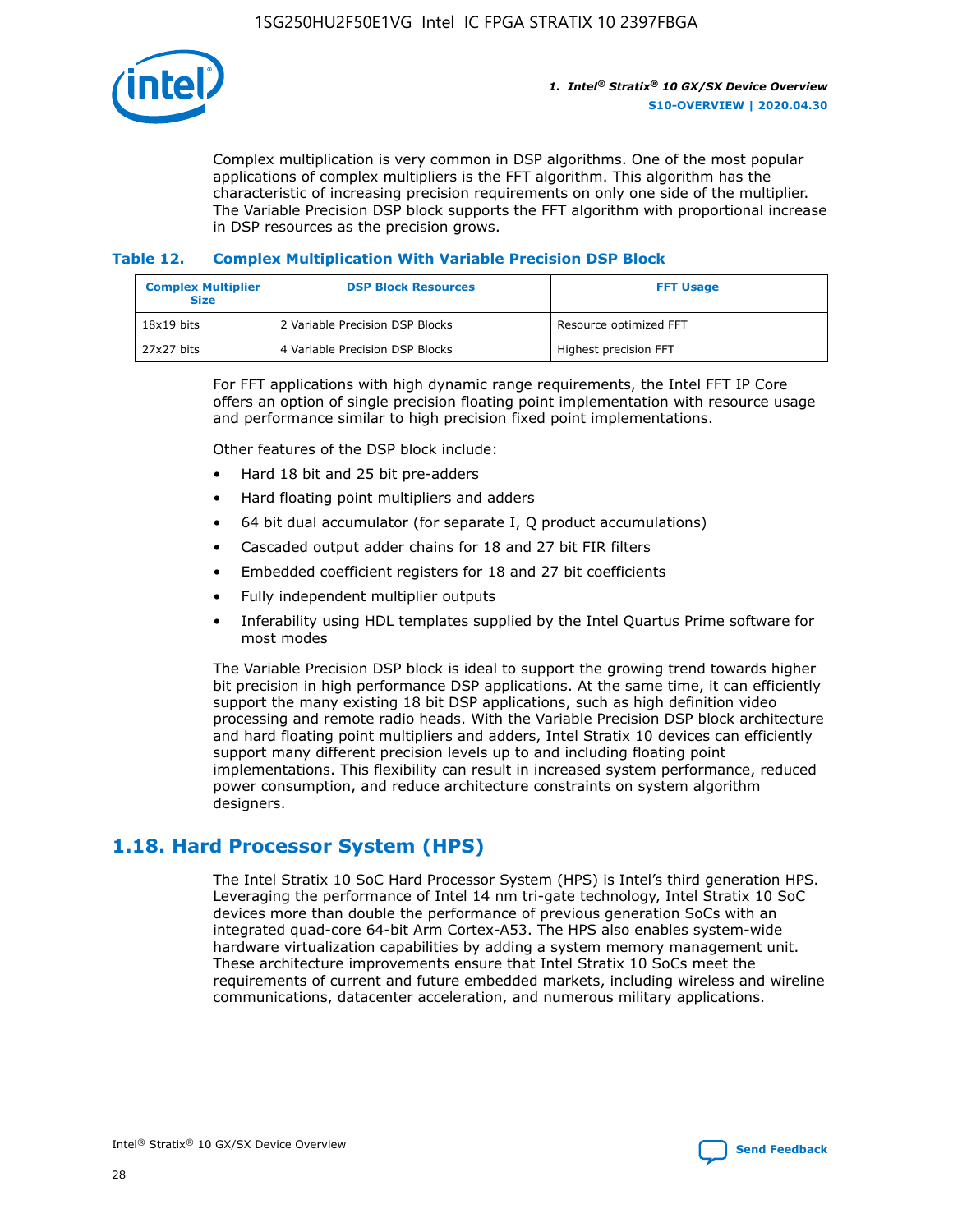

#### **Figure 15. HPS Block Diagram**

| Quad Arm Cortex-A53-Based Hard Processor System |                        |                           |                              |                             |                              |           |                          |                                        |
|-------------------------------------------------|------------------------|---------------------------|------------------------------|-----------------------------|------------------------------|-----------|--------------------------|----------------------------------------|
| <b>Arm Cortex - A53</b>                         |                        |                           | Arm Cortex - A53             |                             |                              |           | SD/SDIO/                 |                                        |
| <b>NEON</b>                                     |                        | <b>FPU</b>                | <b>NEON</b>                  |                             | <b>FPU</b>                   |           | USB OTG                  | $MMC$ <sup>1,2</sup>                   |
| 32 KB I-Cache                                   |                        | 32 KB D-Cache             | 32 KB I-Cache                |                             | 32 KB D - Cache              |           | $(x2)^{1,2}$             |                                        |
| with Parity                                     |                        | with ECC                  | with Parity                  |                             | with ECC                     |           |                          | <b>DMA</b>                             |
| Arm Cortex - A53                                |                        |                           |                              |                             | Arm Cortex - A53             | UART (x2) |                          | $(8 \text{ Channel})^2$                |
| <b>NEON</b>                                     |                        | <b>FPU</b>                | <b>NEON</b>                  |                             | <b>FPU</b>                   |           |                          |                                        |
| 32 KB I-Cache<br>with Parity                    |                        | 32 KB D-Cache<br>with ECC | 32 KB I-Cache<br>with Parity |                             | 32 KB D-Cache<br>with ECC    |           | I <sup>2</sup> C(x5)     | <b>HPS 10</b>                          |
|                                                 | 1 MB L2 Cache with ECC |                           |                              |                             |                              |           |                          |                                        |
| <b>System MMU</b>                               |                        |                           |                              | <b>Cache Coherency Unit</b> |                              |           | <b>EMAC</b> $(x3)^{1,2}$ | <b>NAND</b><br>Flash <sup>1,2</sup>    |
| JTAG Debug<br>or Trace                          |                        |                           | 256 KB<br>RAM <sup>2</sup>   | <b>Timers</b><br>(x8)       |                              |           |                          | SPI(x4)                                |
| Lightweight HPS-to-<br><b>FPGA BRIDGE</b>       |                        |                           | HPS-to-FPGA<br><b>BRIDGE</b> |                             | FPGA-to-HPS<br><b>BRIDGE</b> |           | HPS-to-SDM<br>SDM-to-HPS | <b>SDRAM</b><br>Scheduler <sup>3</sup> |
|                                                 |                        |                           |                              |                             |                              |           |                          |                                        |
| <b>FPGA Fabric</b>                              |                        |                           |                              |                             |                              |           | <b>SDM</b>               | <b>Hard Memory</b><br>Controller       |
|                                                 |                        |                           |                              |                             |                              |           |                          |                                        |

Notes:

1. Integrated direct memory access (DMA)

2. Integrated error correction code (ECC)

3. Multiport front-end interface to hard memory controller

### **1.18.1. Key Features of the Intel Stratix 10 HPS**

#### **Table 13. Key Features of the Intel Stratix 10 GX/SX HPS**

| <b>Feature</b>                                    | <b>Description</b>                                                                                                                                                                                                                                                                                                                     |
|---------------------------------------------------|----------------------------------------------------------------------------------------------------------------------------------------------------------------------------------------------------------------------------------------------------------------------------------------------------------------------------------------|
| Quad-core Arm Cortex-A53<br>MPCore processor unit | • 2.3 MIPS/MHz instruction efficiency<br>CPU frequency up to 1.5 GHz<br>At 1.5 GHz total performance of 13,800 MIPS<br>Army8-A architecture<br>Runs 64 bit and 32 bit Arm instructions<br>16 bit and 32 bit Thumb instructions for 30% reduction in memory footprint<br>Jazelle* RCT execution architecture with 8 bit Java byte codes |
|                                                   |                                                                                                                                                                                                                                                                                                                                        |

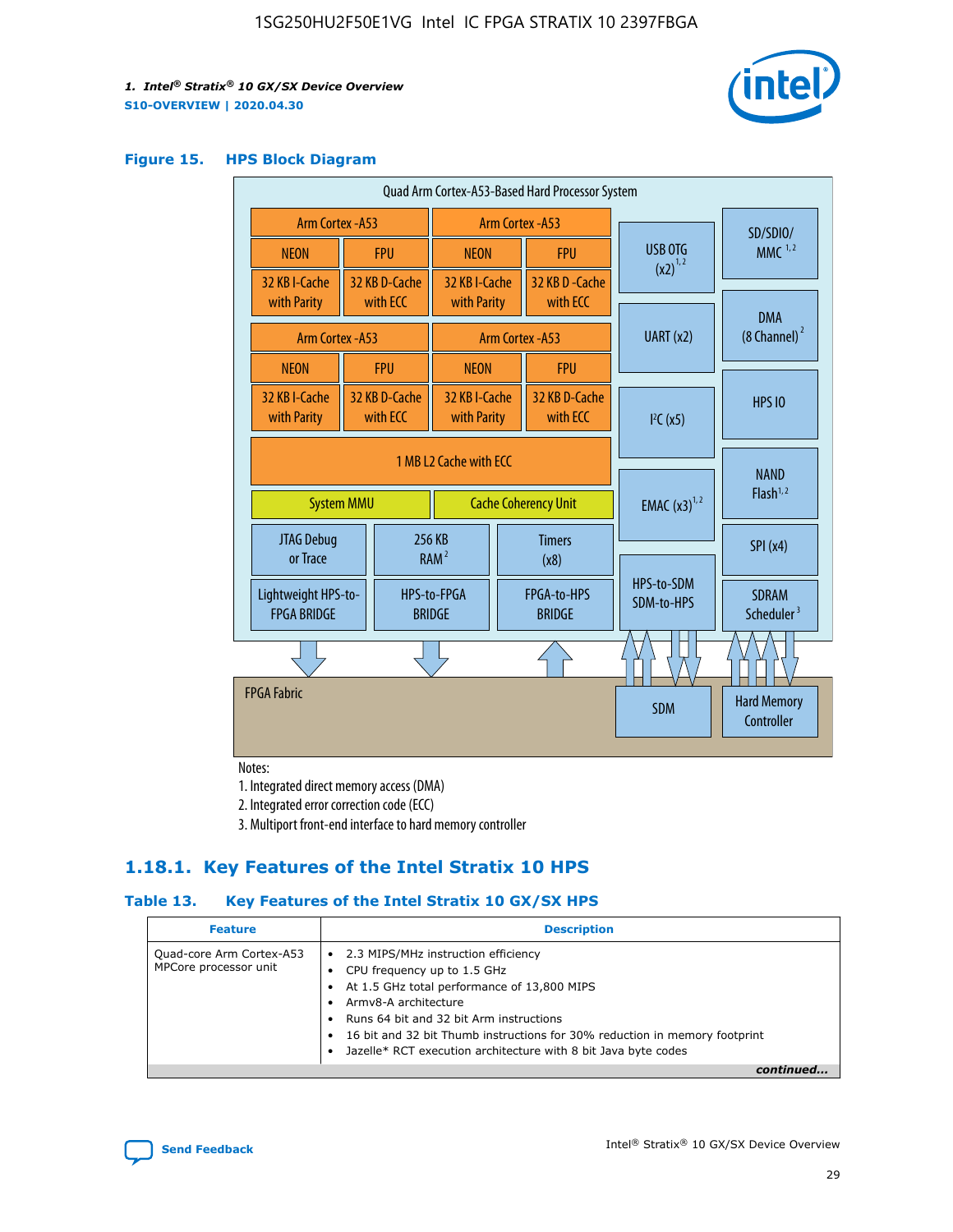

| <b>Feature</b>                                        | <b>Description</b>                                                                                                                                                                                                                                                                                                                                                                                                                                                                                                                                                                                                                                                                                                                                                                                                                                                                                                                                                                                                                                                                                                                                                                                                       |  |  |
|-------------------------------------------------------|--------------------------------------------------------------------------------------------------------------------------------------------------------------------------------------------------------------------------------------------------------------------------------------------------------------------------------------------------------------------------------------------------------------------------------------------------------------------------------------------------------------------------------------------------------------------------------------------------------------------------------------------------------------------------------------------------------------------------------------------------------------------------------------------------------------------------------------------------------------------------------------------------------------------------------------------------------------------------------------------------------------------------------------------------------------------------------------------------------------------------------------------------------------------------------------------------------------------------|--|--|
|                                                       | Superscalar, variable length, out-of-order pipeline with dynamic branch prediction<br>Improved Arm Neon* media processing engine<br>$\bullet$<br>Single- and double-precision floating-point unit<br>Arm CoreSight* debug and trace technology<br>$\bullet$                                                                                                                                                                                                                                                                                                                                                                                                                                                                                                                                                                                                                                                                                                                                                                                                                                                                                                                                                              |  |  |
| <b>System Memory</b><br>Management Unit               | Enables a unified memory model and extends hardware virtualization into peripherals<br>implemented in the FPGA fabric                                                                                                                                                                                                                                                                                                                                                                                                                                                                                                                                                                                                                                                                                                                                                                                                                                                                                                                                                                                                                                                                                                    |  |  |
| Cache Coherency unit                                  | Changes in shared data stored in cache are propagated throughout the system<br>$\bullet$<br>providing bi-directional coherency for co-processing elements.                                                                                                                                                                                                                                                                                                                                                                                                                                                                                                                                                                                                                                                                                                                                                                                                                                                                                                                                                                                                                                                               |  |  |
| Cache                                                 | L1 Cache<br>$\bullet$<br>- 32 KB of instruction cache w/ parity check<br>- 32 KB of L1 data cache w /ECC<br>- Parity checking<br>L <sub>2</sub> Cache<br>- 1MB shared<br>- 8-way set associative<br>- SEU Protection with parity on TAG ram and ECC on data RAM<br>- Cache lockdown support                                                                                                                                                                                                                                                                                                                                                                                                                                                                                                                                                                                                                                                                                                                                                                                                                                                                                                                              |  |  |
| On-Chip Memory                                        | 256 KB of scratch on-chip RAM                                                                                                                                                                                                                                                                                                                                                                                                                                                                                                                                                                                                                                                                                                                                                                                                                                                                                                                                                                                                                                                                                                                                                                                            |  |  |
| External SDRAM and Flash<br>Memory Interfaces for HPS | Hard memory controller with support for DDR4, DDR3<br>$\bullet$<br>$-$ 40 bit (32 bit + 8 bit ECC) with select packages supporting 72 bit (64 bit + 8 bit<br>ECC)<br>- Support for up to 2666 Mbps DDR4 and 2166 Mbps DDR3 frequencies<br>- Error correction code (ECC) support including calculation, error correction, write-<br>back correction, and error counters<br>- Software Configurable Priority Scheduling on individual SDRAM bursts<br>- Fully programmable timing parameter support for all JEDEC-specified timing<br>parameters<br>- Multiport front-end (MPFE) scheduler interface to the hard memory controller, which<br>supports the $AXI^{\circledR}$ Quality of Service (QoS) for interface to the FPGA fabric<br>NAND flash controller<br>$-$ ONFI 1.0<br>- Integrated descriptor based with DMA<br>- Programmable hardware ECC support<br>- Support for 8 and 16 bit Flash devices<br>Secure Digital SD/SDIO/MMC controller<br>$-$ eMMC 4.5<br>- Integrated descriptor based DMA<br>- CE-ATA digital commands supported<br>- 50 MHz operating frequency<br>Direct memory access (DMA) controller<br>$\bullet$<br>$-$ 8-channel<br>- Supports up to 32 peripheral handshake interface<br>continued |  |  |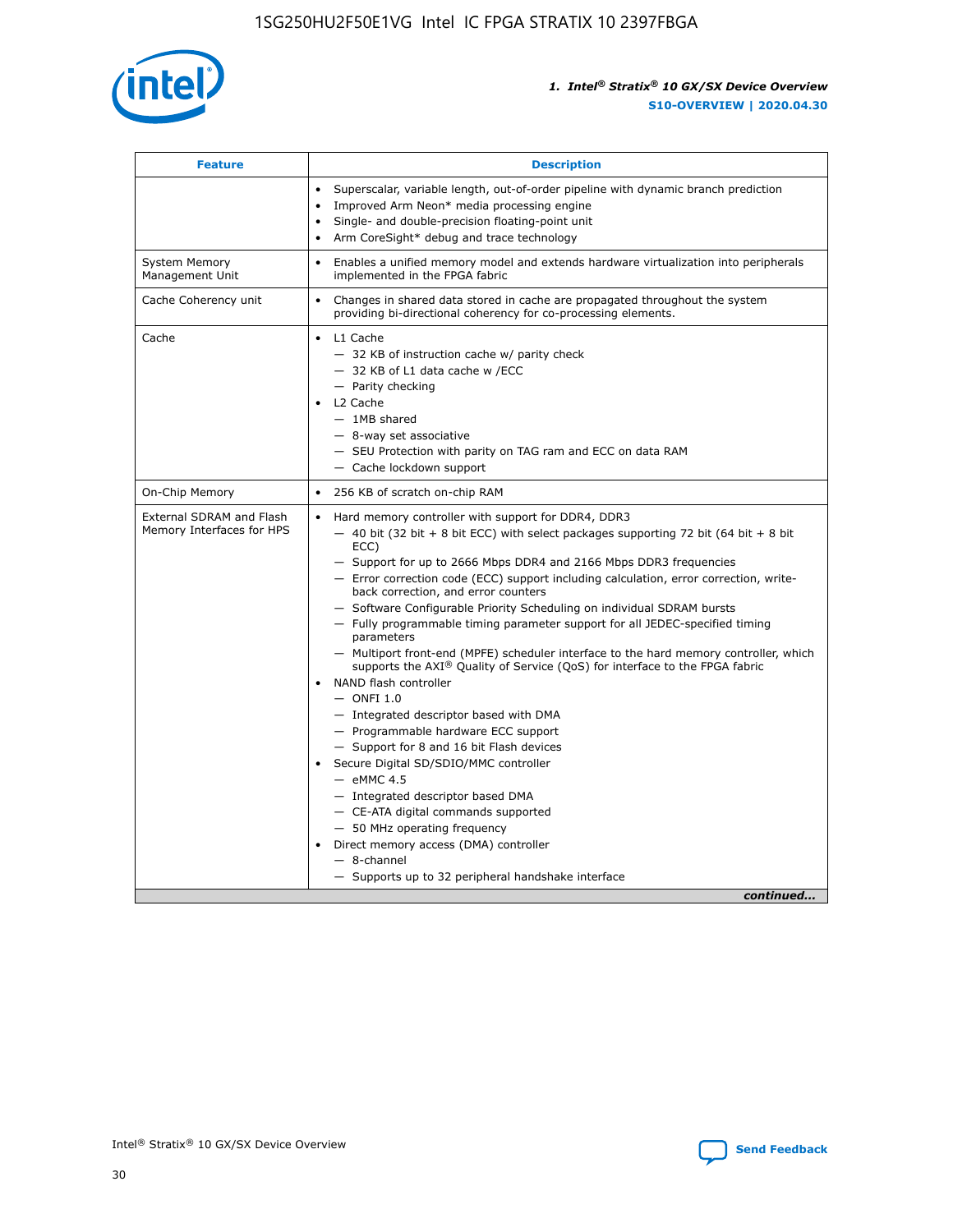

| <b>Feature</b>                         | <b>Description</b>                                                                                                                                                                                                                                                                                                                                                                                                                                                                                                                                                                                                                                                                                                                                                                                                                                                                                                                                                                                                                                                                                                                                                                                                                                                                                                                                                                                                                                                                                                  |  |
|----------------------------------------|---------------------------------------------------------------------------------------------------------------------------------------------------------------------------------------------------------------------------------------------------------------------------------------------------------------------------------------------------------------------------------------------------------------------------------------------------------------------------------------------------------------------------------------------------------------------------------------------------------------------------------------------------------------------------------------------------------------------------------------------------------------------------------------------------------------------------------------------------------------------------------------------------------------------------------------------------------------------------------------------------------------------------------------------------------------------------------------------------------------------------------------------------------------------------------------------------------------------------------------------------------------------------------------------------------------------------------------------------------------------------------------------------------------------------------------------------------------------------------------------------------------------|--|
| Communication Interface<br>Controllers | Three 10/100/1000 Ethernet media access controls (MAC) with integrated DMA<br>$\bullet$<br>- Supports RGMII and RMII external PHY Interfaces<br>- Option to support other PHY interfaces through FPGA logic<br>GMII<br>$\bullet$<br>MII<br>$\bullet$<br>• RMII (requires MII to RMII adapter)<br>• RGMII (requires GMII to RGMII adapter)<br>• SGMII (requires GMII to SGMII adapter)<br>- Supports IEEE 1588-2002 and IEEE 1588-2008 standards for precision networked<br>clock synchronization<br>- Supports IEEE 802.1Q VLAN tag detection for reception frames<br>- Supports Ethernet AVB standard<br>Two USB On-the-Go (OTG) controllers with DMA<br>- Dual-Role Device (device and host functions)<br>• High-speed (480 Mbps)<br>• Full-speed (12 Mbps)<br>• Low-speed (1.5 Mbps)<br>• Supports USB 1.1 (full-speed and low-speed)<br>- Integrated descriptor-based scatter-gather DMA<br>- Support for external ULPI PHY<br>- Up to 16 bidirectional endpoints, including control endpoint<br>$-$ Up to 16 host channels<br>- Supports generic root hub<br>- Configurable to OTG 1.3 and OTG 2.0 modes<br>Five $I^2C$ controllers (three can be used by EMAC for MIO to external PHY)<br>- Support both 100 Kbps and 400 Kbps modes<br>- Support both 7 bit and 10 bit addressing modes<br>- Support Master and Slave operating mode<br>Two UART 16550 compatible<br>- Programmable baud rate up to 115.2 Kbaud<br>• Four serial peripheral interfaces (SPI) (2 Masters, 2 Slaves)<br>- Full and Half duplex |  |
| Timers and I/O                         | $\bullet$ Timers<br>- 4 general-purpose timers<br>$-4$ watchdog timers<br>48 HPS direct I/O allow HPS peripherals to connect directly to I/O<br>Up to three IO48 banks may be assigned to HPS for HPS DDR access                                                                                                                                                                                                                                                                                                                                                                                                                                                                                                                                                                                                                                                                                                                                                                                                                                                                                                                                                                                                                                                                                                                                                                                                                                                                                                    |  |
| Interconnect to Logic Core             | • FPGA-to-HPS Bridge<br>- Allows IP bus masters in the FPGA fabric to access to HPS bus slaves<br>- Configurable 32, 64, or 128 bit AMBA AXI interface<br>HPS-to-FPGA Bridge<br>- Allows HPS bus masters to access bus slaves in FPGA fabric<br>- Configurable 32, 64, or 128 bit AMBA AXI interface allows high-bandwidth HPS<br>master transactions to FPGA fabric<br>HPS-to-SDM and SDM-to-HPS Bridges<br>- Allows the HPS to reach the SDM block and the SDM to bootstrap the HPS<br>Light Weight HPS-to-FPGA Bridge<br>- Light weight 32 bit AXI interface suitable for low-latency register accesses from HPS<br>to soft peripherals in FPGA fabric<br>FPGA-to-HPS SDRAM Bridge<br>- Up to three AMBA AXI interfaces supporting 32, 64, or 128 bit data paths                                                                                                                                                                                                                                                                                                                                                                                                                                                                                                                                                                                                                                                                                                                                                 |  |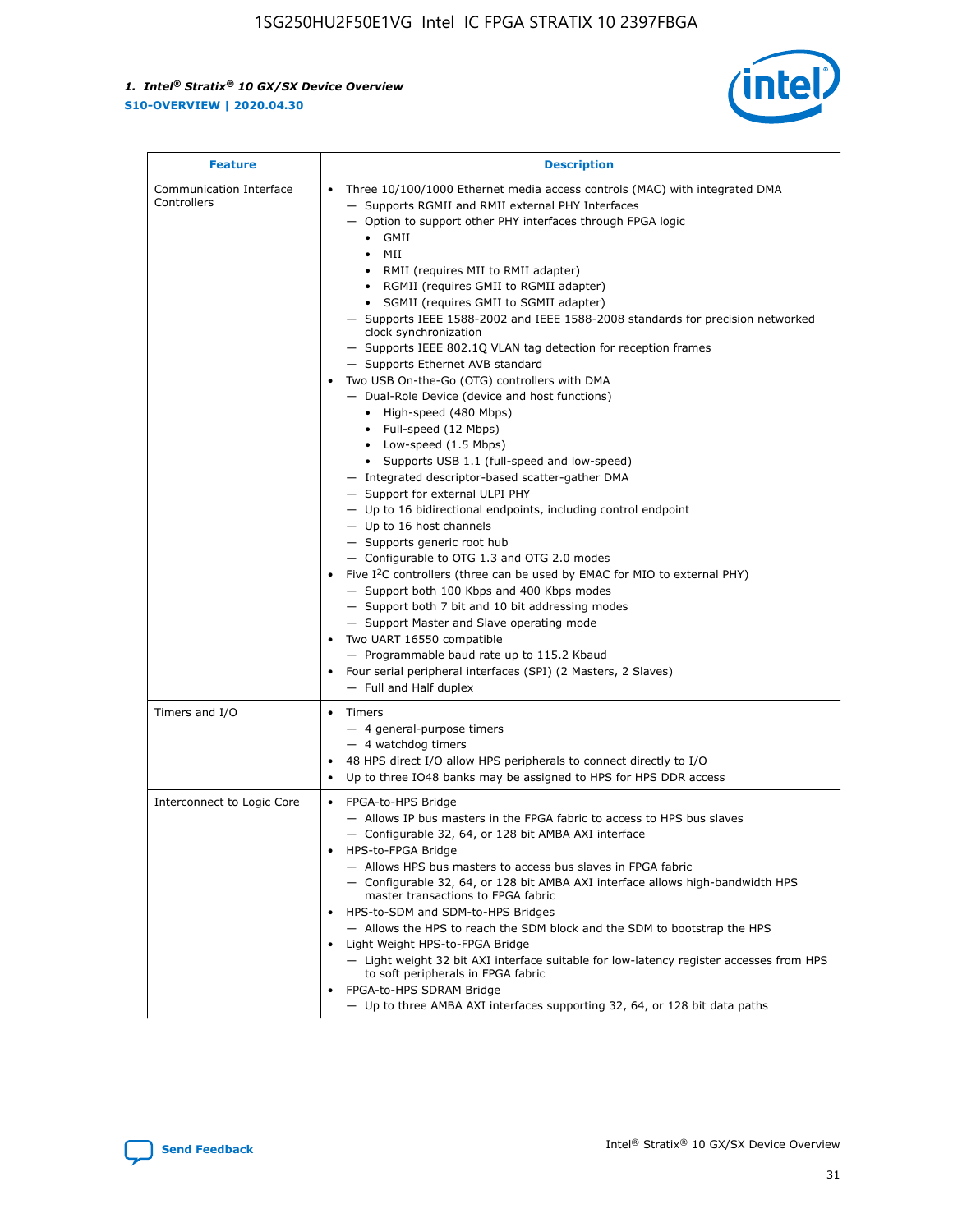

# **1.19. Power Management**

Intel Stratix 10 devices use the advanced Intel 14 nm tri-gate process technology, the all new Intel Hyperflex core architecture to enable Hyper-Folding, power gating, and several optional power reduction techniques to reduce total power consumption by as much as 70% compared to previous generation high-performance Stratix V devices.

Intel Stratix 10 standard power devices (-V) are SmartVID devices. The core voltage supplies (VCC and VCCP) for each SmartVID device must be driven by a PMBus voltage regulator dedicated to that Intel Stratix 10 device. Use of a PMBus voltage regulator for each SmartVID (-V) device is mandatory; it is not an option. A code is programmed into each SmartVID device during manufacturing that allows the PMBus voltage regulator to operate at the optimum core voltage to meet the device performance specifications.

With the new Intel Hyperflex core architecture, designs can run 2X faster than previous generation FPGAs. With 2X performance and same required throughput, architects can cut the data path width in half to save power. This optimization is called Hyper-Folding. Additionally, power gating reduces static power of unused resources in the FPGA by powering them down. The Intel Quartus Prime software automatically powers down specific unused resource blocks such as DSP and M20K blocks, at configuration time.

The optional power reduction techniques in Intel Stratix 10 devices include:

• **Available Low Static Power Devices**—Intel Stratix 10 devices are available with a fixed core voltage that provides lower static power than the SmartVID standard power devices, while maintaining device performance

Furthermore, Intel Stratix 10 devices feature Intel's low power transceivers and include a number of hard IP blocks that not only reduce logic resources but also deliver substantial power savings compared to soft implementations. In general, hard IP blocks consume up to 50% less power than the equivalent soft logic implementations.

# **1.20. Device Configuration and Secure Device Manager (SDM)**

All Intel Stratix 10 devices contain a Secure Device Manager (SDM), which is a dedicated triple-redundant processor that serves as the point of entry into the device for all JTAG and configuration commands. The SDM also bootstraps the HPS in SoC devices ensuring that the HPS can boot using the same security features that the FPGA devices have.

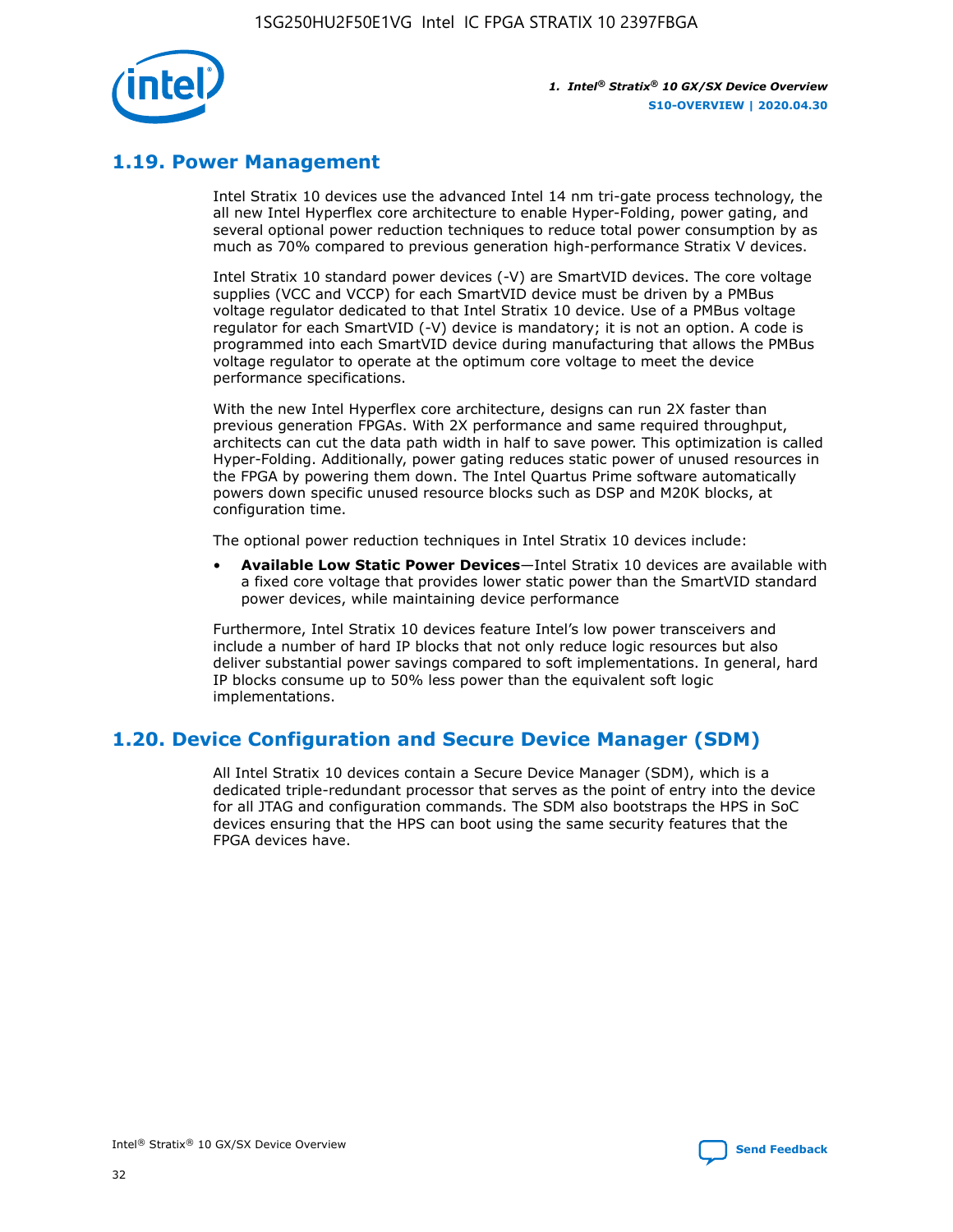





During configuration, Intel Stratix 10 devices are divided into logical sectors, each of which is managed by a local sector manager (LSM). The SDM passes configuration data to each of the LSMs across the on-chip configuration network. This allows the sectors to be configured independently, one at a time, or in parallel. This approach achieves simplified sector configuration and reconfiguration, as well as reduced overall configuration time due to the inherent parallelism. The same sector-based approach is used to respond to single-event upsets and security attacks.

While the sectors provide a logical separation for device configuration and reconfiguration, they overlay the normal rows and columns of FPGA logic and routing. This means there is no impact to the Intel Quartus Prime software place and route, and no impact to the timing of logic signals that cross the sector boundaries.

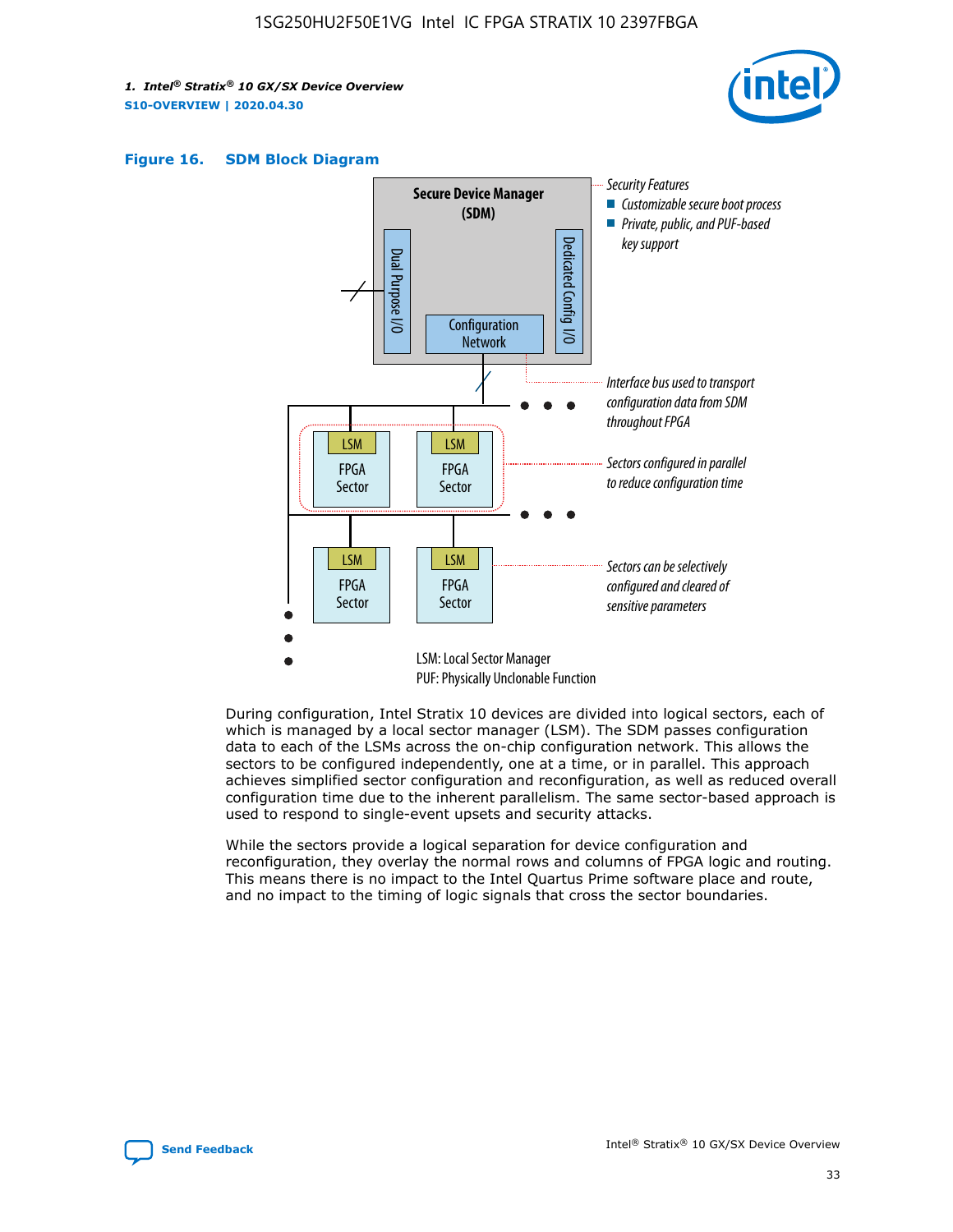

The SDM enables robust, secure, fully-authenticated device configuration. It also allows for customization of the configuration scheme, which can enhance device security. For configuration and reconfiguration, this approach offers a variety of advantages:

- Dedicated secure configuration manager
- Reduced device configuration time, because sectors are configured in parallel
- Updateable configuration process
- Reconfiguration of one or more sectors independent of all other sectors
- Zeroization of individual sectors or the complete device

The SDM also provides additional capabilities such as register state readback and writeback to support ASIC prototyping and other applications.

### **1.21. Device Security**

Building on top of the robust security features present in the previous generation devices, Intel Stratix 10 FPGAs and SoCs include a number of new and innovative security enhancements. These features are also managed by the SDM, tightly coupling device configuration and reconfiguration with encryption, authentication, key storage and anti-tamper services.

Security services provided by the SDM include:

- Bitstream encryption
- Multi-factor authentication
- Hard encryption and authentication acceleration; AES-256, SHA-256/384, ECDSA-256/384
- Volatile and non-volatile encryption key storage and management
- Boot code authentication for the HPS
- Physically Unclonable Function (PUF) service
- Updateable configuration process
- Secure device maintenance and upgrade functions
- Side channel attack protection
- Scripted response to sensor inputs and security attacks, including selective sector zeroization
- Readback, JTAG and test mode disable
- Enhanced response to single-event upsets (SEU)
- Black key provisioning
- Physical anti-tamper

See the *Intel Stratix 10 Device Security User Guide* for a complete list of all security features.

The SDM and associated security services provide a robust, multi-layered security solution for your Intel Stratix 10 design.

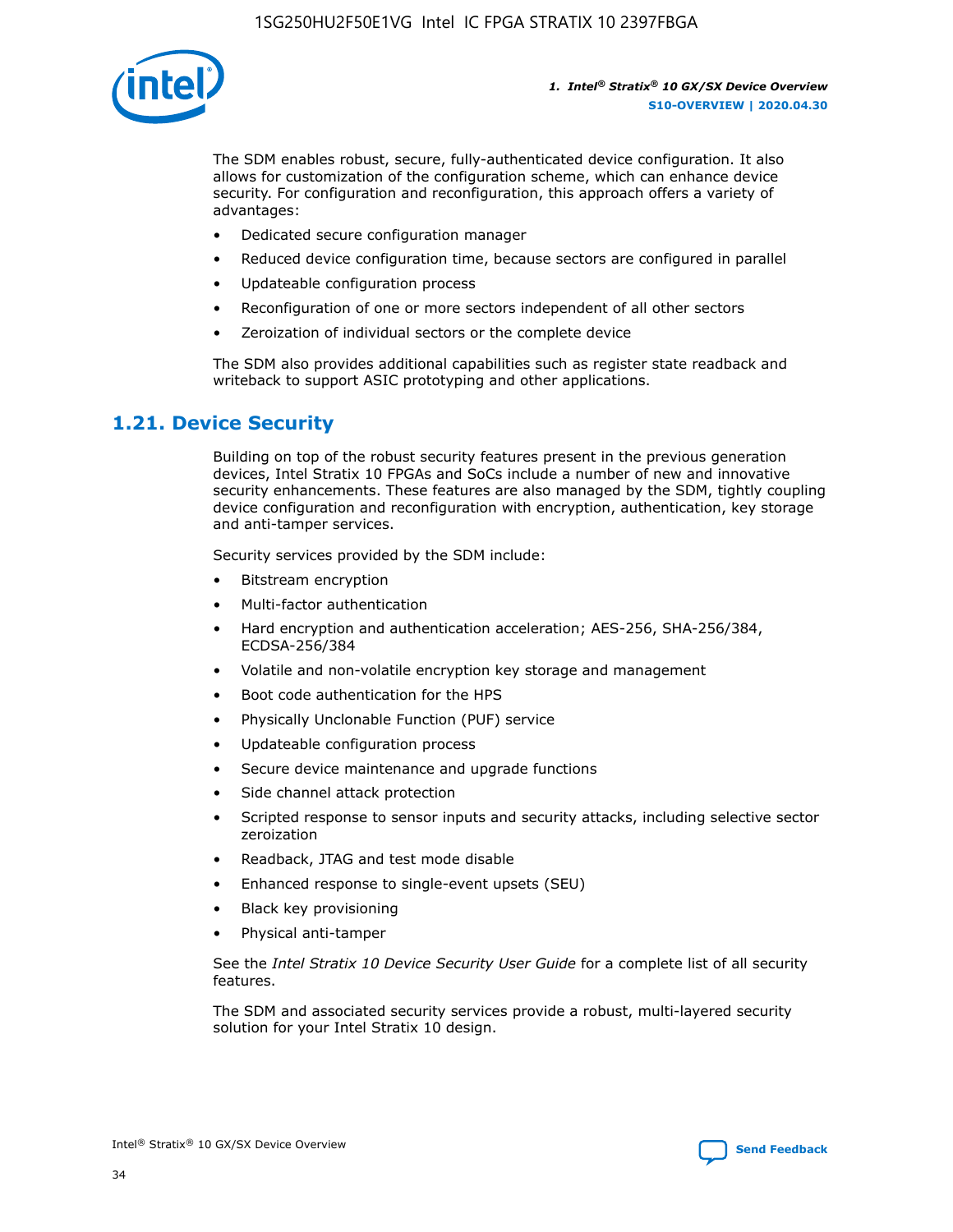

#### **Table 14. Device Security**

| <b>Intel Stratix 10 Family Variant</b> | <b>Bitstream Authentication</b> | <b>Advanced Security Features</b> <sup>(12)</sup> |  |  |
|----------------------------------------|---------------------------------|---------------------------------------------------|--|--|
| GX/SX                                  | All devices                     | -AS suffix part number required                   |  |  |

#### **Related Information**

- [My Intel Support](https://www.intel.com/content/www/us/en/programmable/my-intel/mal-home.html)
- [Intel Stratix 10 Device Security User Guide](https://www.intel.com/content/www/us/en/programmable/documentation/ndq1483601370898.html#wcd1483611014402)

# **1.22. Configuration via Protocol Using PCI Express**

Configuration via protocol using PCI Express allows the FPGA to be configured across the PCI Express bus, simplifying the board layout and increasing system integration. Making use of the embedded PCI Express hard IP operating in autonomous mode before the FPGA is configured, this technique allows the PCI Express bus to be powered up and active within the 100 ms time allowed by the PCI Express specification. Intel Stratix 10 devices also support partial reconfiguration across the PCI Express bus which reduces system down time by keeping the PCI Express link active while the device is being reconfigured.

# **1.23. Partial and Dynamic Reconfiguration**

Partial reconfiguration allows you to reconfigure part of the FPGA while other sections continue running. This capability is required in systems where uptime is critical, because it allows you to make updates or adjust functionality without disrupting services.

In addition to lowering power and cost, partial reconfiguration also increases the effective logic density by removing the necessity to place in the FPGA those functions that do not operate simultaneously. Instead, these functions can be stored in external memory and loaded as needed. This reduces the size of the required FPGA by allowing multiple applications on a single FPGA, saving board space and reducing power. The partial reconfiguration process is built on top of the proven incremental compile design flow in the Intel Quartus Prime design software

Dynamic reconfiguration in Intel Stratix 10 devices allows transceiver data rates, protocols and analog settings to be changed dynamically on a channel-by-channel basis while maintaining data transfer on adjacent transceiver channels. Dynamic reconfiguration is ideal for applications that require on-the-fly multiprotocol or multirate support. Both the PMA and PCS blocks within the transceiver can be reconfigured using this technique. Dynamic reconfiguration of the transceivers can be used in conjunction with partial reconfiguration of the FPGA to enable partial reconfiguration of both core and transceivers simultaneously.

# **1.24. Fast Forward Compile**

The innovative Fast Forward Compile feature in the Intel Quartus Prime software identifies performance bottlenecks in your design and provides detailed, step-by-step performance improvement recommendations that you can then implement. The Compiler reports estimates of the maximum operating frequency that can be achieved

<sup>(12)</sup> Contact My Intel Support for additional information.

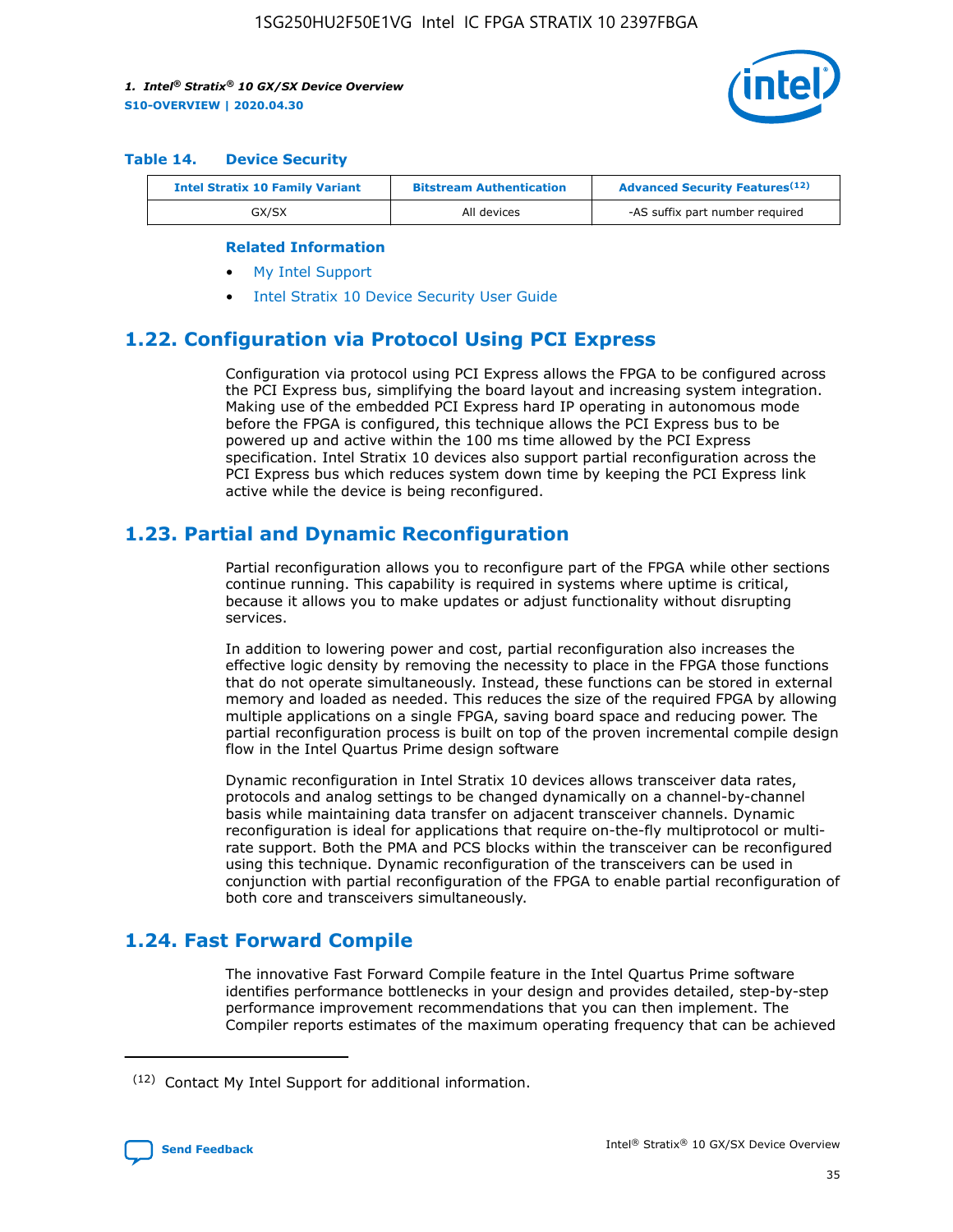

by applying the recommendations. As part of the new Hyper-Aware design flow, Fast Forward Compile maximizes the performance of your Intel Stratix 10 design and achieves rapid timing closure.

Previously, this type of optimization required multiple time-consuming design iterations, including full design re-compilation to determine the effectiveness of the changes. Fast Forward Compile enables you to make better decisions about where to focus your optimization efforts, and how to increase your design performance and throughput. This technique removes much of the guesswork of performance exploration, resulting in fewer design iterations and as much as 2X core performance gains for Intel Stratix 10 designs.

# **1.25. Single Event Upset (SEU) Error Detection and Correction**

Intel Stratix 10 FPGAs and SoCs offer robust SEU error detection and correction circuitry. The detection and correction circuitry includes protection for Configuration RAM (CRAM) programming bits and user memories. The CRAM is protected by a continuously running parity checker circuit with integrated ECC that automatically corrects one or two bit errors and detects higher order multibit errors.

The physical layout of the CRAM array is optimized to make the majority of multi-bit upsets appear as independent single-bit or double-bit errors which are automatically corrected by the integrated CRAM ECC circuitry. In addition to the CRAM protection, user memories also include integrated ECC circuitry and are layout optimized for error detection and correction.

The SEU error detection and correction hardware is supported by both soft IP and the Intel Quartus Prime software to provide a complete SEU mitigation solution. The components of the complete solution include:

- Hard error detection and correction for CRAM and user M20K memory blocks
- Optimized physical layout of memory cells to minimize probability of SEU
- Sensitivity processing soft IP that reports if CRAM upset affects a used or unused bit
- Fault injection soft IP with the Intel Quartus Prime software support that changes state of CRAM bits for testing purposes
- Hierarchy tagging in the Intel Quartus Prime software
- Triple Mode Redundancy (TMR) used for the Secure Device Manager and critical on-chip state machines

In addition to the SEU mitigation features listed above, the Intel 14 nm tri-gate process technology used for Intel Stratix 10 devices is based on FinFET transistors which have reduced SEU susceptibility versus conventional planar transistors.

# **1.26. Document Revision History for the Intel Stratix 10 GX/SX Device Overview**

| <b>Document</b><br><b>Version</b> | <b>Changes</b>             |
|-----------------------------------|----------------------------|
| 2020.04.30                        | Made the following change: |
|                                   | continued                  |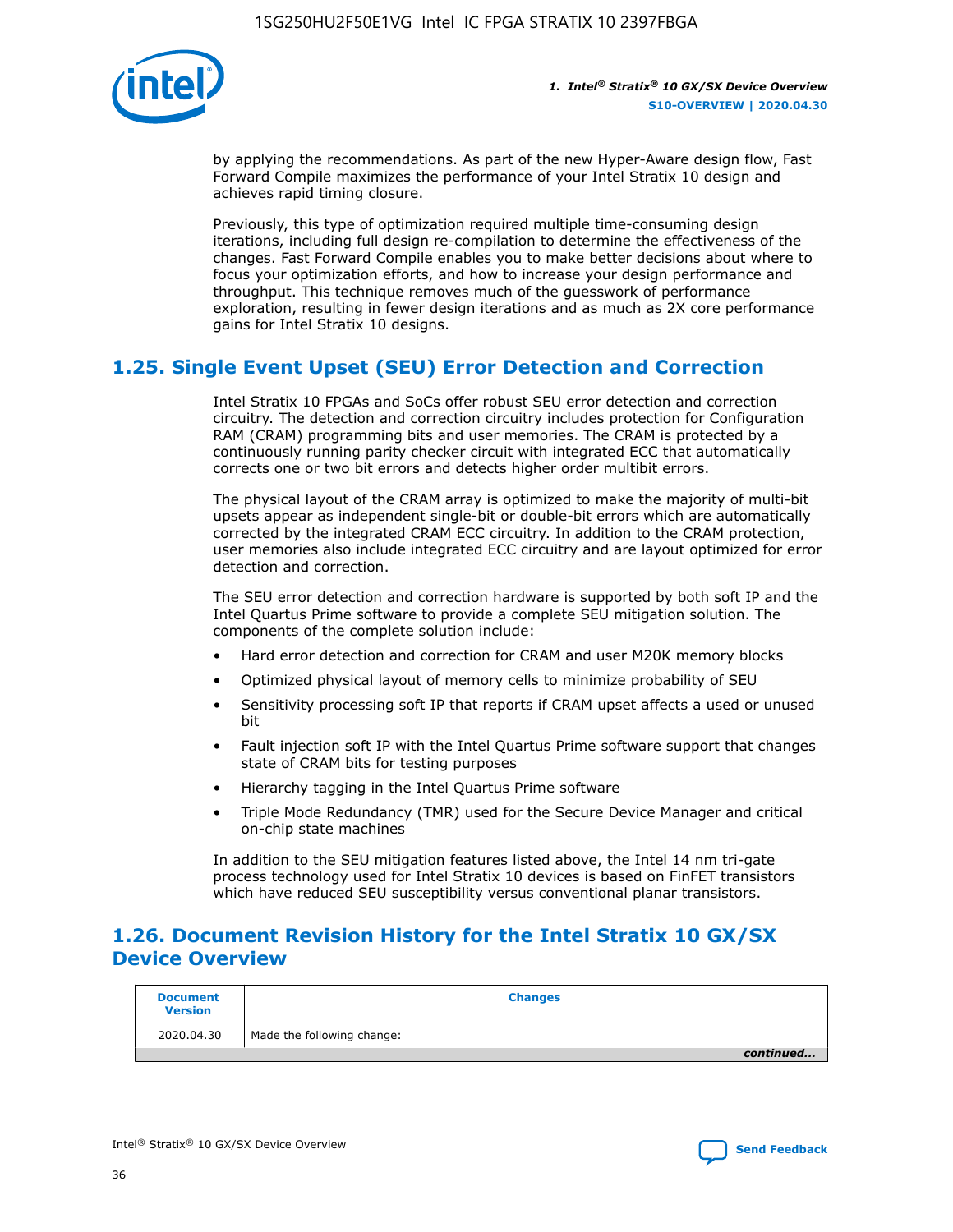

| <b>Document</b><br><b>Version</b> | <b>Changes</b>                                                                                                                                                                                                                                                                                                                                                                                                                                                                                                                                                                                                                                                                                                                                                                                                                                                                                                                                                                                              |
|-----------------------------------|-------------------------------------------------------------------------------------------------------------------------------------------------------------------------------------------------------------------------------------------------------------------------------------------------------------------------------------------------------------------------------------------------------------------------------------------------------------------------------------------------------------------------------------------------------------------------------------------------------------------------------------------------------------------------------------------------------------------------------------------------------------------------------------------------------------------------------------------------------------------------------------------------------------------------------------------------------------------------------------------------------------|
|                                   | Added the GX 10M variant.                                                                                                                                                                                                                                                                                                                                                                                                                                                                                                                                                                                                                                                                                                                                                                                                                                                                                                                                                                                   |
| 2020.03.24                        | Made the following changes:<br>Added advanced security (-AS) devices.<br>Added level shifter details for the Intel Stratix 10 SX/GX 400 device.                                                                                                                                                                                                                                                                                                                                                                                                                                                                                                                                                                                                                                                                                                                                                                                                                                                             |
| 2019.08.19                        | Made the following changes:<br>Added composition details for the leaded and lead-free contact device options.<br>$\bullet$<br>Updated the I/O PLL counts.                                                                                                                                                                                                                                                                                                                                                                                                                                                                                                                                                                                                                                                                                                                                                                                                                                                   |
| 2019.02.15                        | Made the following changes:<br>Changed the number of included logic elements globally.<br>$\bullet$<br>Removed logic density 450, logic density 550, and package code 48 from the "Sample Ordering<br>$\bullet$<br>Code and Available Options for Intel Stratix 10 Devices" figure.<br>Updated description of the higher density in the "Innovations in Intel Stratix 10 FPGAs and SoCs"<br>section.<br>Updated description of the general purpose I/Os in the "Intel Stratix 10 FPGA and SoC Common<br>$\bullet$<br>Device Features" table.<br>Removed support for LPDDR3 globally.<br>Updated the "Intel Stratix 10 FPGA and SoC Architecture Block Diagram" figure.<br>$\bullet$<br>Updated the "Intel Stratix 10 GX/SX FPGA and SoC Family Plan-FPGA Core (part 1)" table.<br>$\bullet$<br>Updated the "Intel Stratix 10 GX/SX FPGA and SoC Family Plan-Interconnects, PLLs and Hard IP<br>(part 2)" table.<br>Updated and merged the "Intel Stratix 10 GX/SX FPGA and SoC Family Package Plan" tables. |
| 2018.08.08                        | Made the following changes:<br>Changed the specs for QDRII+ and QDRII+ Xtreme and added specs for QDRIV in the "External<br>$\bullet$<br>Memory Interface Performance" table.<br>Updated description of the power options in the "Sample Ordering Code and Available Options for<br>Intel Stratix 10 Devices" figure.<br>Changed the description of the technology and power management features in the "Intel Stratix 10<br>FPGA and SoC Common Device Features" table.<br>Changed the description of SmartVID in the "Power Management" section.<br>Changed the direction arrow from the coefficient registers block in the "DSP Block: High Precision<br>٠<br>Fixed Point Mode" figure.                                                                                                                                                                                                                                                                                                                  |
| 2017.10.30                        | Made the following changes:<br>Removed the embedded eSRAM feature globally.<br>$\bullet$<br>Removed the Low Power (VID) and Military operating temperature options, and package code 53<br>٠<br>from the "Sample Ordering Code and Available Options for Stratix 10 Devices" figure.<br>Changed the Maximum transceiver data rate (chip-to-chip) specification for L-Tile devices in the<br>"Key Features of Intel Stratix 10 Devices Compared to Stratix V Devices" table.                                                                                                                                                                                                                                                                                                                                                                                                                                                                                                                                 |
| 2016.10.31                        | Made the following changes:<br>• Changed the number of available transceivers to 96, globally.<br>Changed the single-precision floating point performance to 10 TFLOP, globally.<br>Changed the maximum datarate to 28.3 Gbps, globally.<br>٠<br>Changed some of the features listed in the "Stratix 10 GX/SX Device Overview" section.<br>٠<br>Changed descriptions for the GX and SX devices in the "Stratix 10 Family Variants" section.<br>٠<br>Changed the "Sample Ordering Code and Available Options for Stratix 10 Devices" figure.<br>Changed the features listed in the "Key Features of Stratix 10 Devices Compared to Stratix V<br>Devices" table.<br>Changed the descriptions of the following areas of the "Stratix 10 FPGA and SoC Common Device<br>Features" table:<br>- Transceiver hard IP<br>- Internal memory blocks<br>- Core clock networks<br>- Packaging<br>Reorganized and updated all tables in the "Stratix 10 FPGA and SoC Family Plan" section.                                |
|                                   | continued                                                                                                                                                                                                                                                                                                                                                                                                                                                                                                                                                                                                                                                                                                                                                                                                                                                                                                                                                                                                   |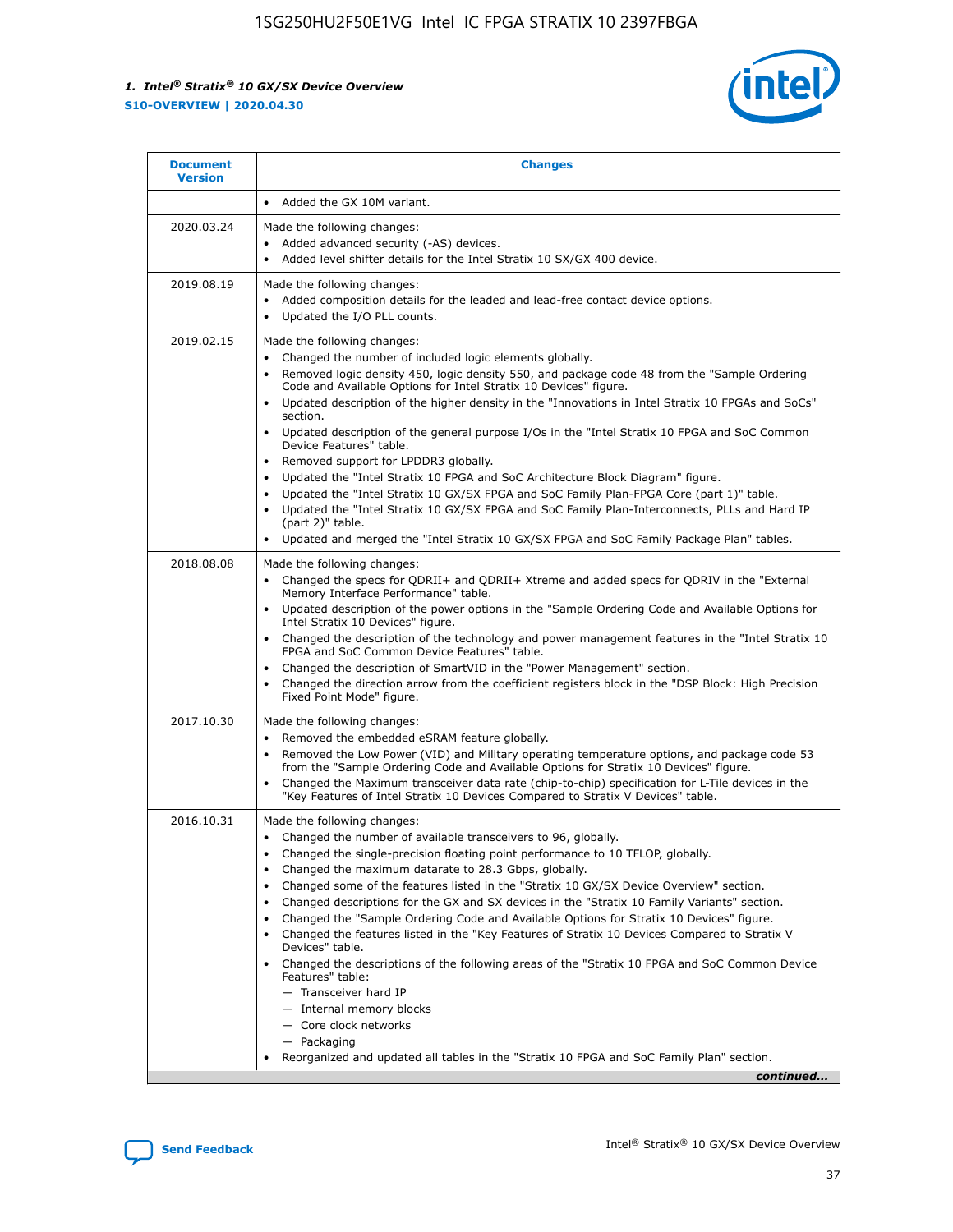

| <b>Document</b><br><b>Version</b> | <b>Changes</b>                                                                                                                                                                                                                                                                                                                                                                                                                                                                                                                                                                                                                                                                                                                                                                                                                                                                                                                                                                                     |
|-----------------------------------|----------------------------------------------------------------------------------------------------------------------------------------------------------------------------------------------------------------------------------------------------------------------------------------------------------------------------------------------------------------------------------------------------------------------------------------------------------------------------------------------------------------------------------------------------------------------------------------------------------------------------------------------------------------------------------------------------------------------------------------------------------------------------------------------------------------------------------------------------------------------------------------------------------------------------------------------------------------------------------------------------|
|                                   | Removed the "Migration Between Arria 10 FPGAs and Stratix 10 FPGAs" section.<br>Removed footnotes from the "Transceiver PCS Features" table.<br>Changed the HMC description in the "External Memory and General Purpose I/O" section.<br>Changed the number of fPLLs in the "Fractional Synthesis PLLs and I/O PLLs" section.<br>Clarified HMC data width support in the "Key Features of the Stratix 10 HPS" table.<br>Changed the description in the "Internal Embedded Memory" section.<br>Changed the datarate for the Standard PCS and SDI PCS features in the "Transceiver PCS Features"<br>table.<br>Added a note to the "PCI Express Gen1/Gen2/Gen3 Hard IP" section.<br>Updated the "Key Features of the Stratix 10 HPS" table.<br>Changed the description for the Cache coherency unit in the "Key Features of the Stratix 10 HPS"<br>table.<br>Changed the description for the external SDRAM and Flash memory interfaces for HPS in the "Key<br>Features of the Stratix 10 HPS" table. |
| 2015.12.04                        | Initial release.                                                                                                                                                                                                                                                                                                                                                                                                                                                                                                                                                                                                                                                                                                                                                                                                                                                                                                                                                                                   |